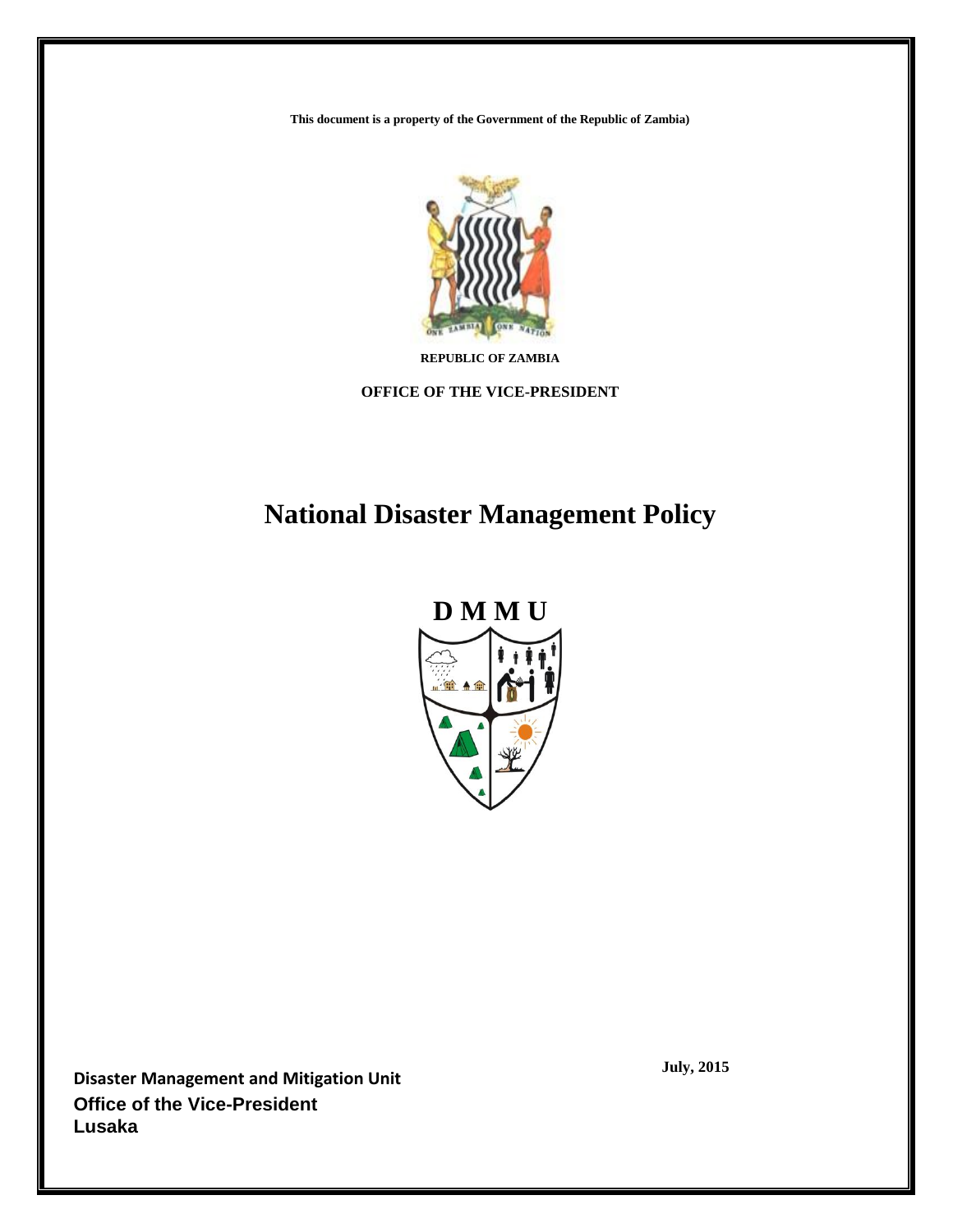### *FOREWORD*

The National Disaster Management Policy which was launched in August, 2005 following the approval of the Policy by Cabinet on  $23<sup>rd</sup>$  March, 2005 has been in use from 2005 to date.

A number of achievements have been realized through the operationalization of the Policy. Notable among these include; the establishment of Integrated National Disaster Management Structure and enabling legal framework, creation of the Disaster Management and Mitigation Unit Provincial Offices, expansion of the DMMU staff establishment, enhanced coordination at National, Provincial and Local levels including the private sector and civil society and establishment of a National Platform for sharing multi-sectoral Disaster Risk Reduction issues. Others include the establishment of an Emergency Operations Centre and development of annual Contingency Plans in anticipation of shocks.

However, the need to review the National Disaster Management Policy has been necessitated by a number of factors namely:

### **The National Disaster Management Act No. 13 of 2010**

The Act has come with a number of provisions that were not considered at the time when the National Disaster Management Policy was developed. Inevitably, the Policy had to be reviewed in order for it to take into consideration these provisions.

### **The paradigm shift from disaster management to disaster risk reduction.**

At the time of developing the Policy, the emphasis at the global, regional, sub-regional and national levels was more on disaster management and not disaster risk reduction. As such, the National Disaster Management Policy having been developed during the period prior to the paradigm shift was skewed towards disaster management, which is a re-active approach.

### **Climate Change**

During the period the National Disaster Management Policy was being developed (1999 to 2004), the issues of climate change were of course being discussed but not to the level of occupying a centre stage at global, regional, sub-regional and national levels as the case is now. This being the case, the National Disaster Management Policy of 2005 was devoid of climate change-related issues.

The above three (3) main areas coupled with the other processes and developments that have taken place in Government such as the approval of the Decentralization Policy and the current related processes that will lead to its implementation have necessitated the need to review the National Disaster Management Policy of 2005.

The objectives in this Policy will promote sustainable development among vulnerable communities and improve their resilience, thus making them contribute more to the national development.

> Mrs.Inonge Wina, MP Vice-President of the Republic of Zambia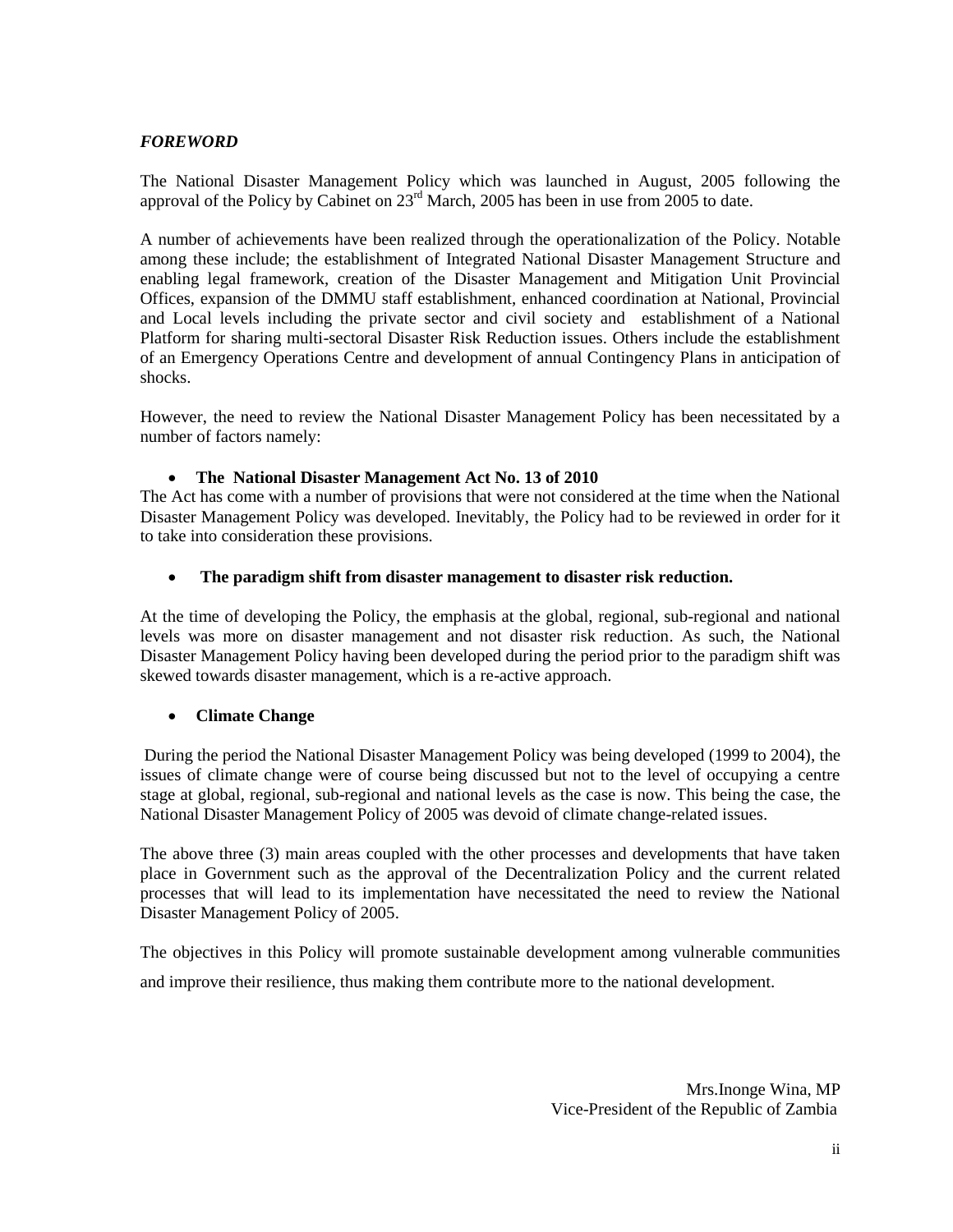### *ACKNOWLEDGEMENT*

The successful review of the Disaster Management Policy of 2005 could not have been possible without the valuable and varied inputs of the various stakeholders. We are greatly indebted to various organizations and individuals for their support during the review process.

We wish to acknowledge the role played by all the Government Ministries and the National, Provincial, District and traditional authorities that are members of the Disaster Management Committees at various levels for their input in coming up with the revised draft of the document. Their input was highly valuable and enriched the document greatly.

We also value the role played by the UN System in Zambia. The inputs provided by Non-Governmental Organizations (both local and International) and various higher learning institutions, including University of Zambia, Cavendish University, Natural Resources Development College are also warmly appreciated.

The role played by Sky High Institute for Success Consultants in the review process and the Facilitators for the National Stakeholders Consultative Meeting is highly appreciated.

Last but not the least, appreciation goes to all the members of staff at Disaster Management and Mitigation Unit in particular and the Office of the Vice-President (OVP) in general as well as staff at national and regional levels for their immense contribution to the review process.

May their dreams of a disaster-resilient Zambia be realized.

Patrick K. Kangwa National Coordinator Disaster Management and Mitigation Unit  **Office of the Vice President**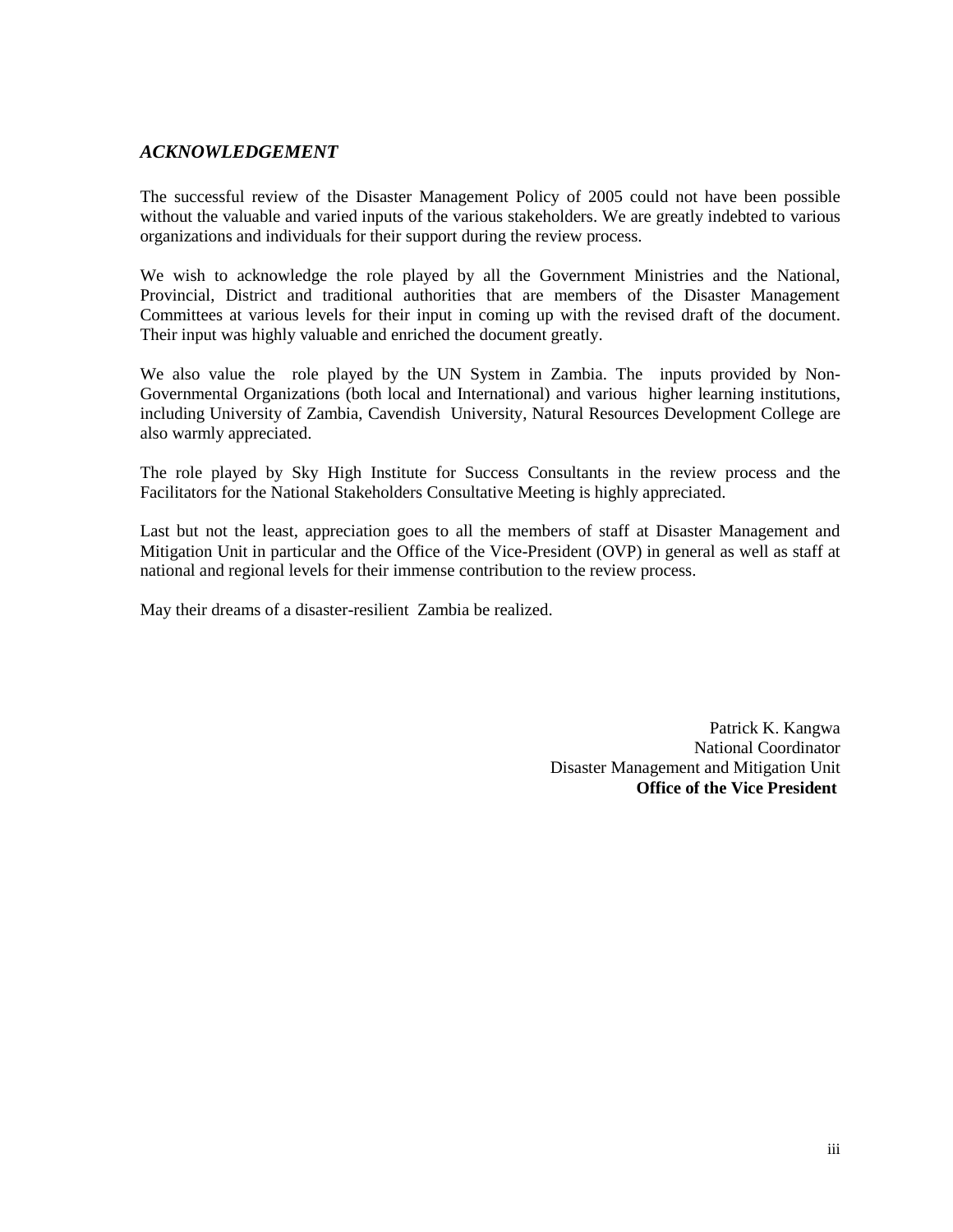|  |  |  |  | <b>TABLE OF CONTENTS</b> |  |  |
|--|--|--|--|--------------------------|--|--|
|--|--|--|--|--------------------------|--|--|

| 3.5.3 MEASURES AND ACTIONS TO BE UNDERTAKEN FOR DISASTER RISK MANAGEMENT  12                 |  |
|----------------------------------------------------------------------------------------------|--|
|                                                                                              |  |
|                                                                                              |  |
|                                                                                              |  |
|                                                                                              |  |
|                                                                                              |  |
|                                                                                              |  |
| 3.5.5 Building Capacity for Disaster Risk Management Information and Communication System 17 |  |
|                                                                                              |  |
|                                                                                              |  |
| 3.5.8 Building Capacity for administrative, logistical and management support services19     |  |
|                                                                                              |  |
|                                                                                              |  |
|                                                                                              |  |
|                                                                                              |  |
|                                                                                              |  |
|                                                                                              |  |
|                                                                                              |  |
|                                                                                              |  |
|                                                                                              |  |
|                                                                                              |  |
|                                                                                              |  |
|                                                                                              |  |
|                                                                                              |  |
|                                                                                              |  |
|                                                                                              |  |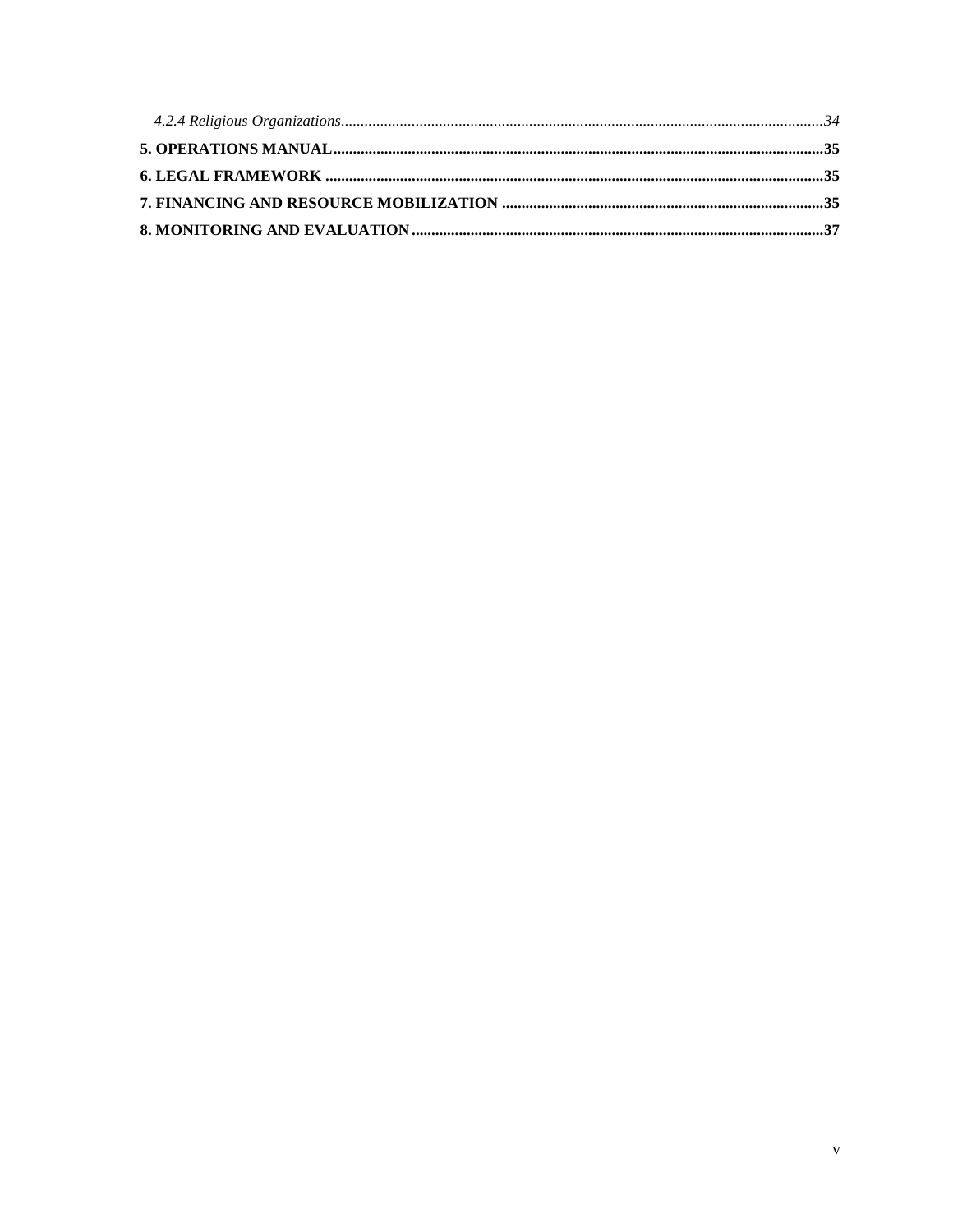## *Working Definitions*

| <b>Agricultural Drought:</b>                     | Refers to reduction in moisture availability below the optimum level<br>required by a crop during different stages of its growth cycle and<br>resulting in reduced yields.                                                                                                                                                                                                                         |
|--------------------------------------------------|----------------------------------------------------------------------------------------------------------------------------------------------------------------------------------------------------------------------------------------------------------------------------------------------------------------------------------------------------------------------------------------------------|
| <b>Climate Change:</b>                           | Refers to a change of climate which is attributed directly or<br>indirectly to human activity that alters the composition of the global<br>atmosphere and which is in addition to natural climate variability<br>observed over comparable time periods.                                                                                                                                            |
| <b>Complex Humanitarian</b><br><b>Emergency:</b> | This is a crisis in a country, region or society where there is total or<br>considerable breakdown of authority resulting from internal and/or<br>external conflict(s).                                                                                                                                                                                                                            |
| Disaster:                                        | It is an event that is associated with the impact of a<br>human-induced or natural hazard which causes a serious disruption<br>in the functioning of a community or society, causing widespread<br>human, material or environmental losses which exceed the ability of<br>the affected community or society to cope with the hazard using its<br>own resources.                                    |
| <b>Disaster Contingency Plan:</b>                | A means to address a disaster or impending disaster within<br>a fairly finite time such as from early warning to response<br>and recovery, including mechanisms for generation of<br>disaster-specific operational plans.                                                                                                                                                                          |
| <b>Disaster Management:</b>                      | Refers to a continuous and integrated multi-sectoral and multi-<br>disciplinary process of planning and implementation of measures<br>aimed at (a) preventing or reducing the risk of disasters, (b)<br>mitigating the severity or consequences of disasters, (c) emergency<br>preparedness, (d) a rapid and effective response to disasters and (e)<br>post-disaster recovery and rehabilitation. |
| <b>Disaster Preparedness:</b>                    | Refers to activities and measures taken in advance to ensure effective<br>response to the impact of hazards, including the issuance of timely<br>and effective early warnings and evacuation of people and economic<br>assets from a threatened location.                                                                                                                                          |
| <b>Disaster</b><br><b>Prevention:</b>            | Refers to measures or actions taken to avoid, eliminate or prevent<br>harmful natural or human adverse phenomena or hazards from<br>causing or resulting in a disaster. This includes the process of<br>informing the general population, increasing levels of consciousness                                                                                                                       |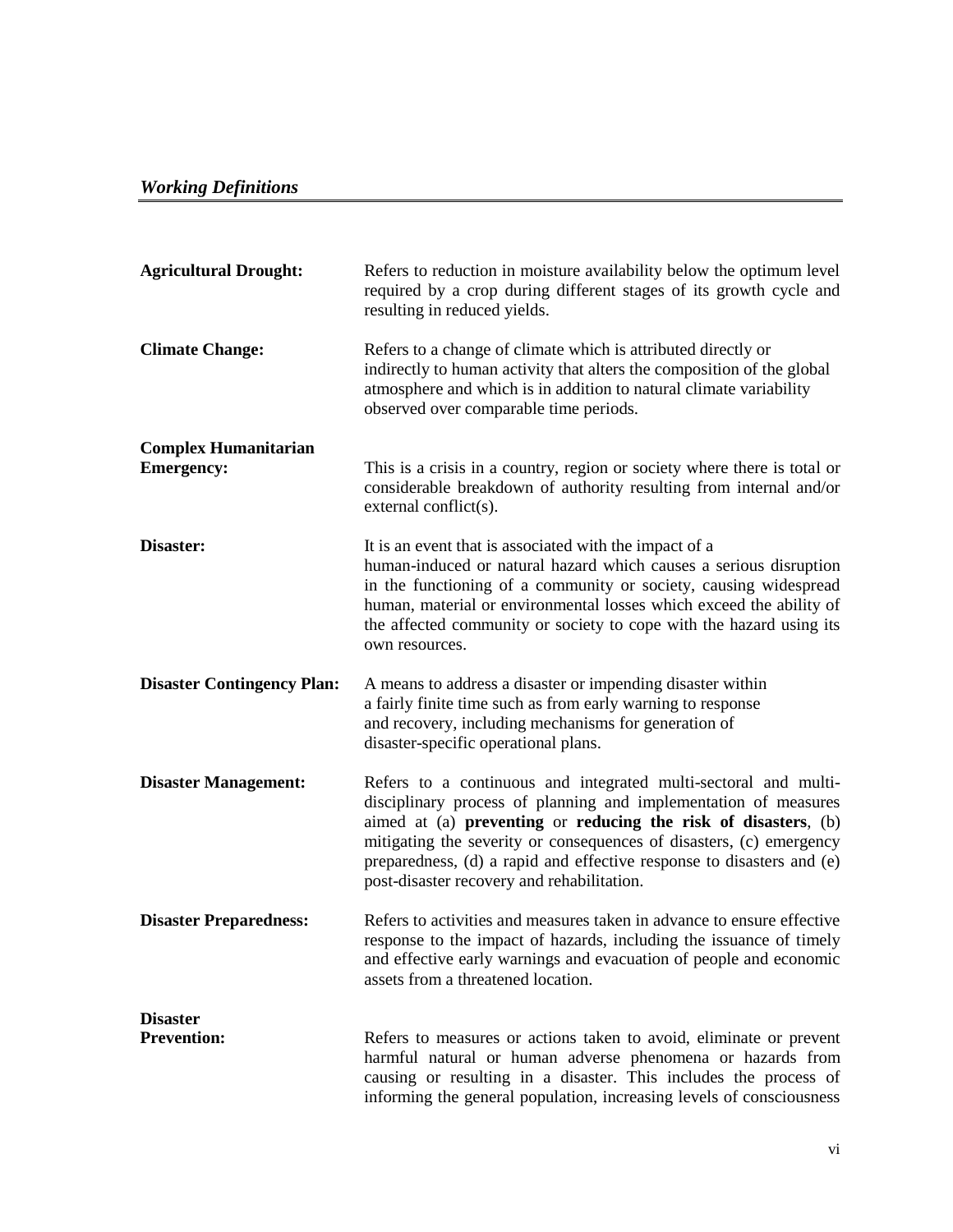|                                             | about risks and how people can act to prevent their exposure to risk<br>of hazards.                                                                                                                                                                                                                                                                                                                  |
|---------------------------------------------|------------------------------------------------------------------------------------------------------------------------------------------------------------------------------------------------------------------------------------------------------------------------------------------------------------------------------------------------------------------------------------------------------|
| <b>Disaster Risk Management:</b>            | This is the systematic process of using administrative directives,<br>organizations and operational skills and capacities to implement<br>strategies, policies and improved coping capacities in order to lessen<br>the adverse impact of hazards and the possibility of disaster.                                                                                                                   |
| <b>Disaster Risk Reduction:</b>             | The implementation of conceptual framework of elements<br>considered with the possibilities to minimize vulnerabilities and<br>disaster risks throughout a society, to avoid (prevention) or to limit<br>(mitigation and preparedness) the adverse impacts of hazards within<br>the broad context of sustainable development.                                                                        |
| Drought:                                    | This is defined as a period of abnormally dry weather that persists<br>long enough to produce a serious hydrologic imbalance (for example<br>crop damage, water supply shortage, etc). The severity of the drought<br>depends upon the degree of moisture deficiency, the duration and the<br>size of the affected area.                                                                             |
| <b>Early Warning:</b>                       | Refers to the provision of timely and effective information, through<br>relevant institutions, that follows individuals exposed to any hazard,<br>to take action to avoid or reduce their risk and prepare for effective<br>response.                                                                                                                                                                |
| <b>El Nino Effect:</b>                      | A phenomenon of changes in surface temperatures and currents of<br>the Pacific, Atlantic and Indian Oceans, causing much of the yearly<br>variations in rainfall. These changes have proved difficult to predict<br>or understand their causes.                                                                                                                                                      |
| <b>Emergency:</b>                           | An event, actual or imminent which endangers or threatens to<br>endanger life, property or the environment and which requires a<br>significant and coordinated response.                                                                                                                                                                                                                             |
| Epidemic:                                   | Refers to an unusually large or unexpected increase in the number of<br>cases of the disease for a given time, place or period.                                                                                                                                                                                                                                                                      |
| <b>Environmental</b><br><b>Degradation:</b> | The reduction of the capacity of the environment to meet socio-<br>economic objectives and needs. Examples are land degradation;<br>deforestation; desertification; loss of bio-Diversity; water and air<br>pollution; climate change; sea level rise; ozone layer depletion;<br>illegal mining and quarrying; indiscriminate throwing of garbage;<br>and drilling boreholes close to sewer systems. |
| <b>Famine:</b>                              | A crisis induced by the breakdown of the accustomed availability of<br>and accessibility to basic food stuffs on a scale sufficient to threaten<br>the lives of a significant number of people.                                                                                                                                                                                                      |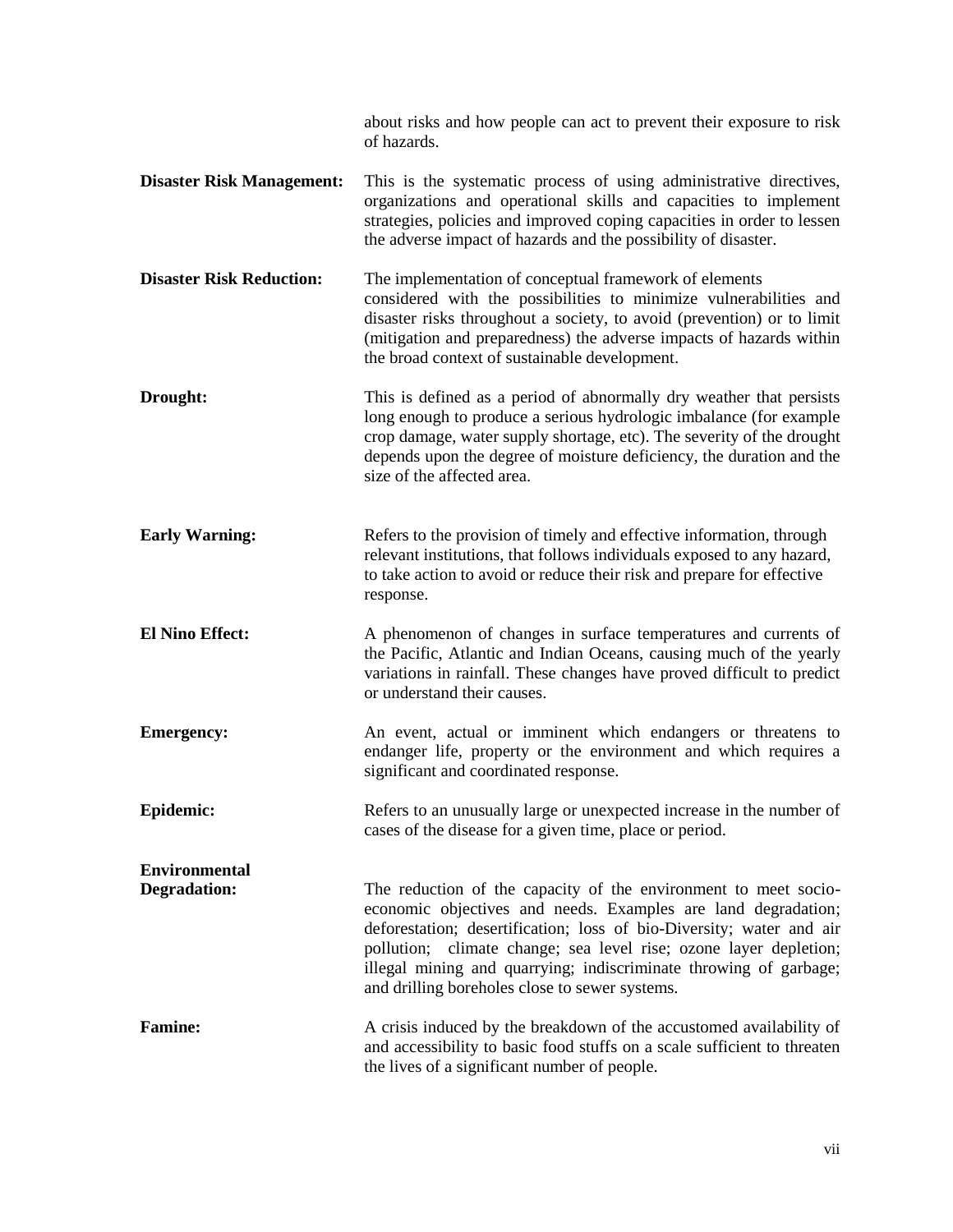| <b>Floods:</b>               | A flood is a high flow of water, which overtops either the natural or<br>artificial banks of a river. Floods induce disasters when human<br>settlements have an overflow of water beyond the normal confines<br>and humans are unable to cope with the calamity or when they result<br>in the destruction of crops, social and economic infrastructures.                                                                 |
|------------------------------|--------------------------------------------------------------------------------------------------------------------------------------------------------------------------------------------------------------------------------------------------------------------------------------------------------------------------------------------------------------------------------------------------------------------------|
| Gender:                      | Gender refers to the social and economic differences between men<br>and women that are learned, changeable over time and have wide<br>variation within and between cultures. This is opposed to sex that<br>refers to the biological differences between men and women. Gender<br>is used to analyze roles, responsibilities, constraints<br>and<br>opportunities of men and women in development.                       |
| Hazard:                      | Refers to a potentially damaging physical event such as an<br>earthquake, a hurricane, flood, drought, fire, epidemic, phenomenon<br>or human activity, which may cause injury or the loss of life, damage<br>to property, social and economic disruption or environmental<br>degradation and includes latent conditions that may represent future<br>threats and can have different origins, natural and human-induced. |
| <b>Human-Induced Hazard:</b> | Those elements of the physical environment harmful to human<br>beings and caused by humans also seen as 'Acts of Humans.'                                                                                                                                                                                                                                                                                                |
| <b>Hydrological Drought:</b> | This is a period when the flows in rivers, lakes and ground water<br>aquifers are below normal levels.                                                                                                                                                                                                                                                                                                                   |
| Hydro-Meteorological Hazard: |                                                                                                                                                                                                                                                                                                                                                                                                                          |

Natural phenomenon of atmospheric, hydrological or oceanographic nature which may cause the loss of life or injury, property damage, and social and economic or environmental degradation such as floods, debris and mud-floods and tropical cyclones.

#### **Impact and Needs Assessment:**

Involves assessing the nature and magnitude of a disaster once it occurs, its impact on affected populations, and the type and extent of emergency assistance that is required.

#### **Internally-Displaced Person (IDP):**

A person (or a group of persons) who has been forced or obliged to flee or leave his or her home or place of habitual residence, in particular as a result of, or in order to avoid the effects of armed conflict, situations of generalized violence, riots, violations of human rights, or natural or human-made disasters. And who has not crossed an internationally recognized state border. Such a person must enjoy the protection of the country of asylum in line with International Humanitarian Law governing the status of internally-displaced persons.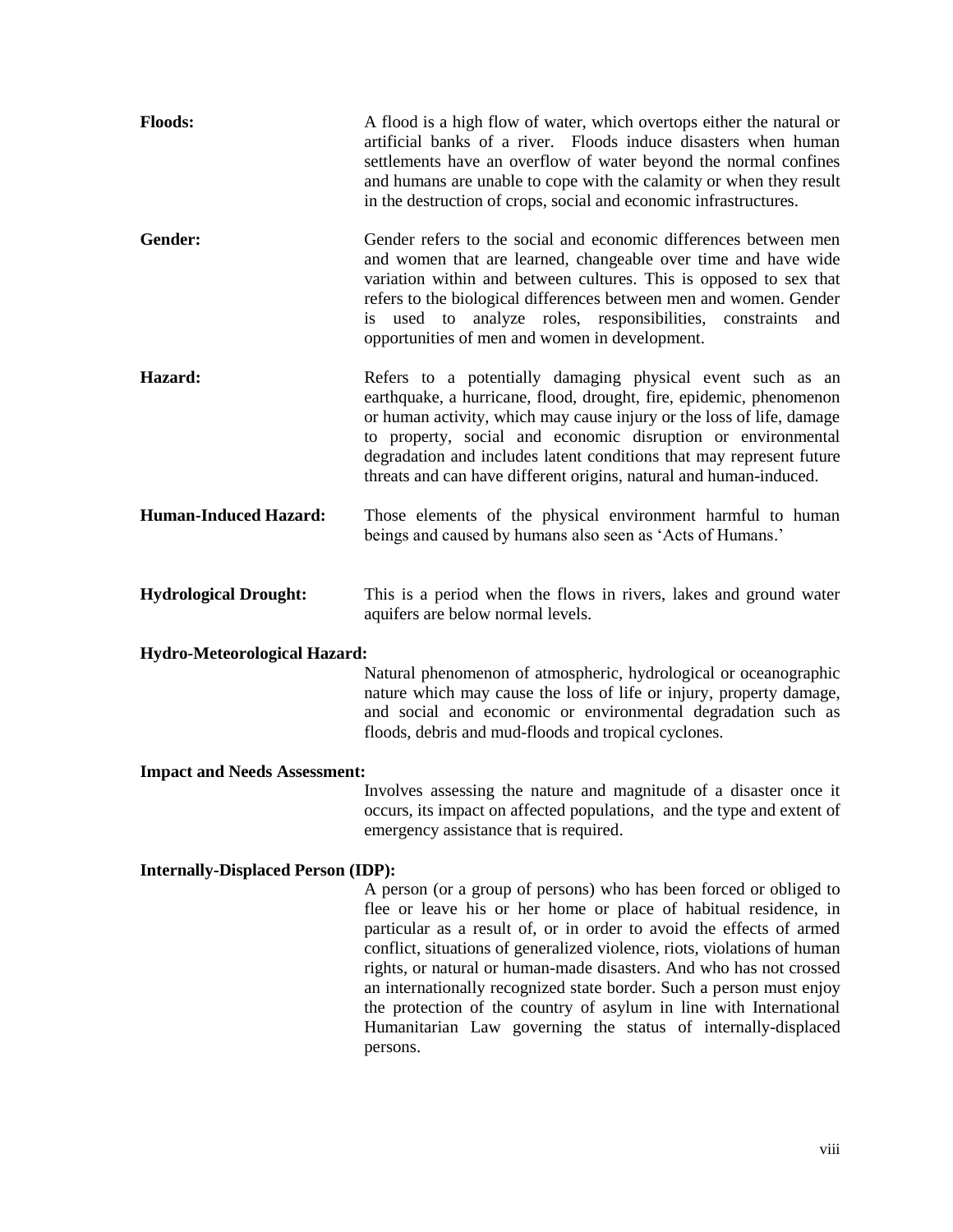|                                     | Life Skills-Based Education (LSBE): Refers to describe life-skills education that addresses a<br>specific content or subject with the aim of creating abilities for<br>adaptive and positive behavior in a person(s).                                                                                                                                                                                                                                                                                                                                                                                   |
|-------------------------------------|---------------------------------------------------------------------------------------------------------------------------------------------------------------------------------------------------------------------------------------------------------------------------------------------------------------------------------------------------------------------------------------------------------------------------------------------------------------------------------------------------------------------------------------------------------------------------------------------------------|
| <b>Mitigation:</b>                  | Structural and non-structural measures undertaken to<br>limit or make less severe the adverse impact of natural hazards,<br>environmental degradation and technological hazards.                                                                                                                                                                                                                                                                                                                                                                                                                        |
| <b>Natural-Induced Hazard:</b>      | Those elements of the physical environment harmful to humans and<br>caused by forces exogenous or external to them, also seen as 'Acts of<br>God'.                                                                                                                                                                                                                                                                                                                                                                                                                                                      |
| <b>Pandemic:</b>                    | Deadly or virulent disease affecting or threatening serious<br>injury, ill-health, discomfort or death to a large number or<br>proportion of the human, plant or animal life.                                                                                                                                                                                                                                                                                                                                                                                                                           |
| <b>Reconstruction and Recovery:</b> |                                                                                                                                                                                                                                                                                                                                                                                                                                                                                                                                                                                                         |
|                                     | To rebuild essential infrastructure, productive capacities, institutions<br>and services destroyed or rendered non-operational by a disaster.<br>Recovery is to help bring about sustainable development by<br>facilitating the necessary adjustments to the changes caused by the<br>disaster and improving on the status quo, where possible.                                                                                                                                                                                                                                                         |
| <b>Refugee:</b>                     | A person who is unable or unwilling to return to his or her country of<br>nationality, owing to well-founded fear of being persecuted for<br>reasons of race, religion, nationality, seriously disturbed public<br>order, gender discriminating practices, membership of a particular<br>social group, or political opinion. Such a person must enjoy the<br>protection of the country of asylum in line with International<br>Humanitarian Law governing the status of refugees. A refugee-<br>induced hazard may arise from cross-border disease outbreak,<br>security concerns and economic strains. |
| <b>Rehabilitation:</b>              | Refers to measures to help restore the livelihoods, assets and<br>production levels of emergency affected communities.                                                                                                                                                                                                                                                                                                                                                                                                                                                                                  |
| <b>Relief:</b>                      | Refers to emergency provision of assistance to save people's lives in<br>the immediate wake of a disaster, including search and rescue,<br>evacuation, distribution of food and water, temporary provision of<br>sanitation, health care and shelter, and the restoration of immediate<br>personal security.                                                                                                                                                                                                                                                                                            |
| <b>Resilience:</b>                  | Refers to the ability of a system, community or society exposed to<br>hazards to resist, absorb, accommodate to and recover from the<br>effect of a hazard in a timely and efficient manner, including through<br>the preservation and restoration of its essential basic structures and<br>functions.                                                                                                                                                                                                                                                                                                  |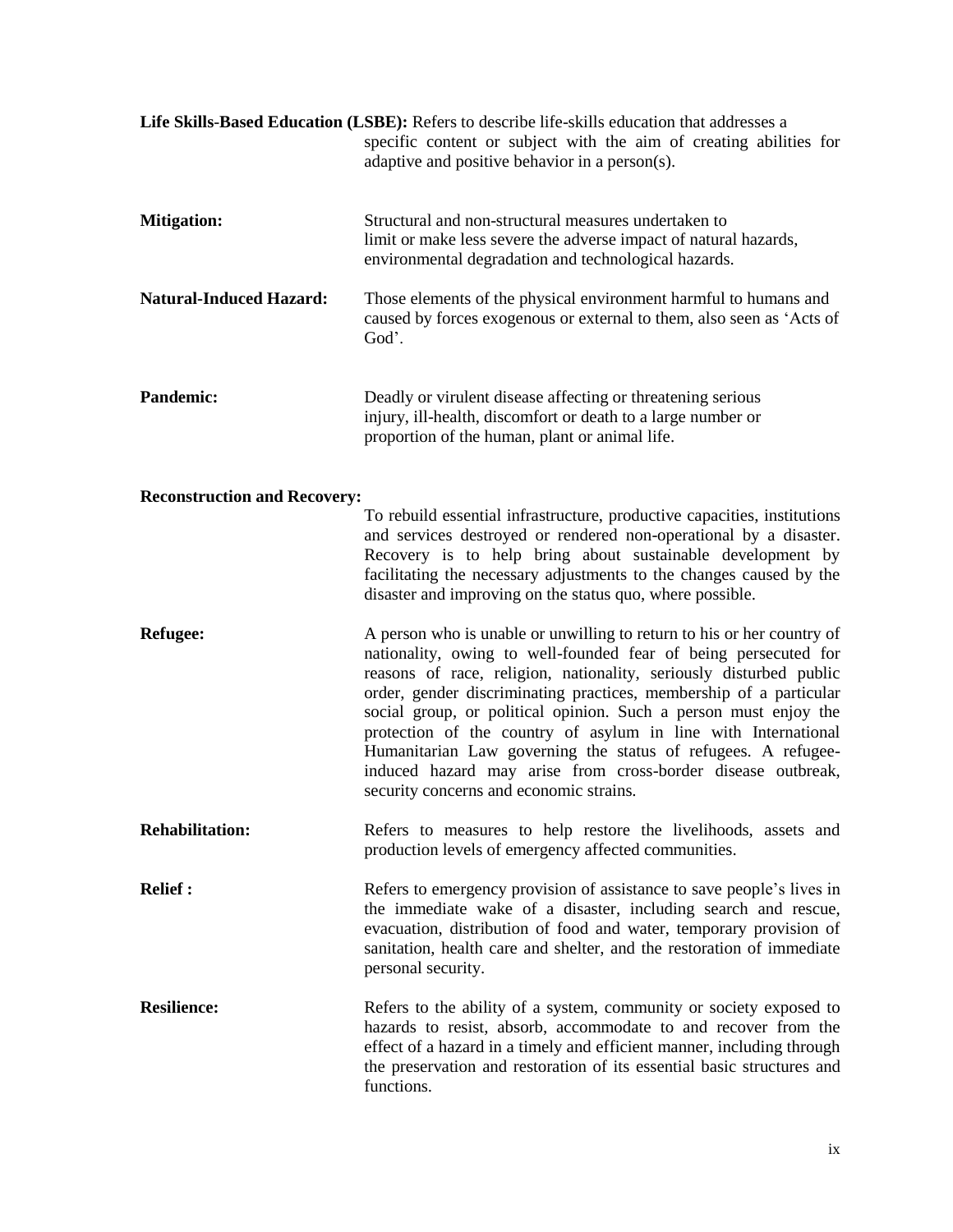| <b>Response:</b>                | The provision of emergency services and public assistance<br>during or immediately after a disaster in order to save lives,<br>reduce health impacts, ensure public safety and meet the basic<br>subsistence needs of the people affected.                                                                                                   |
|---------------------------------|----------------------------------------------------------------------------------------------------------------------------------------------------------------------------------------------------------------------------------------------------------------------------------------------------------------------------------------------|
| <b>Risk:</b>                    | Refers to the probability of harmful consequences such as deaths or<br>injuries, or expected losses of property or livelihoods, disruption of<br>economic activity or environmental damage, resulting from<br>interaction between natural or human induced hazards and vulnerable<br>conditions.                                             |
| <b>Sustainable Development:</b> | Development that meets the needs of the present without<br>compromising the ability of future generations to meet their<br>own needs. Sustainable development is based on socio-<br>cultural development, political stability and decorum,<br>economic growth and ecosystem protection, which all<br>relate to disaster-resilience increase. |
| <b>Vulnerability:</b>           | Refers to a set of conditions and processes resulting from physical,<br>social, economic and environmental factors which increase the<br>susceptibility of a community to the impact of hazards.                                                                                                                                             |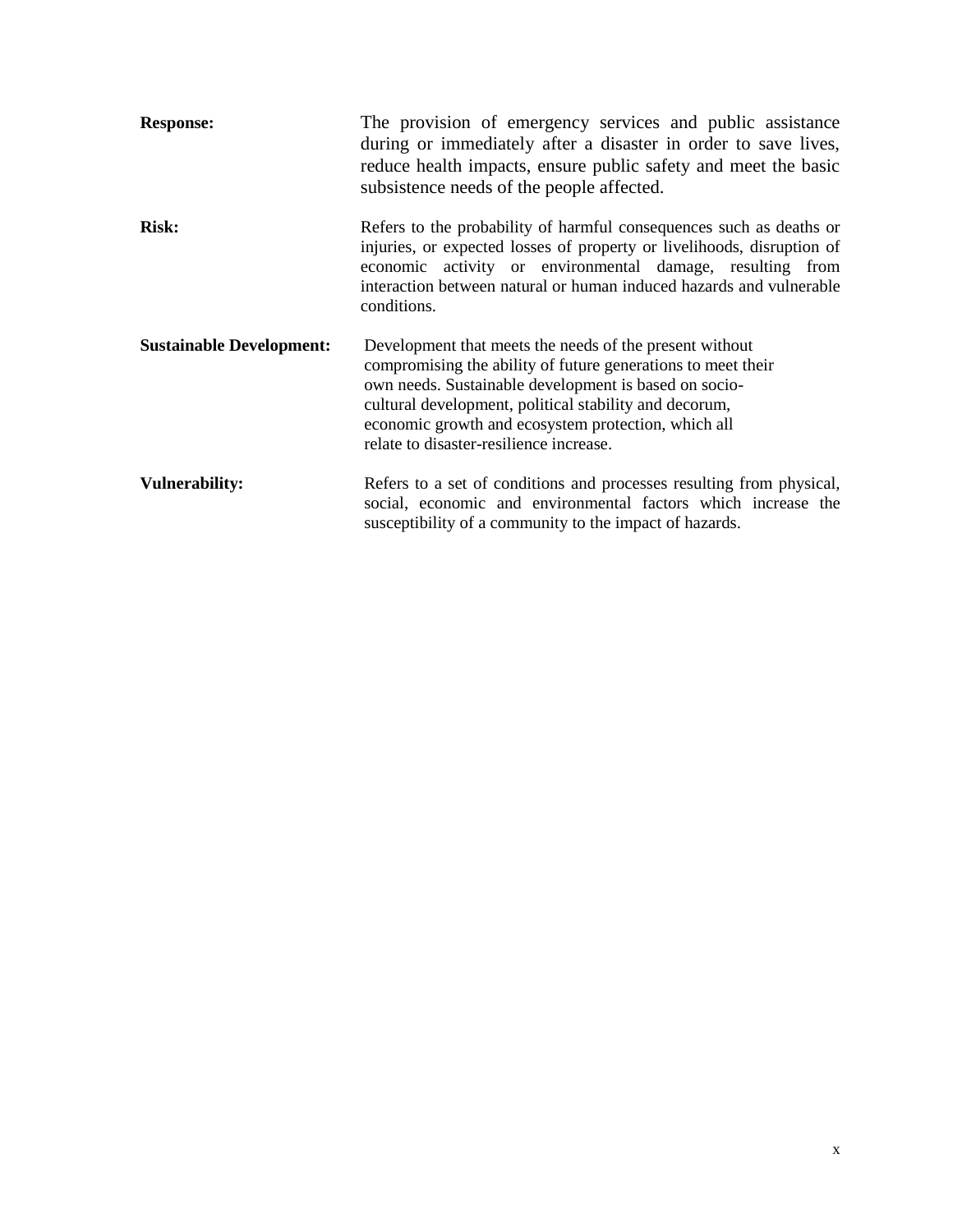## *Acronyms*

| ART:           | Anti Retro-Viral Therapy                                   |
|----------------|------------------------------------------------------------|
| ASP:           | <b>Agriculture Support Programme</b>                       |
| CBPP:          | Contagious Bovine Pleural Pneumonia                        |
| CDE:           | <b>Classified Daily Employee</b>                           |
| CMA:           | Crop Marketing Authority                                   |
| CPU:           | Contingency Planning Unit                                  |
| CSO:           | <b>Central Statistical Office</b>                          |
| DDCC:          | <b>District Development Coordinating Committee</b>         |
| DDMC:          | District Disaster Management Committee                     |
| DDMC:          | District Disaster Management Coordinator                   |
| DDMO:          | District Disaster Management Office                        |
| DMMU:          | Disaster Management and Mitigation Unit                    |
| D-WASHE:       | District-Water, Sanitation and Health Education            |
| <b>ECF</b>     | <b>East Coast Fever</b>                                    |
| EOC:           | <b>Emergency Operations Center</b>                         |
| EWS:           | Early Warning System                                       |
| FAO:           | Food and Agriculture Organization                          |
| FEWS:          | Famine Early Warning System                                |
| <b>FHANIS:</b> | Food Health Agriculture Nutrition Information System       |
| FMD:           | Foot and Mouth Disease                                     |
| FRA:           | Food Reserve Agency                                        |
| GNP:           | <b>Gross National Product</b>                              |
| GRZ;           | Government of the Republic of Zambia                       |
| HIV/AIDS:      | Human Immuno Virus/Acquired Immune deficiency Syndrome     |
| IDP:           | <b>Internally-Displaced Persons</b>                        |
| <b>IDNDR:</b>  | <b>International Decade for Natural Disaster Reduction</b> |
| ISDR:          | <b>International Strategy for Disaster Reduction</b>       |
| IT:            | <b>Information Technology</b>                              |
| LSBE:          | Life Skills-Based Education                                |
| LWF:           | Lutheran World Federation                                  |
| MACO:          | Ministry of Agriculture and Cooperatives                   |
| NDMC:          | National Disaster Management Council                       |
| NDMTC:         | National Disaster Management Technical Committee           |
| NDTF:          | <b>National Disaster Trust Fund</b>                        |
| NEWS:          | National Early Warning System                              |
| NGO:           | Non-Governmental Organization                              |
| NISIR:         | National Institute for Scientific and Industrial Research  |
| NRDC:          | <b>Natural Resources Development College</b>               |
| OVC:           | Orphans and Vulnerable Children                            |
| PAM:           | Programme Against Malnutrition                             |
| PDCC:          | Provincial Development Coordinating Committee              |
| PDMO:          | Provincial Disaster Management Office                      |
| PDMC:          | Provincial Disaster Management Committee                   |
| <b>PPM</b>     | Programme to Prevent Malnutrition                          |
| PRSP:          | <b>Poverty Reduction Strategy Paper</b>                    |
| PSRP:          | Public Service Reform Programme                            |
| SADC:          | Southern Africa Development Community                      |
| SDMC:          | Satellite Disaster Management Committee                    |
| SNDP:          | Sixth National Development Plan (2011-2015)                |
| TDAU:          | Technology Development Advisory Unit                       |
| UN:            | <b>United Nations</b>                                      |
| UNDP:          | United Nations Development Programme                       |
| UNHCR:         | United Nations High Commissioner for Refugees.             |
|                |                                                            |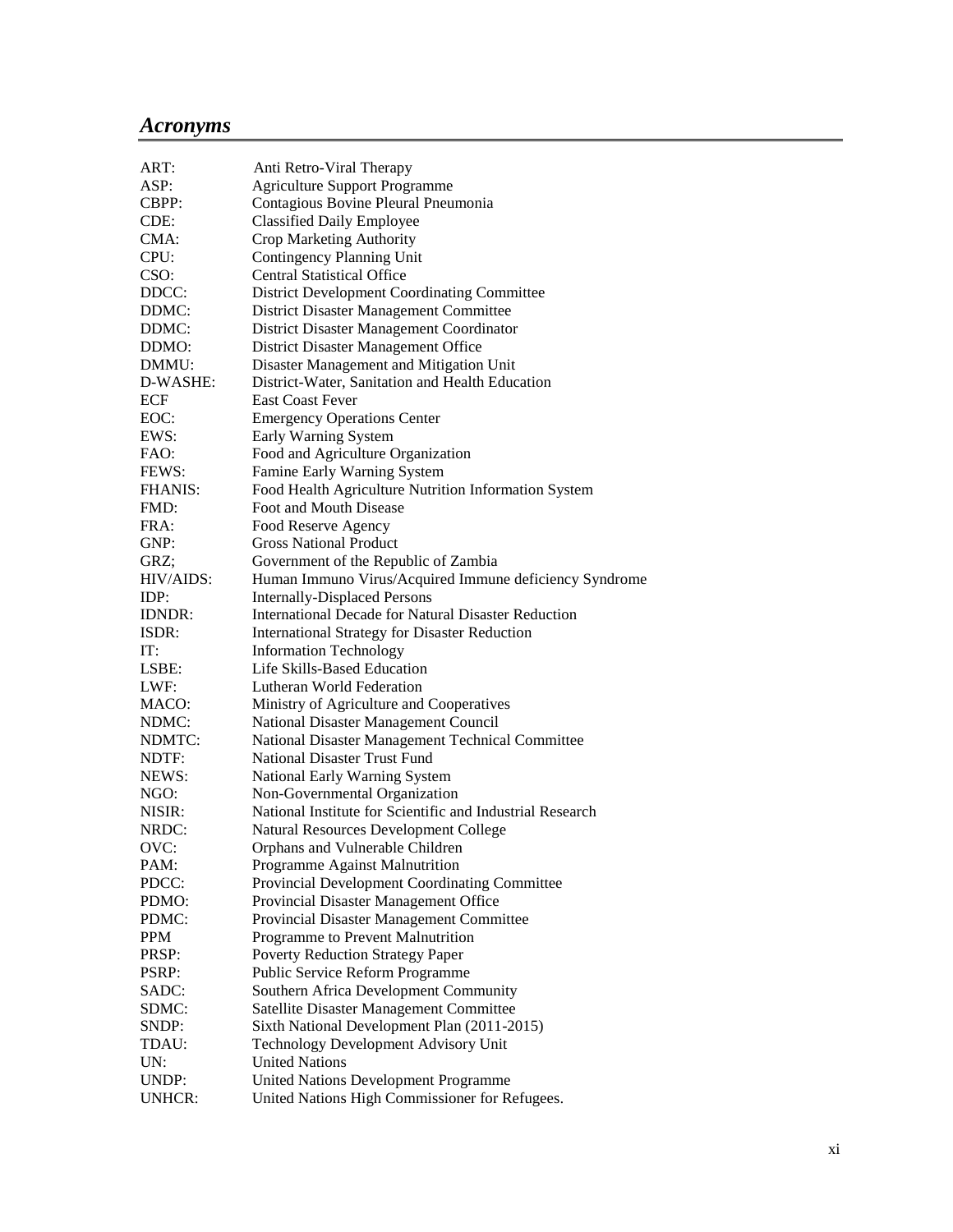| UNICEF: | United Nations Children's Emergency Fund. |
|---------|-------------------------------------------|
| UNZA:   | University of Zambia                      |
| USA:    | United States of America                  |
| WFP:    | World Food Programme                      |
| WHO:    | World Health Organization                 |
|         |                                           |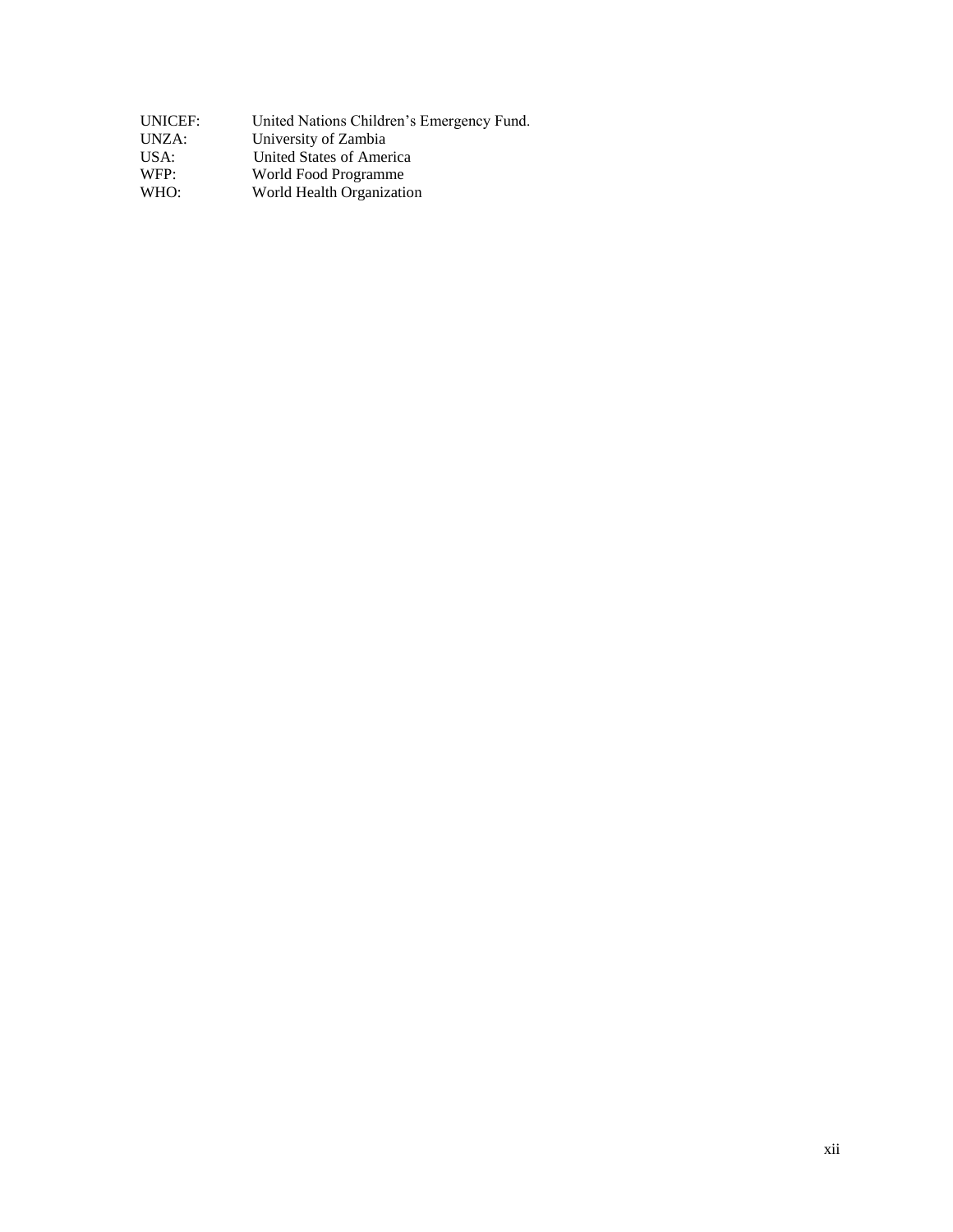## **1.1 Conceptual Framework**

The National Disaster Management Policy which was launched in August 2005 has been in use since then. According to policy guidelines, any policy is supposed to be reviewed after five [5] years. This is what has necessitated the review of the National Disaster Management Policy of 2005. The need for this review is also anchored on the assumption that a five [5] year period is long enough to witness a change in the number of factors and parameters that might have been under consideration at the time when the Policy was being developed and subsequently implemented.

- **1.** There were four key issues in this regard namely: the coming into force of the National Disaster Management Act No. 13 of 2010; the paradigm shift from disaster management to disaster risk reduction; and the coming onto the global scene, the issues of climate change and the Decentralization Policy.
- **2.** The Act came into force on the  $13<sup>th</sup>$  of April, 2010. This Act has come with a number of provisions that were not considered at the time when the National Disaster Management Policy was developed. Inevitably the Policy has to be reviewed in order for it to take into consideration these provisions.
- **3.** Paradigm Shift from Disaster Management to Disaster Risk Reduction: At the time of the development of the Policy, the emphasis at the global, regional, sub-regional and national levels was more on disaster management and not disaster risk reduction as such. The first conference on Disaster Reduction was held in Yokohama, Japan in 1994. The resolution of the conference culminated in what came to be known as the **Yokohama Strategy: For A Safer World (1994-2004).** The Conference was the first major global effort in attempting to collectively put measures in place that would help reduce disasters significantly. To this effect, strategies and programmes where designed and implemented at global, regional, sub-regional and national levels to ensure that the world regions, sub-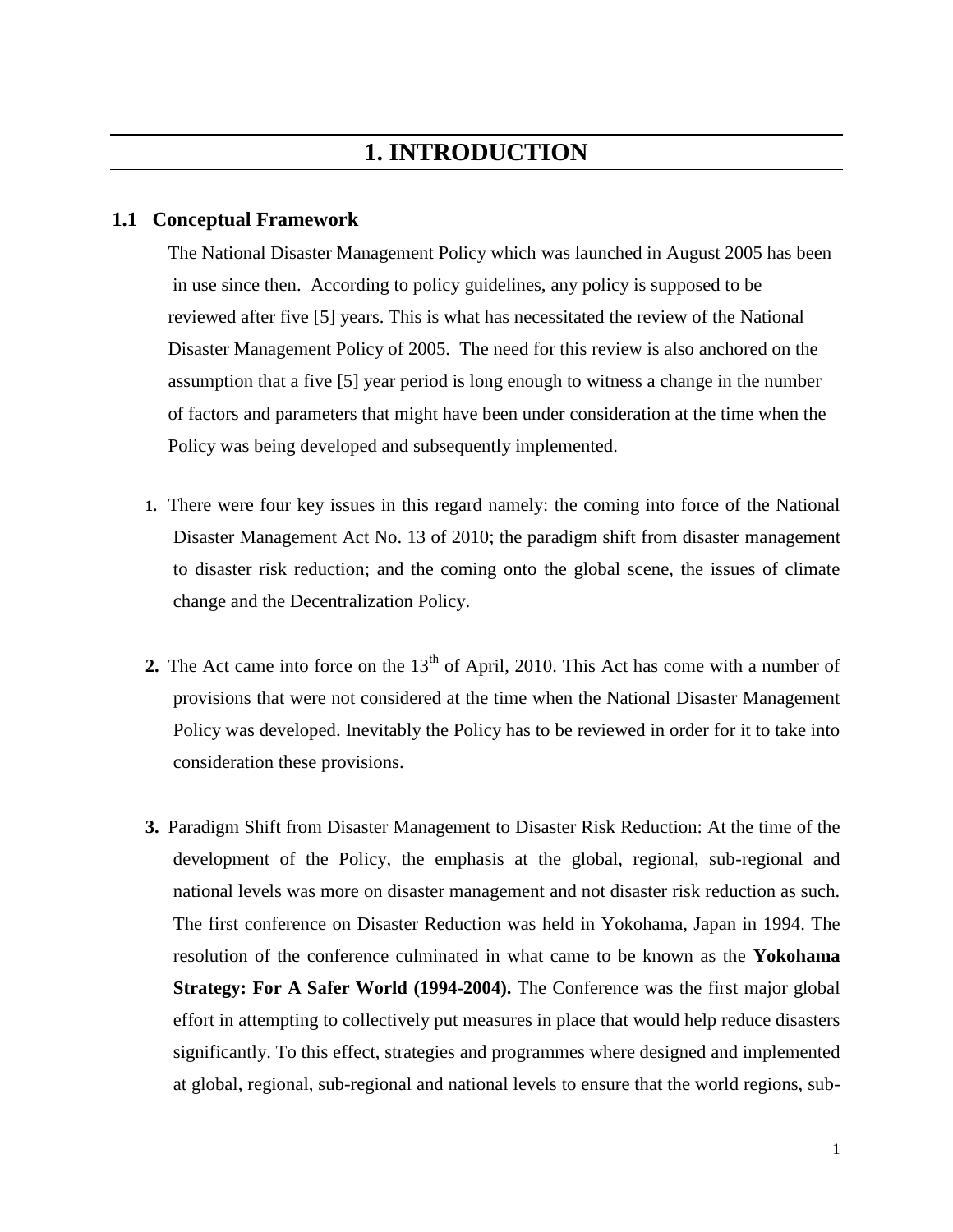regions and indeed nations effectively reduce national disasters. The National Disaster Management Policy having been developed during the period prior to the paradigm shift was skewed towards disaster management, which is a reactive approach.

When the world reviewed the successes and failures of the Yokohama strategy in January, 2005 in Kobe Japan, one of the inherent weaknesses identified was the emphasis on disaster management as opposed to disaster risk reduction. At the end of this conference, the Hyogo Framework of Action [HFA] with five [5] thematic areas developed and adopted. The endorsement of this document by national Governments effectively signaled the paradigm shift from disaster management (a reactive approach) to disaster risk reduction (a pro-active approach) as the emphasis was now on disaster preparedness through risk management and transformation of communities from being disaster vulnerable to being disaster resilient.

- **4.** Climate Change: During the period the National Disaster Management Policy was being developed, (1999-2004), the issues of climate change were of course being discussed but not to the level of occupying a centre stage at global, regional, sub-regional and national levels as the case later became. This being the case, National Disaster Management Policy of 2005 was devoid of climate change-related issues.
- **5.** Decentralisation: The National Disaster Management Policy of 2005 did not take into consideration the other processes and developments that have taken place in Government such as the approval of the decentralization Policy and the current related processes that will lead to its implementation. All these necessitated the need to review the National Disaster Management Policy of 2005.
- **6.** The revised Policy will be to be implemented during the period **2015-2020.**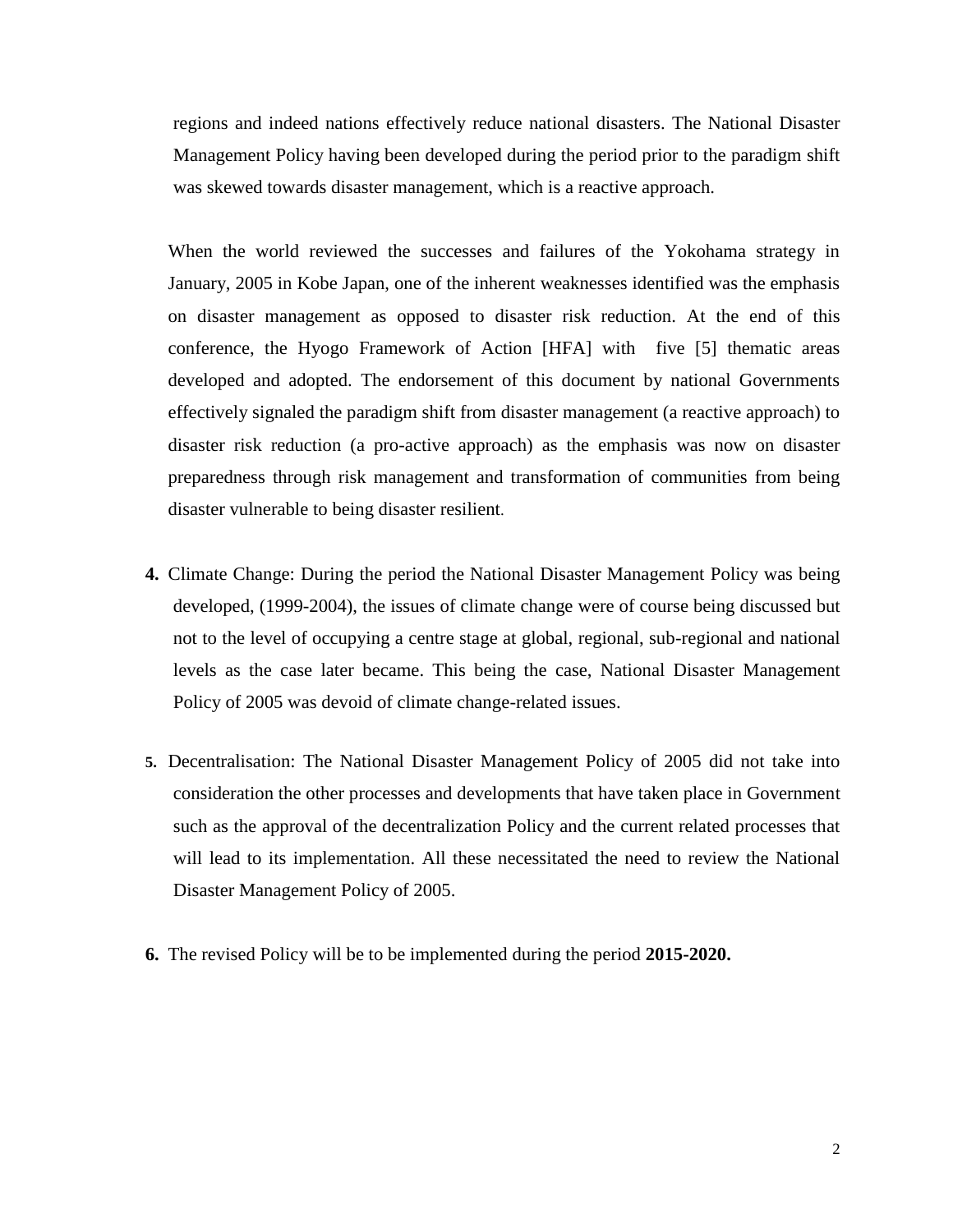### **1.2 Evolution of Disaster Management in Zambia**

- **7.** In view of the common hazards and vulnerabilities in the country such as floods, droughts, epidemics, environmental degradation, human/animal conflicts, food insecurity, animal and plant diseases and pests, and road and water accidents in Zambia, the Government has been making efforts to create a permanent response mechanism to deal with these threats. In the first and second Republics, the co-ordination of response to emergencies was with the **Contingency Planning Unit** located in the then Office of the Prime Minister. The Unit was established in 1966 and phased out in 1992.
- **8.** Following the major drought of 1991/92 that affected most of the Southern African region, and the major relief operation that followed, four key ministries of Health, Agriculture, Energy & Water Development and Community Development formed an adhoc committee which was responsible for managing different aspects of response to drought. Management Committees were co-chaired by Ministries of Agriculture and Health. Despite attempts at co-ordination, the ministries tended to operate their own elements or response in isolation. This led to unnecessary overlaps, wastage of resources and bureaucratic delays.
- **9.** In the absence of a formal relief framework, new structures were set-up by Government to manage the logistics of bulk imports and relief programmes, which by passed existing government channels. These structures were created at national, district and village levels and became known as the Programme to Prevent Malnutrition (PPM) to which the Programme Against Malnutrition (PAM) provided secretariat and technical backstopping services.
- **10.** As a result of the fragmented disaster framework that existed, it became necessary to create a Permanent Unit within government establishment to initiate and facilitate the implementation and coordination of disaster management policies and programmes. The mandate for overall disaster management and co-ordination was vested in the Office of the Republican Vice-President. Consequently, and in line with the Public Service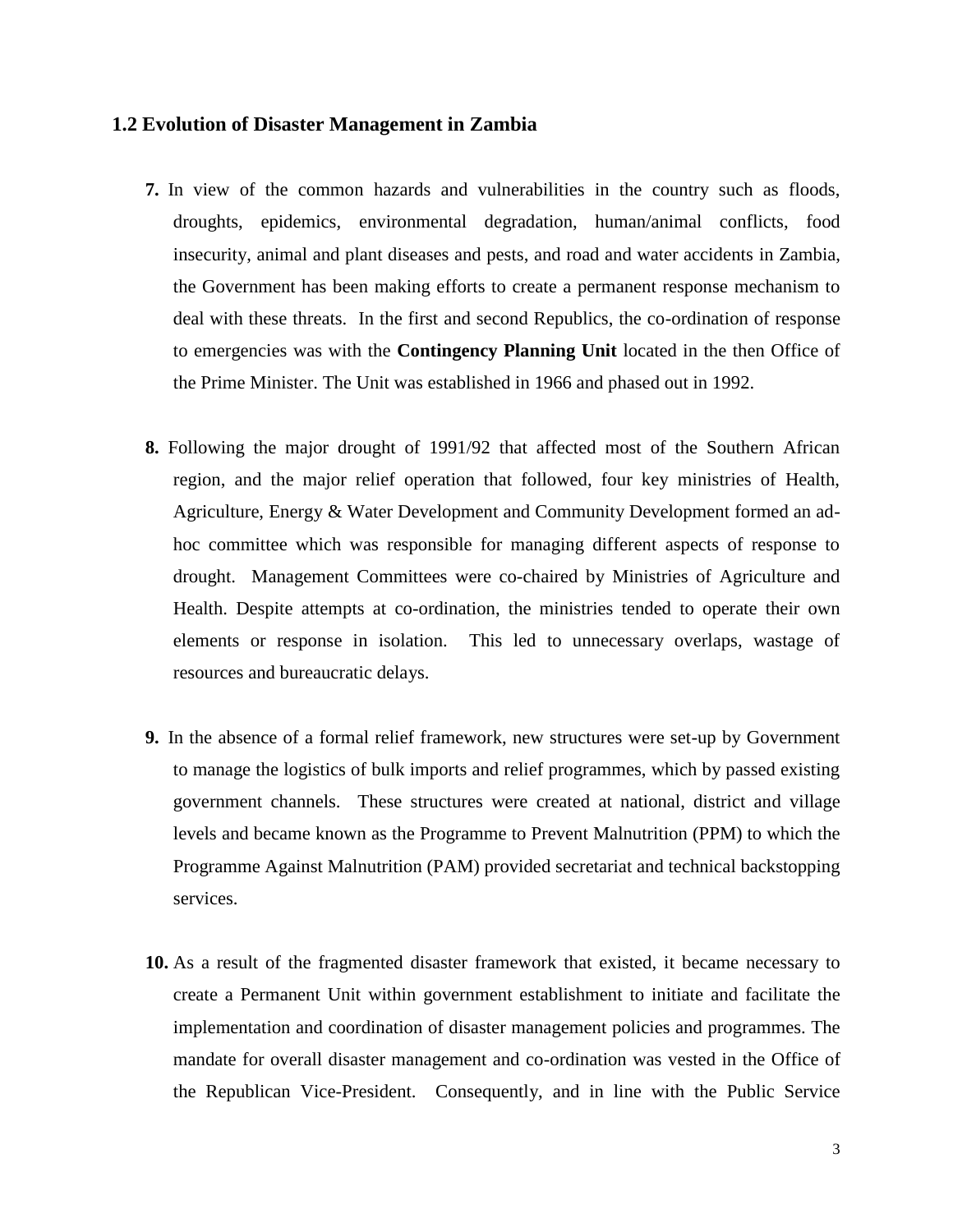Reform Programme (PSRP), Government created the **Disaster Management and Mitigation Unit (DMMU)** within the Office of the Vice-President in 1994.

- **11.** The formulation of the Policy of 2005 was intended to address the way Zambia would manage its risks, hazards, disasters, vulnerable populations and the environment at risk and provide a framework for disaster management in the country. The 2005 policy recognized the provisions of international conventions, United Nations Resolutions, African Charters and SADC disaster management strategy that provide a global framework for disaster management. This revised policy takes into consideration, among others the following International, Regional and National instruments:
	- i. Convention to combat Desertification in those Countries Experiencing Serious Drought and/or Desertification in Africa.
	- ii. International Decade for Natural Disaster Reduction (IDNDR).
	- iii. International Strategy for Disaster Reduction of 2000 (ISDR).
	- iv. Hyogo Framework for Action (2005-2015).
	- v. United Nations Framework Convention on Climate Change.
	- vi. United Nations Convention on Disaster Reduction.
	- vii. United Nations Millennium Goals Declaration.
	- viii. World Summit on Sustainable Development.
	- ix. SADC Disaster Management Strategy.
	- x. AU Kampala Convention on Internally-Displaced People.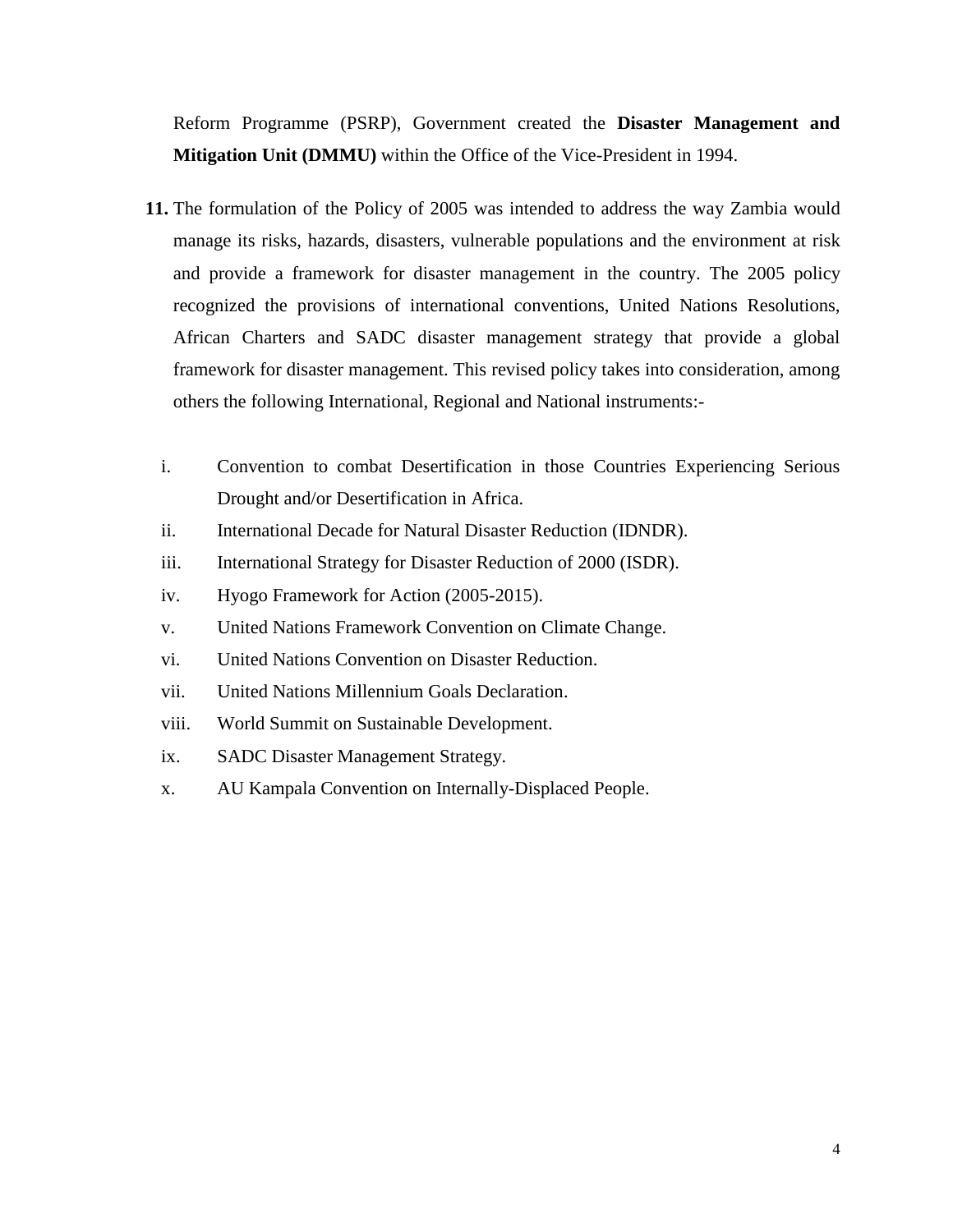# **2. SITUATION ANALYSIS**

### **2.1 Vulnerability and Poverty in Zambia**

- **12.** During the Fifth National Development Plan (2006-2010) the economy attained some macro-economic stability and continued growth. According to the Sixth National Development Plan (2011-2015), the economy grew during the Fifth National Development Plan (FNDP) period averaging 6.1 percent per annum over the period 2006-2009, compared with an average of 4.8 percent attained during the Poverty Reduction Strategy Paper (PRSP) / Transitional National Development Plan (TNDP) of 2002-2005 period. Macroeconomic stability, growth in exports and overall improvements in the investment climate had a positive impact on economic growth. The improvements in the investment climate contributed to the increase in Foreign Direct Investment (FDI) especially in the mining, construction and services sectors. The annual average growth over the FNDP period was, however, still below the envisaged average growth target of 7.0 percent. The annual inflation was much lower averaging 11.3 percent as compared to 20 percent during the PRSP/TNDP period (Sixth National Development Plan, 2011). This reduction was, however, below the FNDP target of single digit inflation. Overall, the economic growth experienced between 2006 and 2010 did not translate into significant reduction in poverty and improved general living conditions of the majority of Zambians. For example, Job creation was not commensurate with the gains registered from economic growth. The expected economic trickle-down effect did not take place.
- **13.** In 2011, 85 percent of people in rural areas and 34 percent of people in urban areas were still living under the poverty datum line. The Zambian households suffered multiple deprivations which made the poor vulnerable and continuing in poverty. As a result, in 2012, Zambia ranked  $164<sup>th</sup>$  out of 187 countries with a score of 0.4 on the United Nations Development Programme's Human Development Index (HDI), which measures achievements in health, education and income. A Human Development Index below 0.5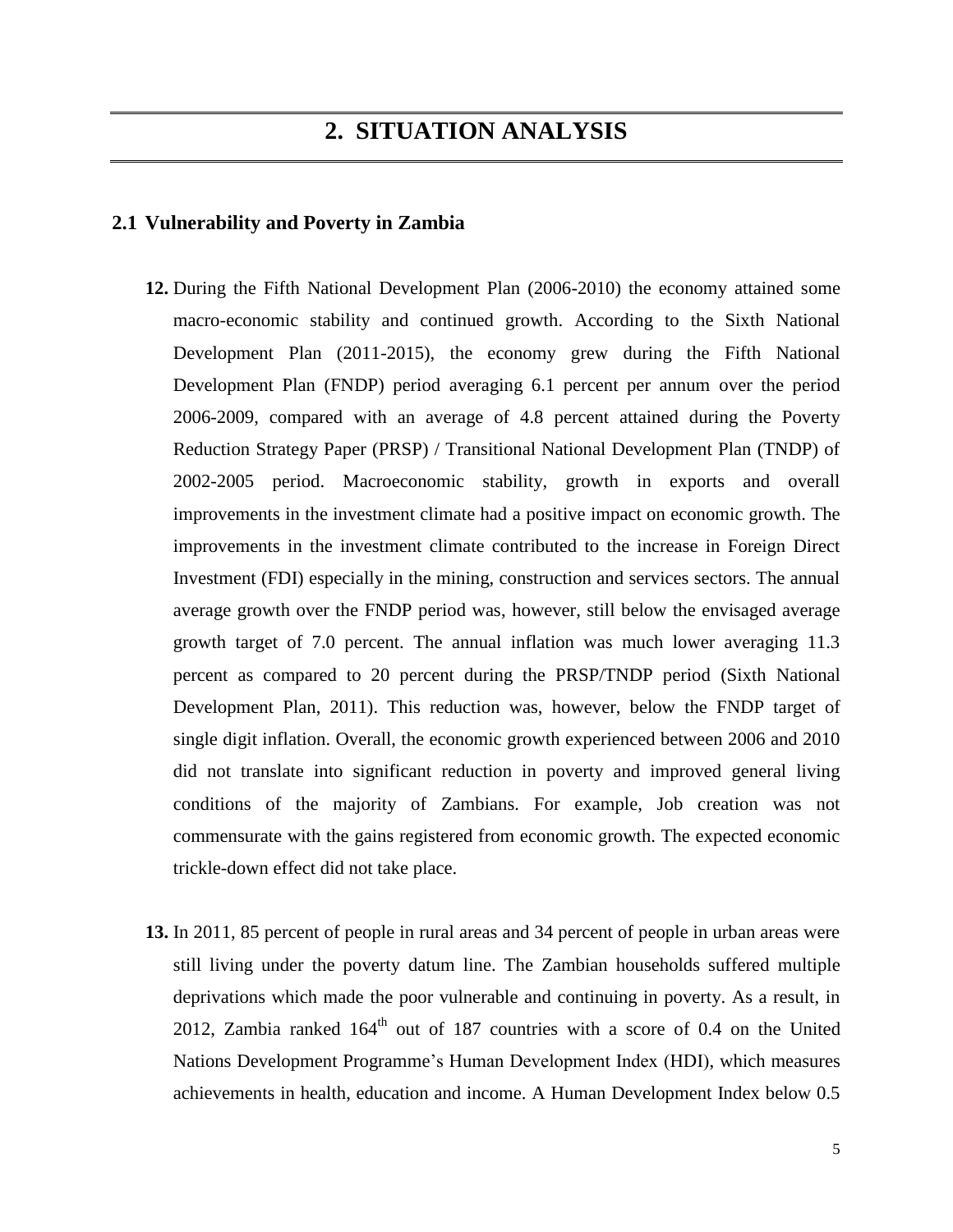is considered to represent low development. The main reason why Zambia's economic growth does not translate into significant reductions in poverty and vulnerabilities lies in the country's challenges in social economic management.

- **14.** One of the consequences of the high levels of poverty in the country is that even if improvements have been made in the provision of some essential services, high demand for them still remains. This situation makes some sections of the population vulnerable to particular hazards that may occur. For instance, the proportion of the population with access to safe water supply increased from 75 percent in 2011 to 76 percent in 2012 in urban areas and increased from 61 percent in 2011 to 65 percent in 2012 in rural areas. Similarly, the proportion of the population with access to adequate sanitation also increased from 44 percent in 2011 to 48 percent in 2012 in urban areas and increased from 43 percent in 2011 to 48 percent in 2012 in rural areas (SNDP, 2011).
- **15.** This revised policy supports measures which are aimed at encouraging developmentbased construction, reconstruction, rehabilitation, expansion and maintenance of essential infrastructure which can withstand natural disasters such as droughts, seasonal floods and flash floods which adversely impact on food and water security, health and sustainable livelihoods of rural and urban communities.
- **16.** From 2011 to 2012, agriculture grew by only 1.5 percent and in 2012 formal employment as a percentage of labor force was only 14.5 percent. The situation of low formal employment in rural areas combined with poor infrastructure encouraged ruralurban migration, especially of young people in search of employment. This high ruralurban migration stretched urban resources to their limit particularly in housing, health, clean water supply and nutrition all of which led to an increase in environmental degradation and disaster vulnerability, especially among the urban poor.
- **17.** Zambia's disaster vulnerability continued to increase (SNDP, 2011). In response, SNDP (2011-2015) was designed to sustain the positive macro-economic gains of FNDP. In order to do this, the theme and the strategic focus of SNDP were 'Sustained Economic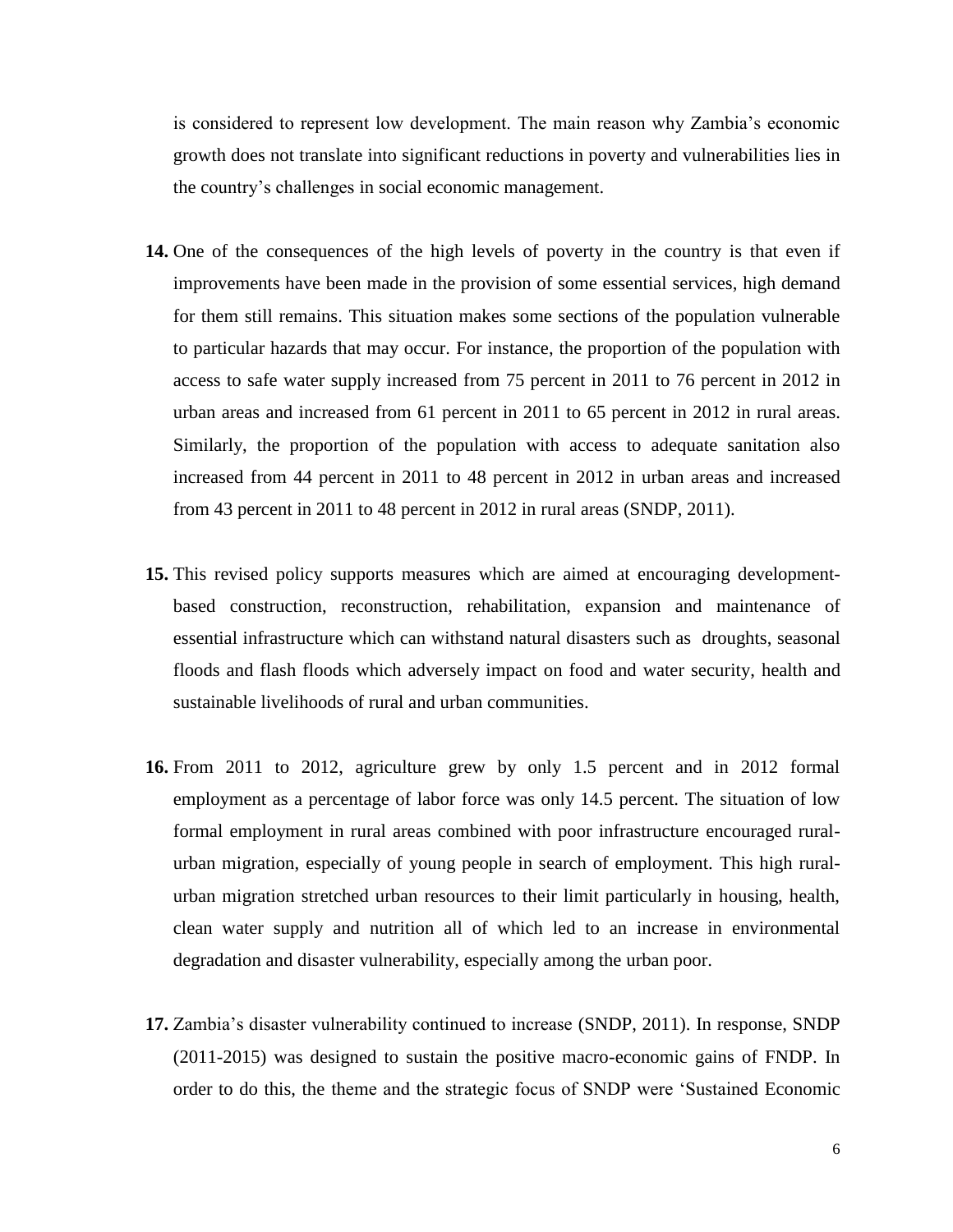Growth' and 'Infrastructure and Human Development', respectively. Its focus was guided by the principles of accountability, decentralization and efficient resource allocation. The objectives were to: accelerate infrastructure development; economic growth and diversification; promote rural investment; and accelerate poverty reduction and enhance human development, while recognizing the importance of balanced growth in all sectors of the economy. SNDP priority growth sectors were Agriculture, Livestock and Fisheries, Mining, Tourism, Manufacturing and Commerce and Trade.

**18.** In 2005, just before FNDP (2006-2011) had come into effect, the international Hyogo Framework for Action (HFA) took place. The Hyogo Framework signaled the beginning of the paradigm shift from disaster management (a reactive approach) to disaster risk reduction (a pro-active approach). About the same time of FNDP, issues of climate change were being discussed until they occupied the center stage at global, regional, subregional and international levels. In 2010, the National Disaster Management Act No. 13 of 2010 was enacted. In order to make the National Disaster Management Policy of 2005 effective there was, therefore, a need to review it so that it could reflect the issues of the paradigm shift, climate change, National Disaster Management Act No. 13 of 2010 and the decentralization policy.

### **2.2Underlying Causes of Vulnerability**

- **19.** Some of the major causes of vulnerability in Zambia include negative beliefs, attitudes and practices (customs and norms), poor farming practices, degradation of the environment, lack of access to resources, disintegration of social safety nets such as extended family systems and weak institutional structures to promote social welfare. Other factors contributing to vulnerability are lack of access to information and knowledge, lack of access to political power and representation, lack of public awareness, weak buildings/infrastructure and limited food diversity.
- **20.** In order to address the above underlying causes of vulnerability, this policy has proposed a number of measures which will facilitate the designing of necessary and appropriate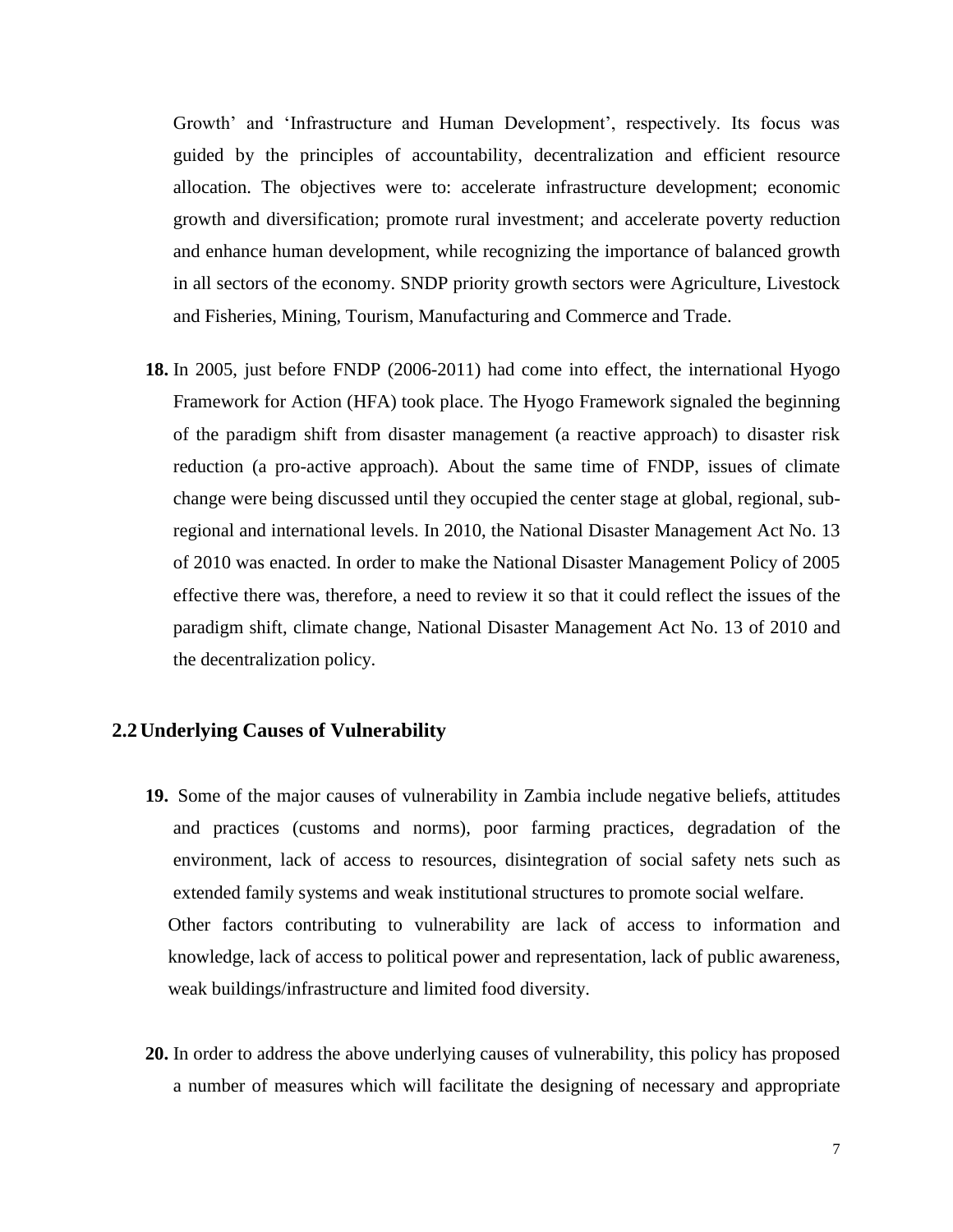interventions. These interventions entail a shift towards a more **proactive** approach involving emphasis on mitigation, preparedness, response, restoration and prevention measures, including linking disaster management to development activities. In addition, this proactive approach would also require Life Skills-Based Disaster Prevention Education.

## **2.3 Common Disasters and their Impact in Zambia**

**21.** There are three broad categories of hazards and disasters that have afflicted and/or have potential to afflict Zambia. These are:-

## **2.3.1 Disasters Associated with Human Hazards**

Human-induced hazards include:

- Epidemics (e.g., cholera, dysentery and HIV/AIDS);
- deforestation from indiscriminate charcoal burning and poor farming practices;
- floods:
- poor drainage, solid waste management and sanitation;
- soil degradation and erosion from poor farming practices;
- fires;
- human/animal conflicts from encroachment into game management areas and forestry resources;
- food insecurity and hunger;
- depletion of fish stocks;
- accidents (e.g., road, industrial and marine);
- air, water and noise pollution (e.g., mines);
- spillage of hazardous waste (e.g., along great north road to the mines);
- illegal mining for building sand and illegal quarrying;
- increased numbers of orphans and vulnerable children;
- indiscriminate throwing of garbage;
- gender-based violence;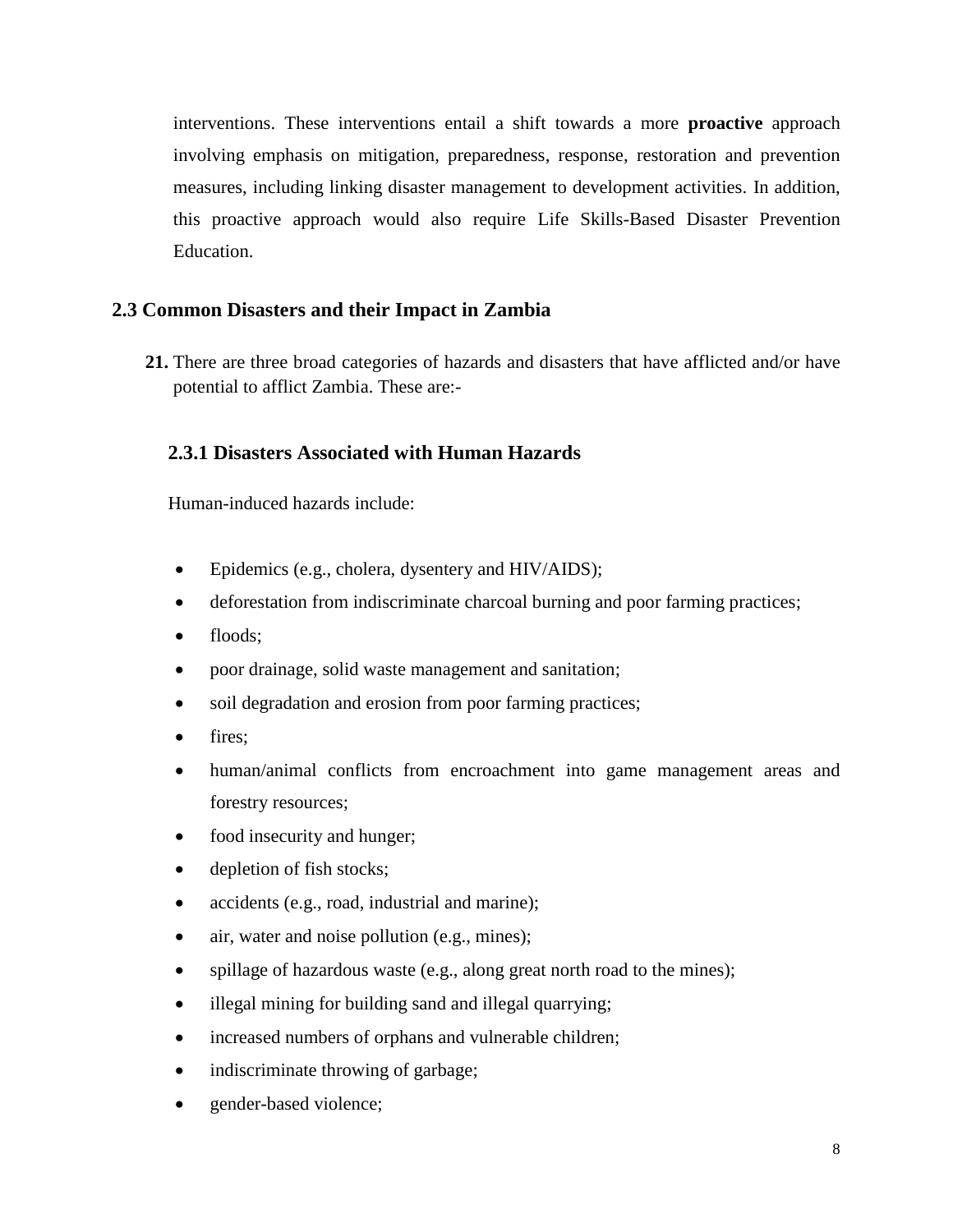- riots; and
- poverty leading to prostitution, alcohol and drug abuse and vandalism.

## **2.3.2 Disasters Associated with Natural Hazards**

Natural-induced hazards include:

- climate variability (e.g., earthquake, lightning and heavy rainy storms);
- livestock and crop diseases and pests;
- frost;
- diminishing grazing pastures due to floods; and
- siltation from floods.

## **2.3.3 Disasters Associated with Complex Humanitarian Emergency**

Complex humanitarian emergencies include:

- influx of refugees;
- religious conflicts; and
- internally-displaced persons.

# **3. NATIONAL DISASTER MANAGEMENT POLICY**

## **3.1Vision**

To have a sustainable *safety-net* for the protection of the citizenry, its assets and the environment from disasters.

## **3.2 Mission**

To develop, coordinate and monitor disaster risk management programmes in order to minimize loss of life, damage to property and the environment.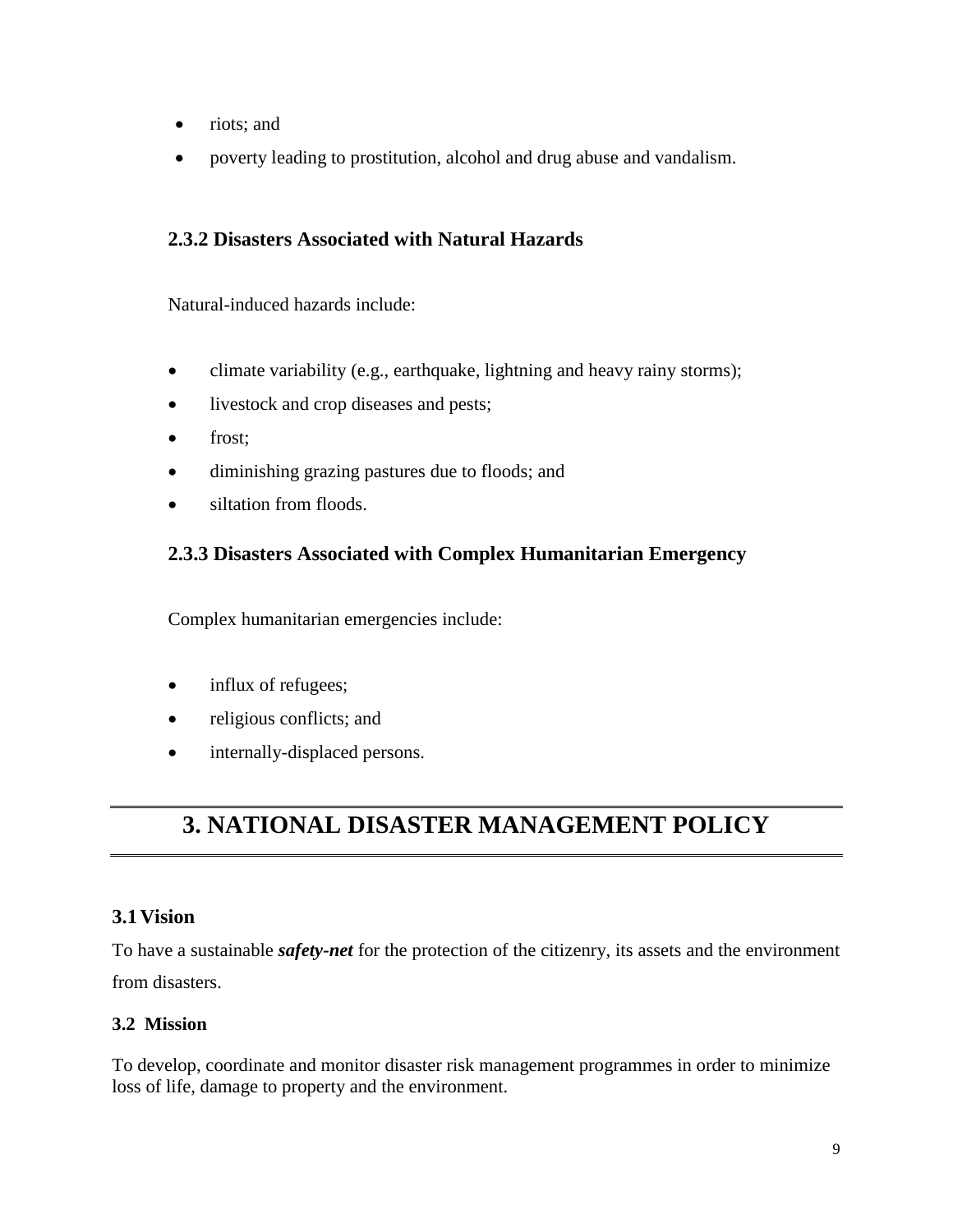### **3.3** Rationale for the Policy

**22.** Consistent with the vision above, the Government requires a national policy for disaster management that will provide policy direction and define parameters within which the Disaster Management System in the country will operate. The alignment of roles and responsibilities is aimed at efficient utilization of resources.

### **3.4Guiding Principles to the Policy**

**23.** The key guiding principles for this policy are that:-

- i. Disaster Management is the responsibility of every Zambian citizen.
- ii. Government bears the primary responsibility for the protection of its people, infrastructure and other national assets from the impact of disasters.
- iii. Disaster prevention, preparedness and mitigation are integrated into the mainstream national development efforts at community, district, provincial and national levels.
- iv. The development and strengthening of capacities for disaster risk reduction and climate change adaptation are top priorities for the Government of the Republic of Zambia.
- v. Effective national Early Warning System is the key in the success of disaster prevention, preparedness and mitigation as well as response.
- vi. Effective environmental management promotes sustainable development.
- vii. Promotion of sustainable development among vulnerable communities improves their resilience, thus making them contribute more to the national development.
- viii. A national culture of *prevention* and *preparedness* is an essential component of multi-sectoral approaches to increasing disaster and climate change resilience and adaptation in the country.
- ix. Disaster effects are selective, affecting mostly women, children, the physicallychallenged and the elderly, hence specific consideration to these groups in disaster management shall be prominent at all levels.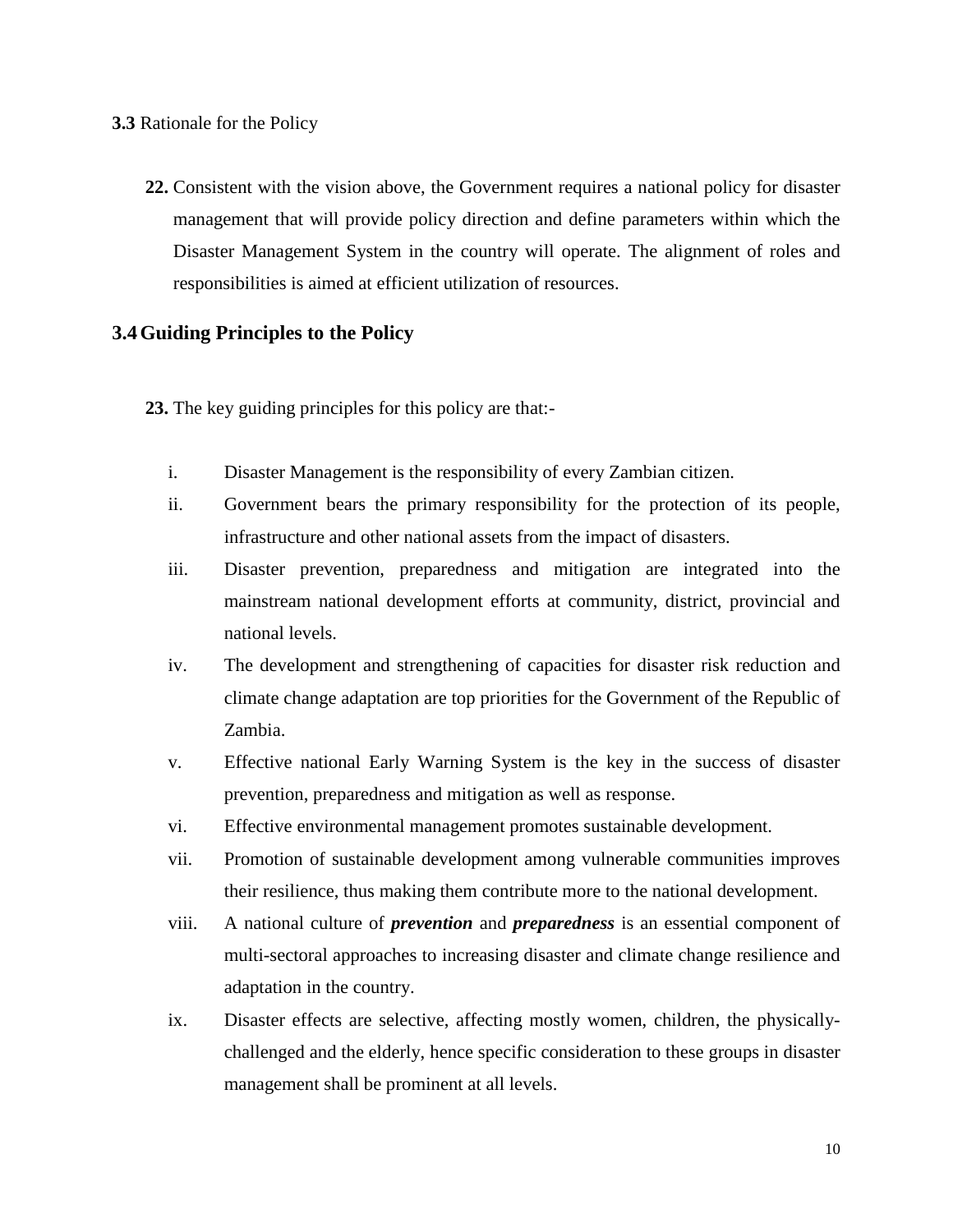- x. Mainstreaming of gender issues and planning in assessments of different vulnerabilities and needs of men and women to ensure that disaster response is equitable in the affected areas.
- xi. The identification of hazards and the localities which they affect are key to effective disaster management.

## **3.5Goal and Objectives**

## **3.5.1 Goal**

**24.** To strengthen national capacities for effective disaster preparedness, prevention, response, mitigation and restoration in order to protect lives and livelihoods, property, environment and the economy at large.

## **3.5.2. Objectives**

- **25.** The above goal is broken down into specific objectives that encompass the disaster management cycle (preparedness, prevention, response, mitigation and restoration) as outlined below:
	- i. To develop and implement Disaster Risk Management (DRM) plans which will, at different levels, guide DRM and response activities in the country and respond to other national policies and planning documents.
	- ii. To strengthen horizontal and vertical coordination mechanisms in order to effectively and efficiently implement the Disaster Risk Management activities and harmonize national efforts.
	- iii. To develop and strengthen an integrated disaster risk management information and communication system in order to enhance timely decision making.
	- iv. To establish and strengthen the monitoring and evaluation mechanisms to ensure prudent utilization of resources as well as effective and efficient implementation of DRM programmes and activities.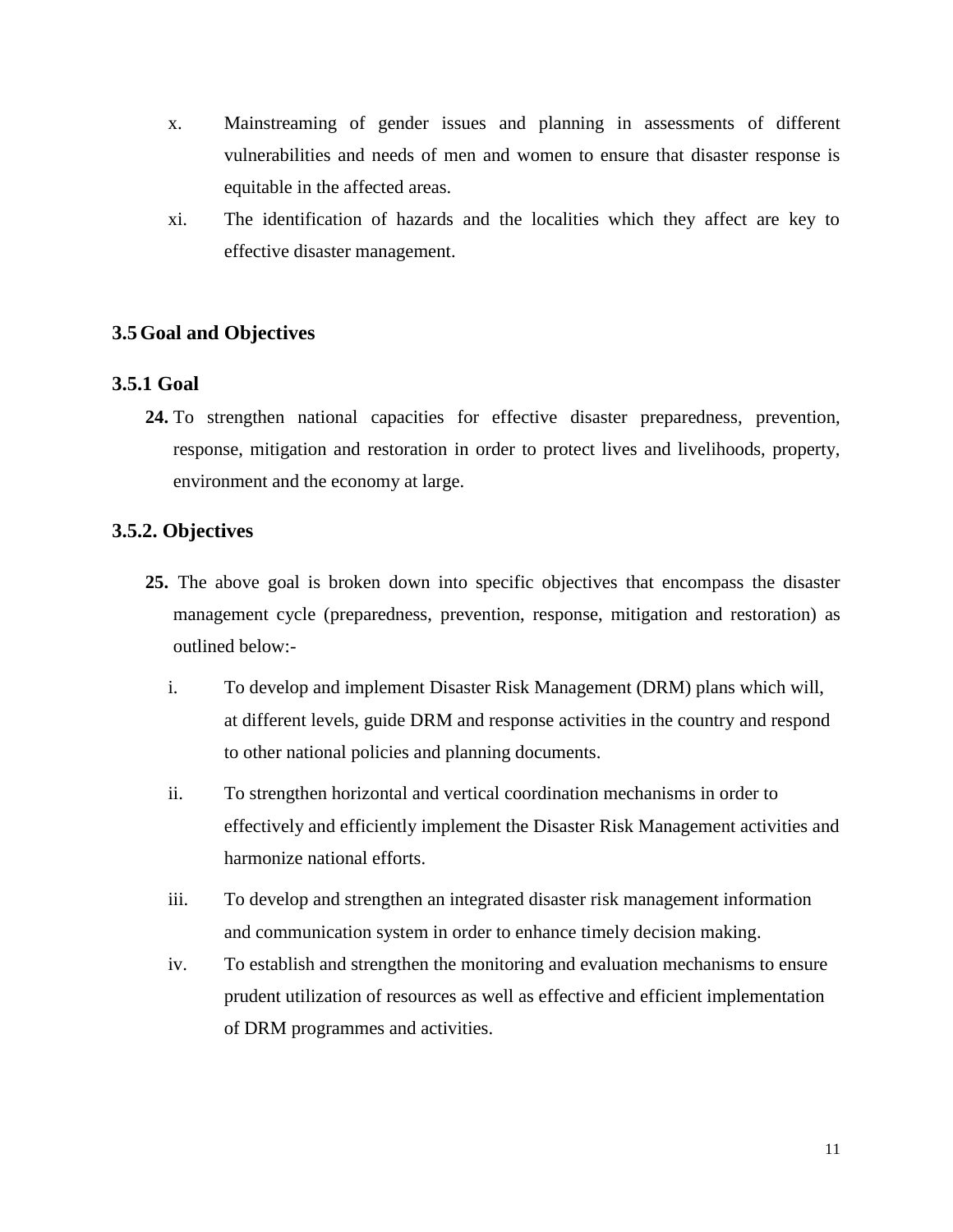- v. To carry out, promote and coordinate research and activities relevant to DRM in order to advise the Disaster Management structures at different levels as they fulfill their mandates.
- vi. To provide administrative, logistical and management support services in order to facilitate effective and efficient operations of DMMU.
- vii. To put in place appropriate measures to respond to climatic changes such as implementing public educational and information programmes in order to increase awareness, resilience and adaptation at all levels.

With the objectives outlined above in mind, this policy shall promote and support a comprehensive, development-based set of activities aimed primarily at Disaster Risk Reduction among populations at risk and shall ensure that adequate measures are put in place to prevent the occurrence of or deal with disasters when they occur through efficient and effective response mechanism.

### **3.5.3 Measures and Actions to be Undertaken for Disaster Risk Management**

**26.** The following are the elements for Disaster Risk Management:

### **3.5.3.1 Building Capacity for Disaster Preparedness**

- **27.** Disaster Preparedness is an essential component of the nation's organized efforts to overcome the effects of adverse human-induced or natural phenomena. It is, therefore, essential to have a programme of disaster preparedness, encompassing appropriate measures to be brought into operation before conditions become a recipe for a disaster. These actions shall be taken to promote disaster risk reduction in order to safeguard lives and property in a timely, effective and orderly manner through the following three successive phases: before-disaster phase, during-disaster phase and post-disaster phase.
- **28.** The main activities for Disaster Preparedness shall include:
	- i. Improving capacity for vulnerability and risk assessment.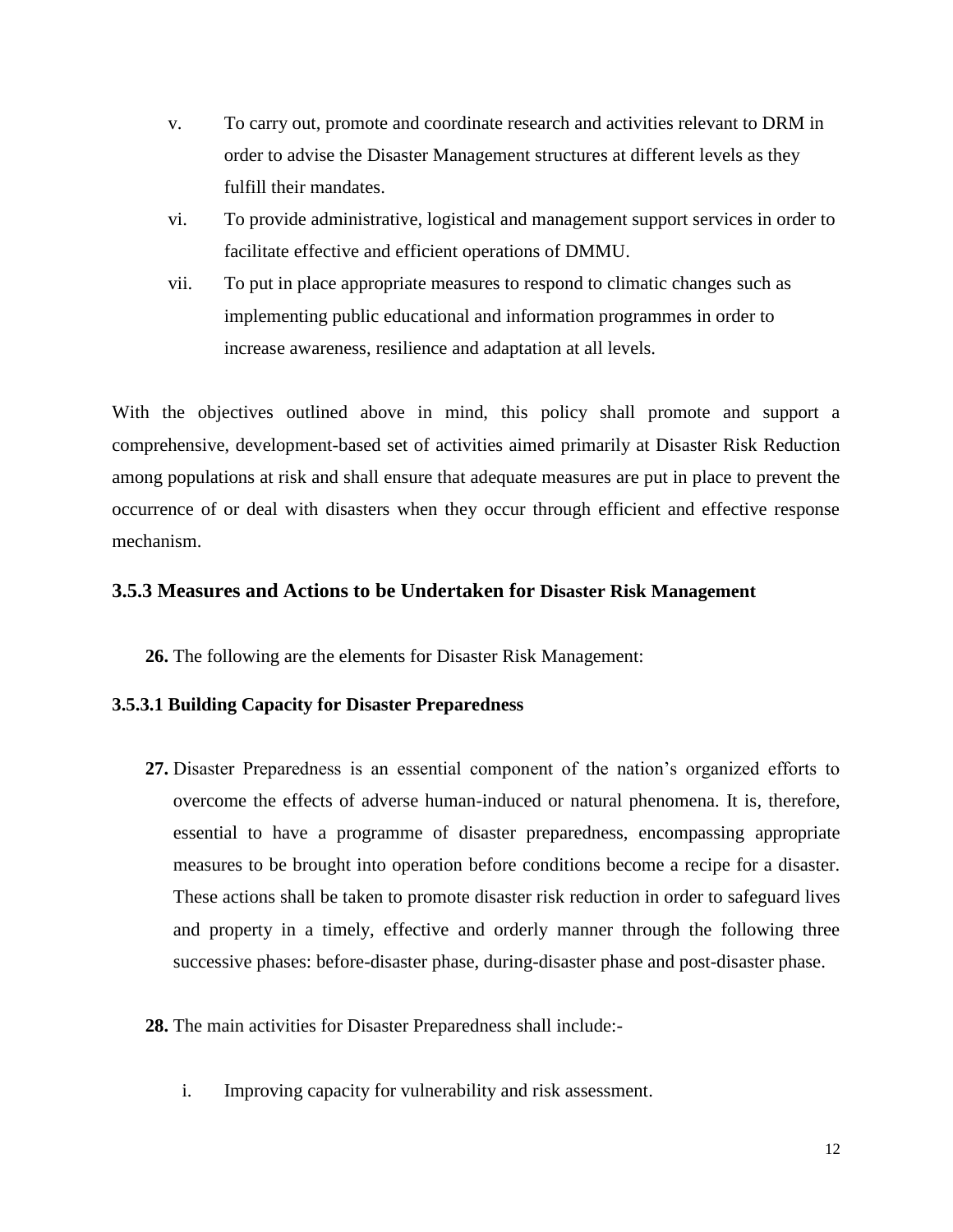- ii. Developing contingency plans at community, district, provincial and national levels of governance.
- iii. Promoting public education and awareness at all levels.
- iv. Developing effective and efficient information systems at all levels.
- v. Identifying and maintaining stocks of relief materials in strategic locations.
- vi. Procuring and supplying relief requisites including keeping/maintenance of inventory of potential sources of such requisites.
- vii. Developing evacuation and rescue plans, manuals and simulation exercises.
- viii. Building preparedness capacities of public and private facilities such as schools, hospitals, offices and homes.
- ix. Promoting community-based disaster risk management through self-help and reliance on local initiatives and indigenous knowledge.
- x. Taking appropriate strategies to mobilize resources to facilitate the implementation of preparedness activities.
- xi. Maintaining well-equipped early warning and forecasting systems covering all hazards.
- xii. Educating and training all emergency workers.
- xiii. Upgrading communication infrastructure and general capacity related to early warning systems.
- xiv. Developing and updating information databases about areas, stakeholders, resources and other issues related to disasters.
- xv. Collaborating with insurance providers in the design and review of insurance packages, health and educational access schemes to cover damage due to disasters.
- xvi. Operating a toll free telephone facility.
- xvii. Building management and institutional capacity through training and public awareness in life-saving techniques and promotion of simulations within communities.
- xviii.Compelling line Ministries to give priority to installation of emergency capabilities.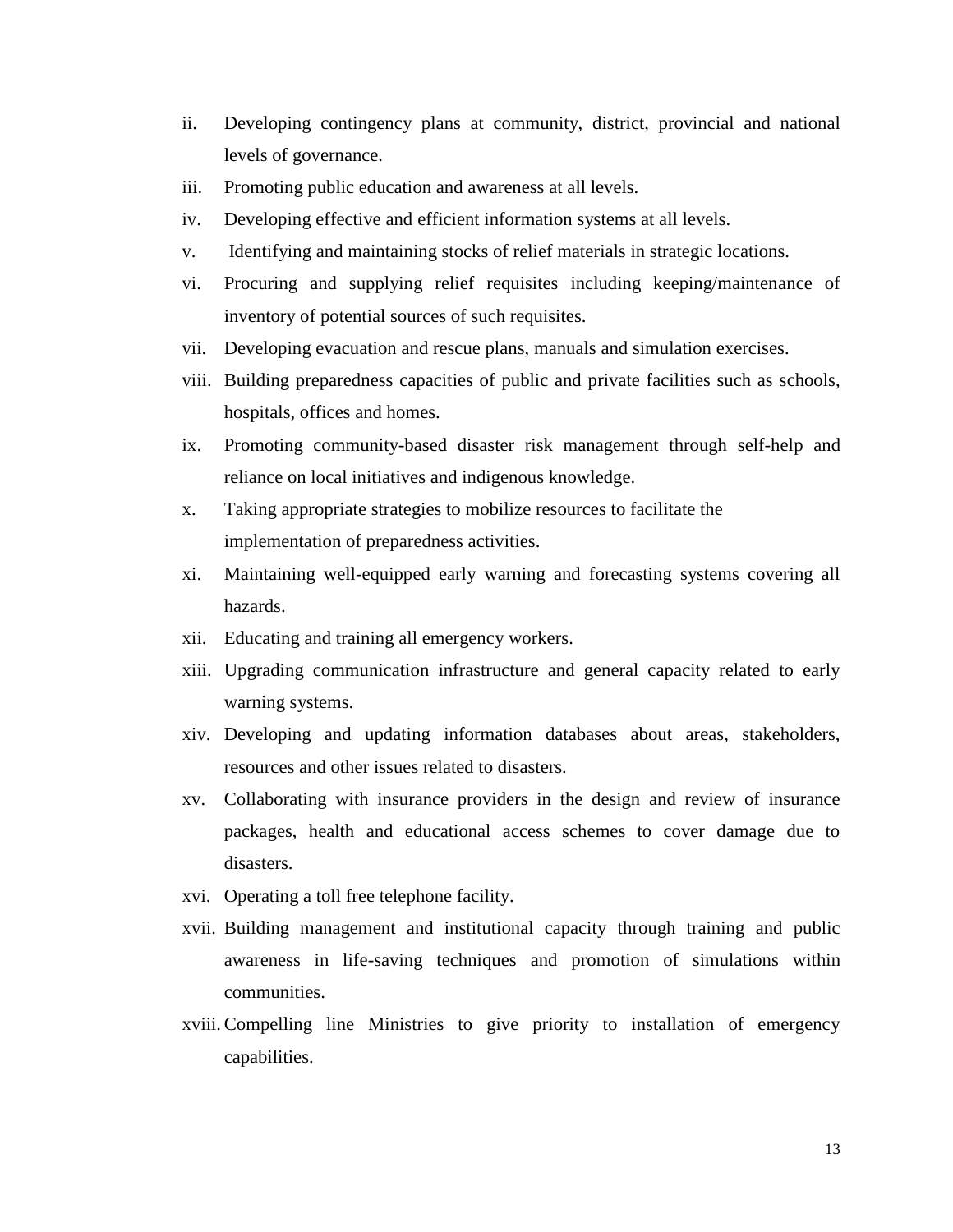### **3.5.3.2 Building Capacity for Response**

- **29.** The main activities during response will be tailored towards ensuring quick, timely and effective actions by activating and operationalizing the response capacity within acceptable reaction time to save lives and property during any disaster situation. These will include among others:
	- i. Conduct simulation exercises.
	- ii. Pre-test assessment tools.
	- iii. Pre-test information management systems.
	- iv. Mobilize resources.
	- v. Search and rescue training.
	- vi. Needs/Impact Assessment capacity enhanced.
	- vii. Paying special attention to gender and other special needs in rebuilding livelihoods and other disaster management options. Update the National Disaster Preparedness Plan, if necessary, with the lessons and the best practices learned.

### **3.5.3.3 Building Capacity for Disaster Prevention**

- **30.** In order to build capacity for Disaster Prevention, actions and measures shall be taken to avoid, eliminate, prevent or reduce the impact of adverse effects and/or hazards from causing or resulting in a disaster. The process of prevention shall, therefore, be directed at the formulation and application of long-term and permanent measures to develop disaster resilience with which to withstand and or recover from negative effects of disasters. This will be done through mainstreaming of disaster risk management activities into development programmes at community, district, provincial and national levels.
- **31.** The pillars of disaster prevention shall be **public information**, **training** and **education**. Measures and actions to be taken under this objective shall include:-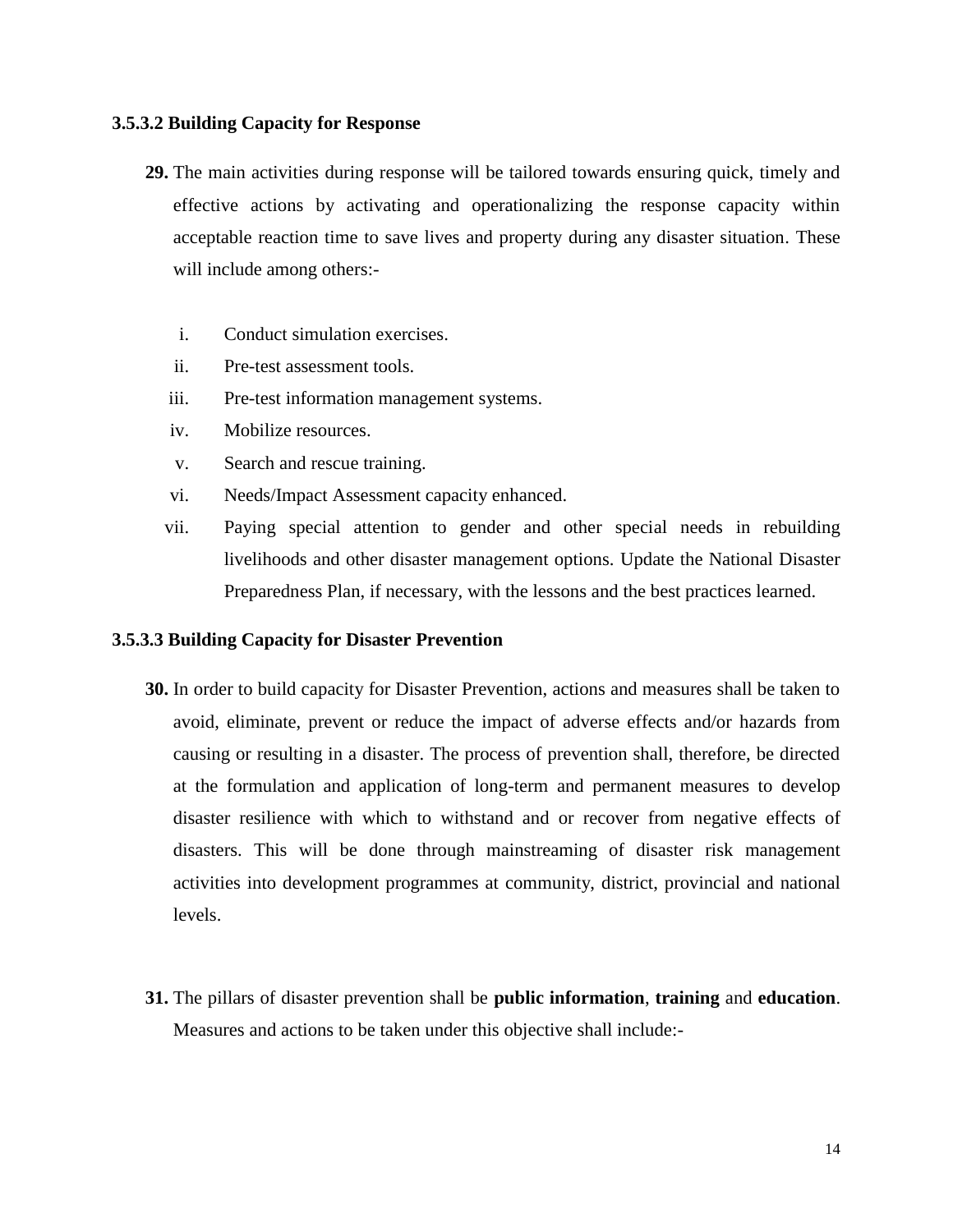- i. Conducting educational awareness campaigns and public information dissemination through the use of electronic and print media and the establishment of communitybased information centres and networks.
- ii. Training DMMU staff, line Ministry personnel, involved in disaster-related work, members of various national committees and working groups.
- iii. Supporting training for Provincial Disaster Management Committees (PDMCs) and District Disaster Management Committees (DDMCs) including those in strategic NGOs that are involved in disaster relief work.
- iv. Training Satellite Disaster Management Committee members as trainers of community residents in general.
- v. Training traditional and community leaders in disaster risk management and climate change issues.
- vi. Identifying and maintaining stocks of relief materials in strategic locations.
- vii. Formulating and implementing short, medium and long-term projects and programmes on disaster prevention.
- viii. Conducting vulnerability and needs assessments.
- ix. Supporting the enforcement of regulatory measures concerning physical and urban planning, public works, project designs, developmental programmes and individual livelihood activities.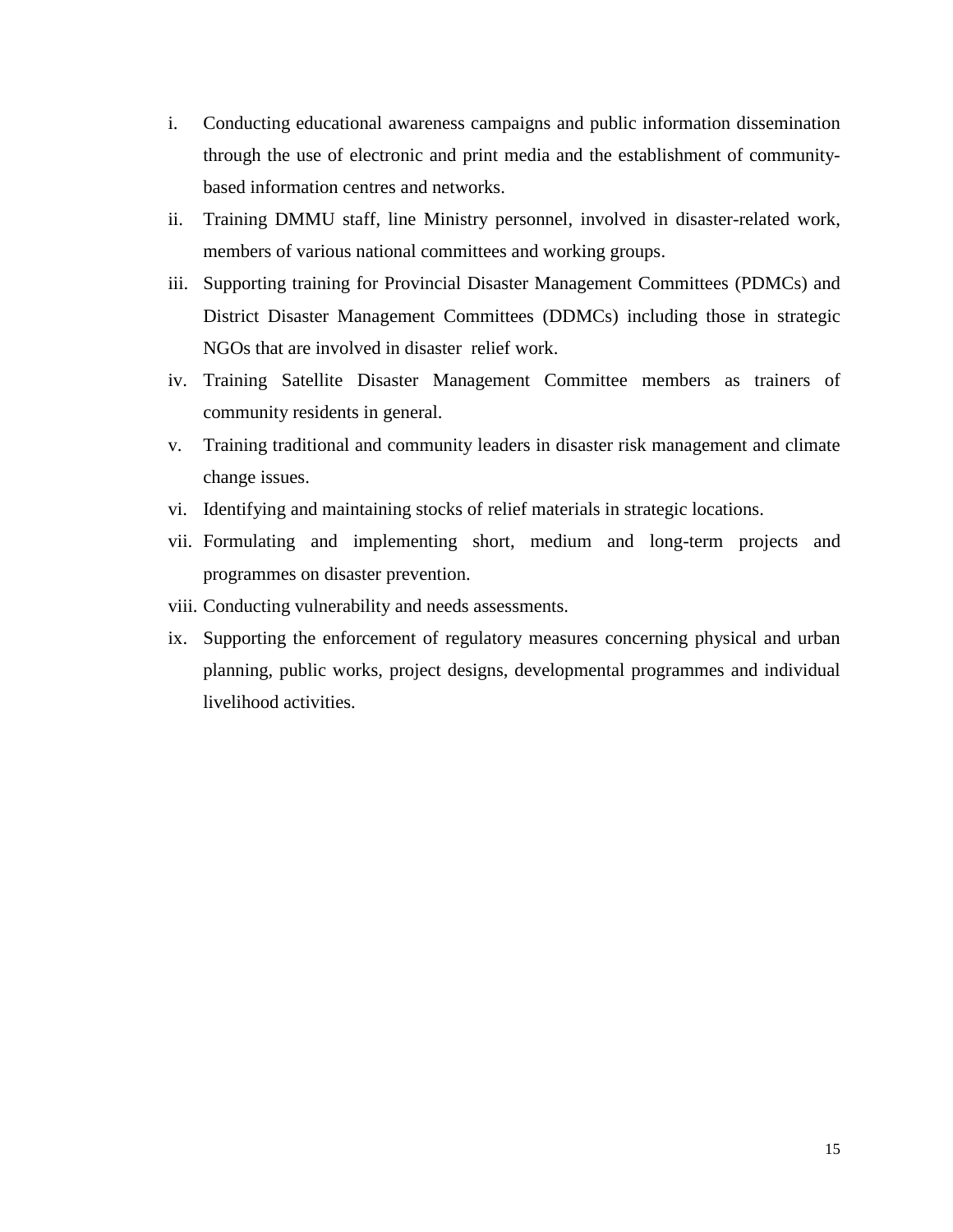### **3.5.3.4 Building Capacity for Disaster Mitigation**

- **32.** Disaster mitigation measures shall include activities aimed at minimizing the destructive and disruptive effects of hazards and thus lessen the impact of any disaster. The approach to mitigation shall address the **underlying causes of vulnerability**, make mitigation a **developmental activity.**
- **33.** Mitigation measures shall be of different kinds depending on the disaster agent or hazard involved and shall include the promotion of:
	- i. Building physical, engineering and construction measures such as flood defenses, dams, levees and weirs**.**
	- ii. **Safe building designs** and physical planning such as strong house foundations.
	- iii. Economic independence through livelihood diversification in hazard-prone areas.
	- iv. Sound environmental management and protection.
	- v. Good water resources management strategies.
	- vi. Peaceful conflict resolution.

### **3.5.3.5 Building Capacity for Rehabilitation, Recovery and Restoration**

- **34.** The activities shall include the following:
	- i. Rehabilitation, recovery and restoration of livelihoods.
	- ii. Promoting sustainable agriculture practices including agro-forestry.
	- iii. Restoration of institutions and life support services.
	- iv. Timely rehabilitation and restoration of essential infrastructure.
	- v. Training in conducting disaster impact studies.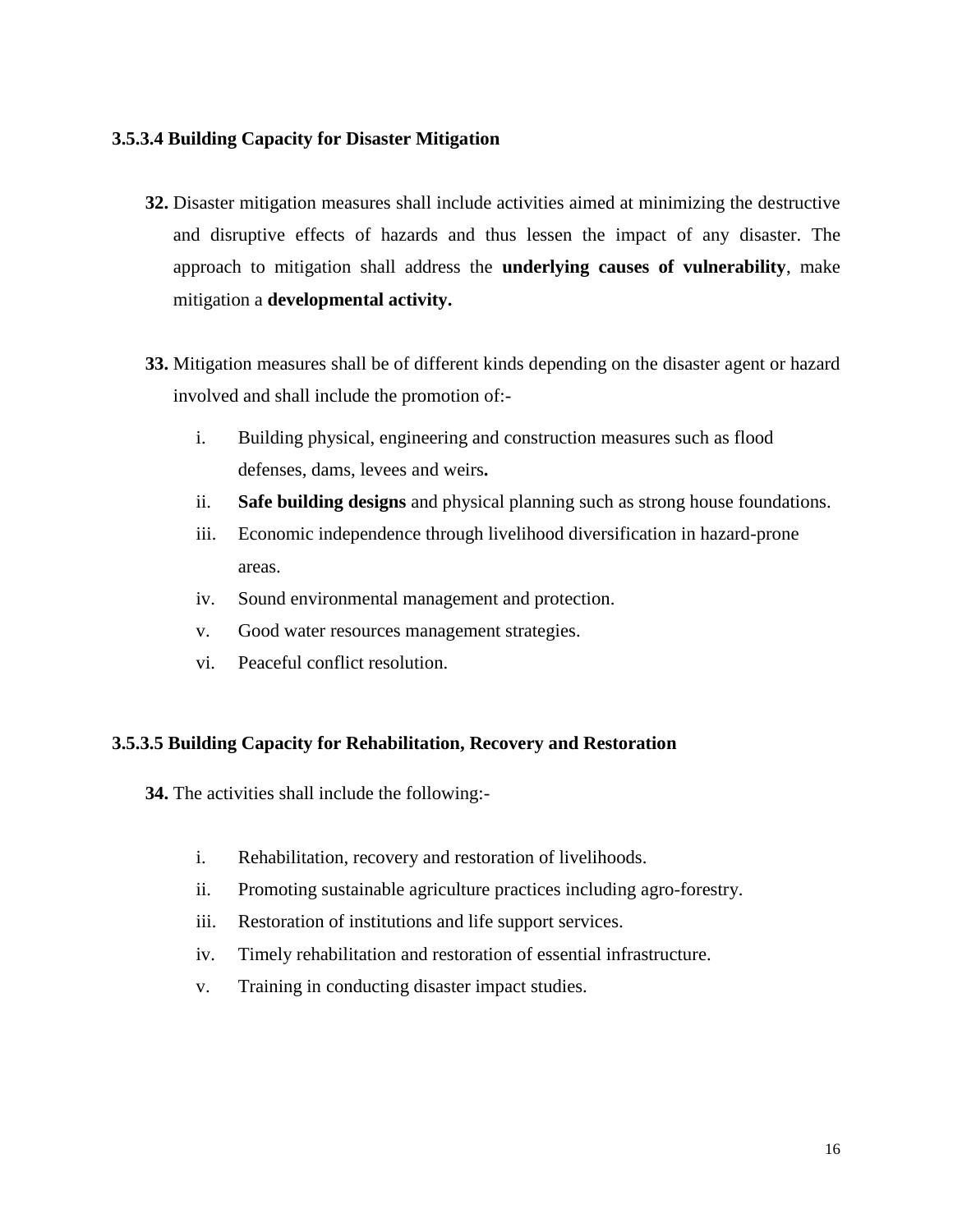### **3.5.4 Building Capacity for Coordination**

**35.** Effective Disaster management requires concerted efforts among all stakeholders as well as a holistic approach to the design and implementation of disaster management programmes. To achieve this, effective vertical and horizontal coordination is critical. Coordination is complex as it involves many players and stakeholders at different levels. The coordination of disaster management activities is an important component of effective disaster management.

### **36.** The main measures to improve disaster management coordination shall include:-

- i. Develop and update policy instruments.
- ii. Establishing and operating an Emergency Operations Centre (EOC).
- iii. Build capacity for all Disaster Management Structures.
- iv. Building effective networks and interfacing with stakeholders at all levels.
- v. Decentralize access to and operations of the National Disaster Trust Fund.
- vi. Building internal (NGOs, Private-Public Partnerships, other Government wings) and external alliances for improved early warning capacity.
- vii. Maintaining permanent Focal Persons in all line Ministries that sit on technical Sub-Committees.

## **3.5.5 Building Capacity for Disaster Risk Management Information and Communication System**

- **37.** To develop capacity for remote sensing, geographic information systems, hazard modeling and prediction, weather and climate modeling, forecasting and early warning.
- **38.** The activities shall include the following:
	- i. To train personnel in the use of disaster risk management information systems.
	- ii. To strengthen the training of operators and network users of the electronic communication system.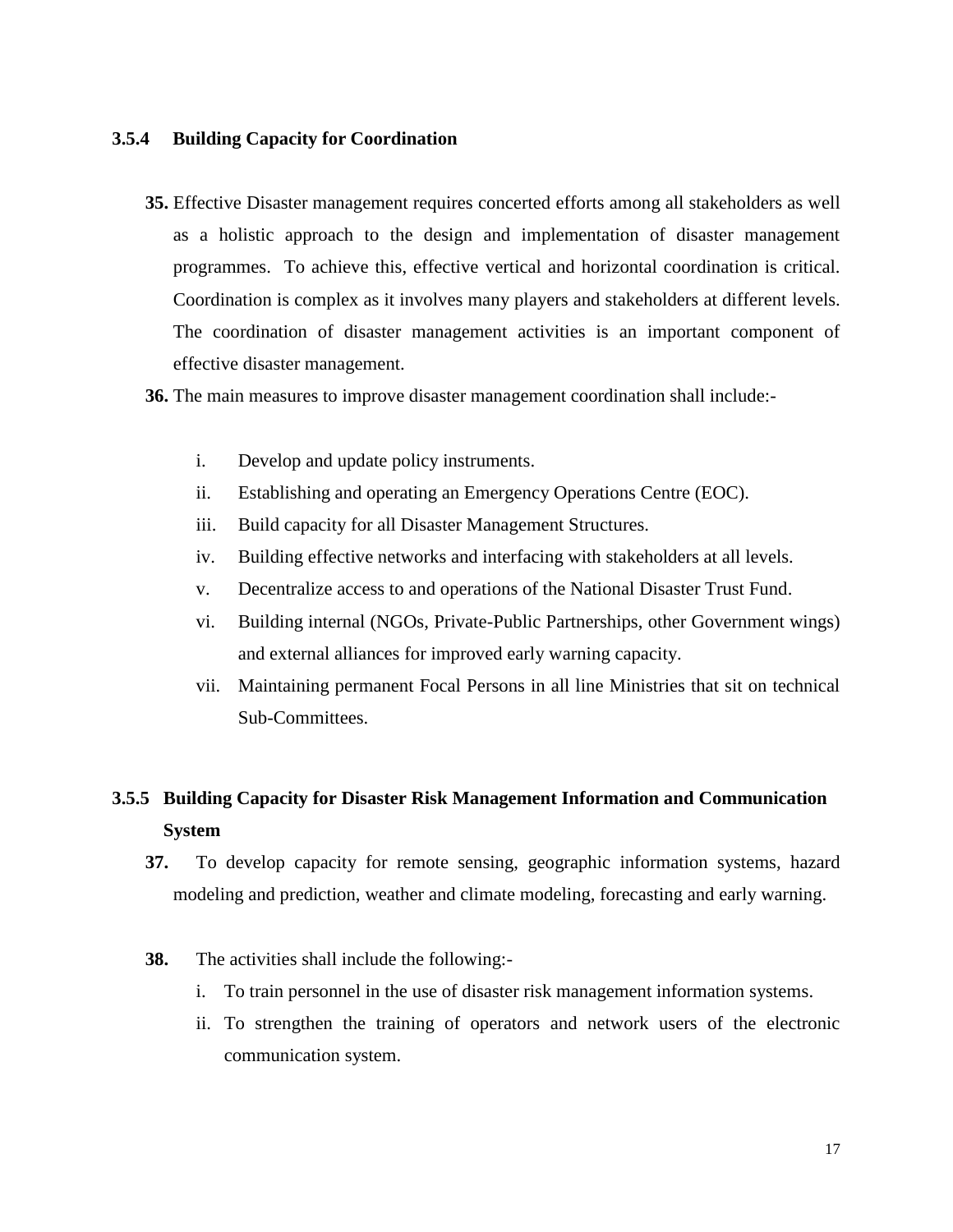- iii. To train personnel in mainstreaming of gender issues and planning in disaster risk management in order to ensure that response is equitable to men and women in the affected areas.
- iv. To procure relevant electronic communication hardware, software and training.

### **3.5.6 Building Capacity for Monitoring and Evaluation**

- **39.** There is need to put in place a Monitoring and Evaluation System in order to ensure prudent utilization of resources and effective tracking of progress in the implementation of Disaster Risk Reduction Programmes.
- **40.** The activities under this objective shall include the following:
	- i. To establish and strengthen an integrated system of monitoring and evaluation.
	- ii. To train personnel in monitoring and evaluation.
	- iii. To conduct monitoring and evaluation of early warning systems in disaster risk reduction projects and programmes.
	- iv. To build capacity among relevant stakeholders for M&E of disaster risk management programmes and projects.

### **3.5.7 Building Capacity for Research and Assessments**

**41.** There is need to build capacity for research and assessments in order to ensure that the interventions are based on evidence**.**

**42**. The activities shall include the following:-

- i. To establish and strengthen the capacity of stakeholders to record, analyze, summarize, disseminate and exchange statistical information on hazards mapping, disaster risks, impacts and risk assessment and monitoring.
- ii. To develop capacity for the use of improved methods for predictive multi-risk assessments and socio-economic cost-benefit analysis of risk reduction actions at all levels.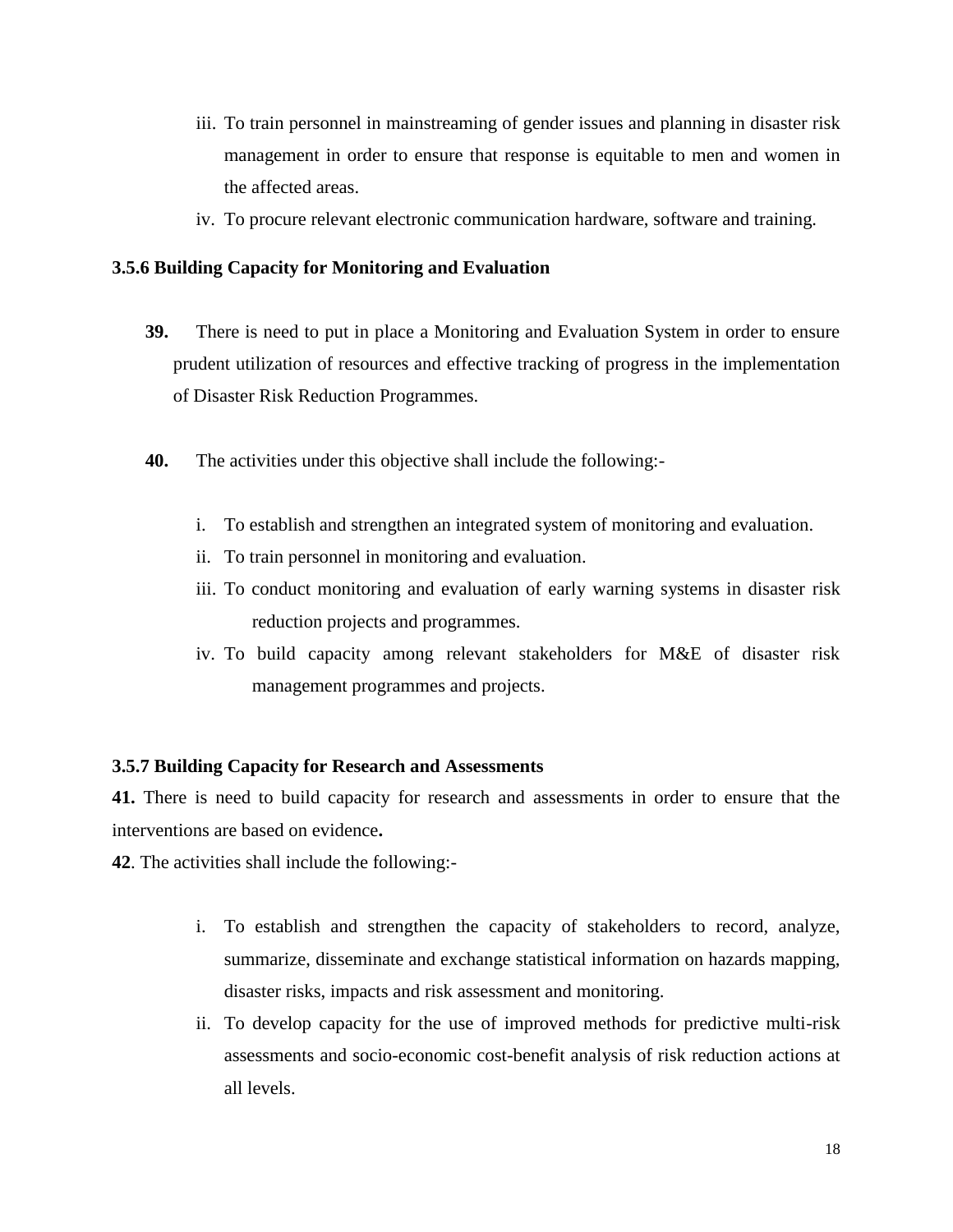- iii. To strengthen the technical and scientific capacity to develop and apply methodologies and models to assess vulnerabilities to and the impact of floods, drought and epidemic hazards including the improvement of district and provincial monitoring capacities and assessments.
- iv. To train stakeholders in conducting risk identification, early warning and needs assessments.
- v. To train personnel in hazard mapping and vulnerability assessments.

### **3.5.8 Building Capacity for administrative, logistical and management support services**

**43**. In order to enhance effective and timely response to disasters, there is need to build capacity for administrative, logistical and management support services.

**44**. The activities shall include the following:-

- i. To mobilize resources and facilitate the timely implementation of DRM, response and rehabilitation programmes and activities.
- ii. To promote and strengthen human resource, organizational and institutional development.

## **3.5.9 Building Capacity for resilience to climate change**

**45**. There is need to build resilient and adaptive communities in order to withstand the effects of climate change.

**46**. The activities shall include the following:-

- i. To conduct community-based awareness and education on climate change issues.
- ii. To reduce vulnerability of a community to climate variability and change by using appropriate measures.
- iii. To empower communities to manage and reduce disaster risks from climate variability and change by giving them access to necessary information and services.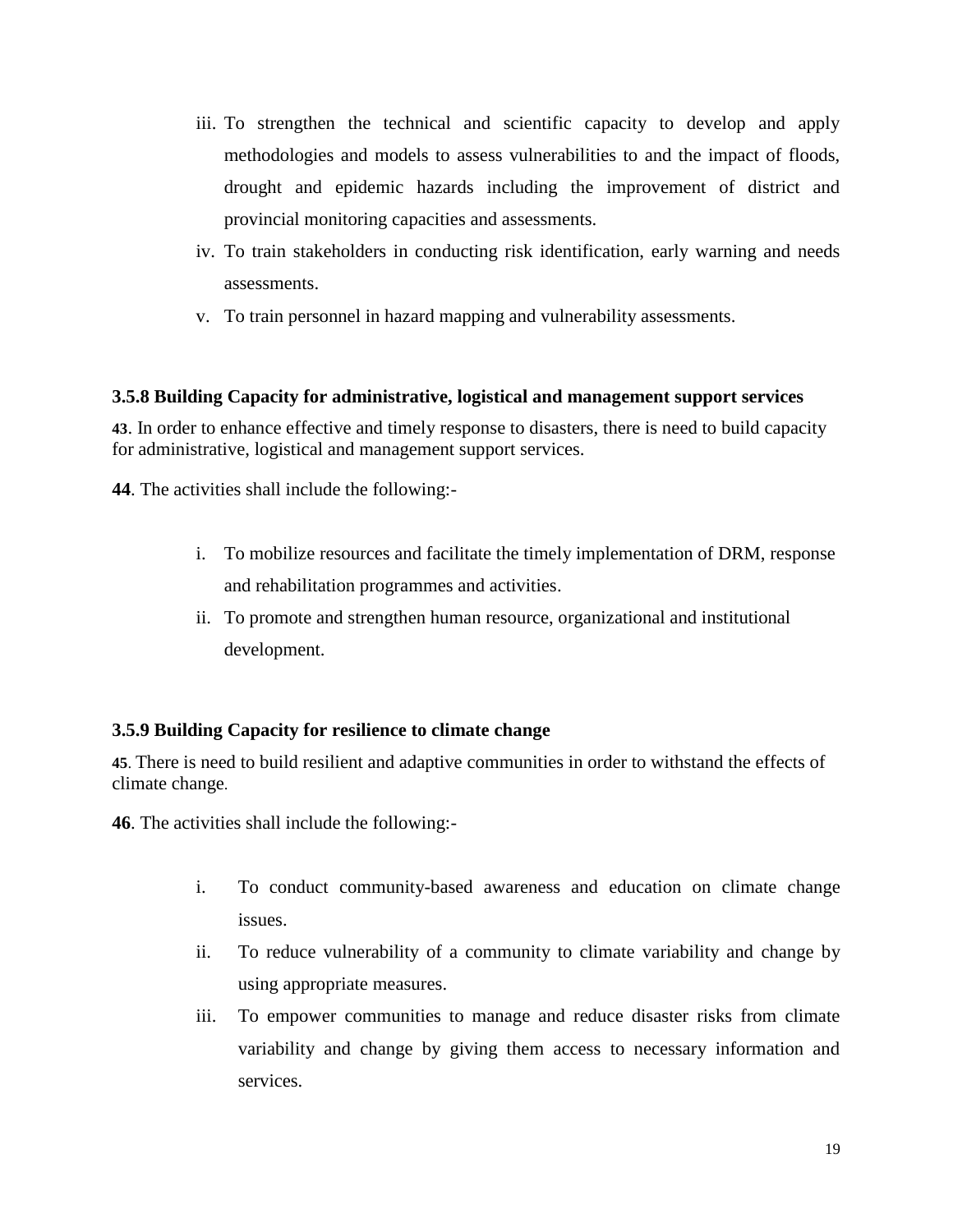- iv. To ensure community participation so that local needs are met.
- v. To create effective multi-sectoral national platforms to provide guidance and coordination of climate change issues and activities for disaster risk management.
- vi. To build a culture of safety, disaster prevention and resilience at all levels using climate change knowledge and education.

**47**. Disasters that have cross border effects will be handled in line with existing bilateral or regional protocols. Where such protocols are non-existent, bilateral, tripartite or regional memorandum of understanding should be entered into. These should address issues relating to establishment of a command post, joint operations and safe havens for evacuations during a disaster impact.

## **4. IMPLEMENTATION FRAMEWORK**

### **4.1 Institutional Arrangement for National Disaster Management Regime**

**48**. The overall responsibility for national disaster management shall remain in the Office of the Vice-President while the implementation of disaster management activities and programmes in the country shall be done through the Disaster Management and Mitigation Unit (DMMU). DMMU shall exercise its responsibilities through the National Disaster Management Council, Disaster Management Technical Committee and appropriate broad-based committees at Provincial, District and Satellite levels.

### **4.1.1 National Disaster Management Council (NDMC)**

**49**. The National Disaster Management Council, chaired by the Vice-President, and Minister of Defence as Vice-Chairperson, shall constitute the supreme policy-making body for national-wide disaster management in the country. It shall consist of the following part-time members who shall be appointed by the President:-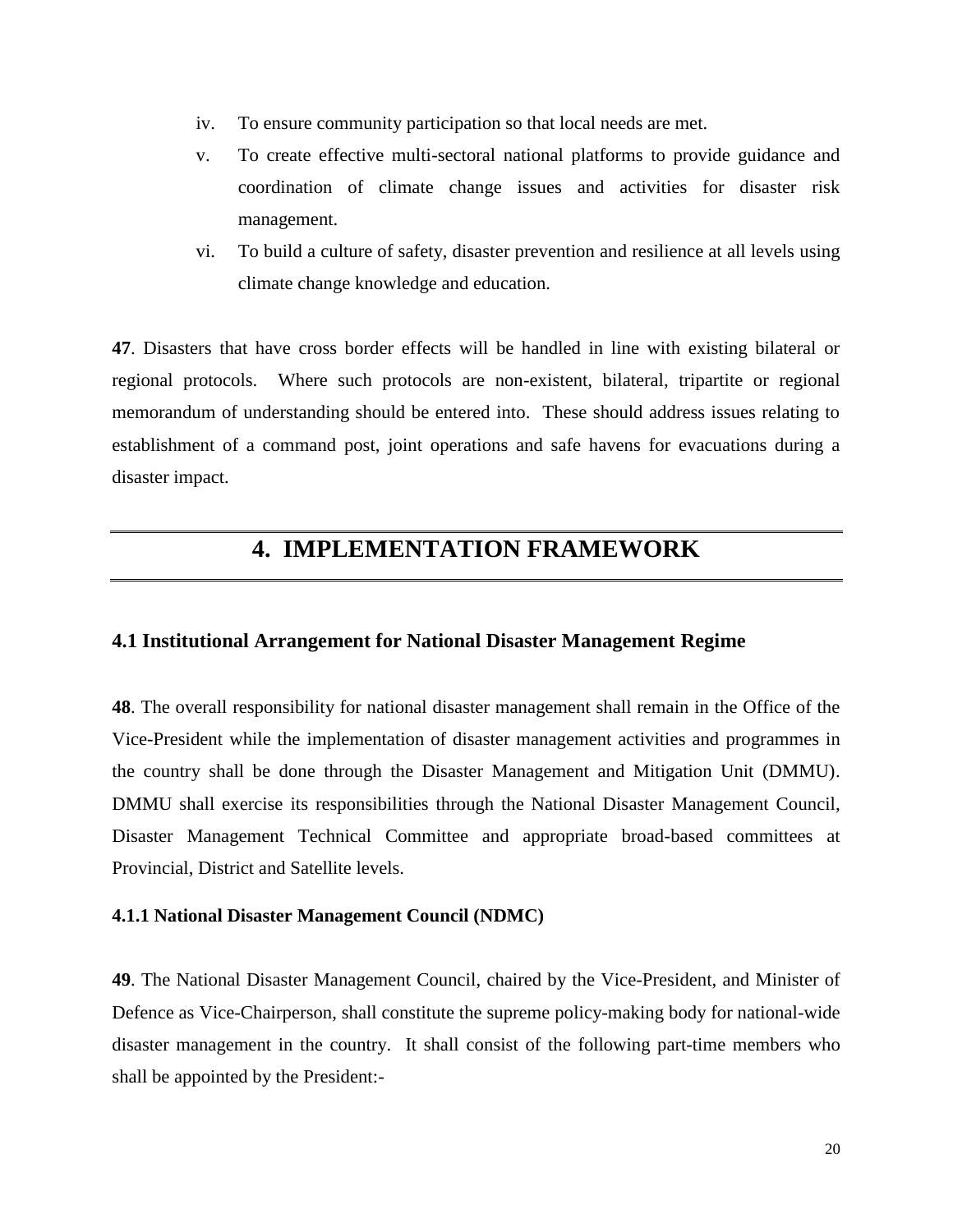- i. Vice-President (Chair).
- ii. Minister responsible for Defence (Vice Chair).
- iii. Minister responsible for Home Affairs.
- iv. Minister responsible for Health.
- v. Minister responsible for Agriculture.
- vi. Minister responsible for Energy.
- vii. Minister responsible for Finance and National Planning.
- viii. Minister responsible for Local Government.
- ix. Minister responsible for Communication.
- x. Minister responsible for Community Development.
- xi. Minister responsible for Education.
- xii. Minister responsible for Minerals Development.
- xiii. Minister responsible for Works and Supply.
- xiv. Minister responsible for Environment and Natural Resources.

**50**. Any other Minister and/or Provincial Ministers may be co-opted when need arises. The Secretariat shall be the Cabinet Office and the National Coordinator (DMMU) shall be an exofficio member of the Council.

### **51.** The functions of NDMC shall be to:-

- i. Formulate and update the national disaster management policy.
- ii. Direct line Ministries to take up their responsibility during disaster and non-disaster periods.
- iii. Mobilize resources for disaster management.
- iv. Approve national disaster management plans and guidelines.
- v. Recommend to the President the declaration of national disasters.

## **4.1.2 National Disaster Management Technical Committee (NDMTC)**

**52**. The Disaster Management Technical Committee shall consist of the following part-time members who shall be appointed by the Vice-President:-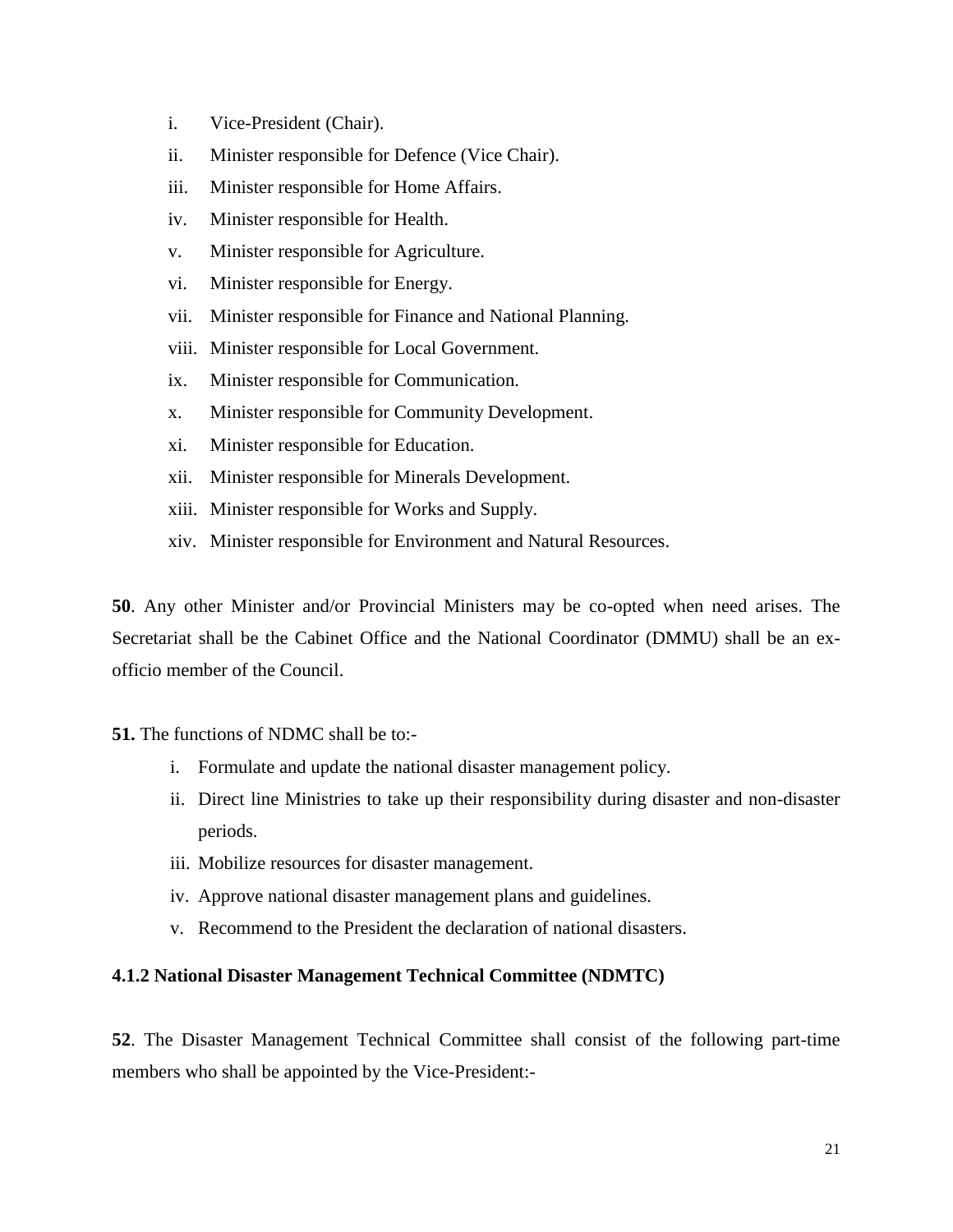- i. The National Coordinator, who shall be the Chairperson.
- ii. The Permanent Secretary responsible for Defence, who shall be the Vice-Chairperson.
- iii. Permanent Secretary responsible for Finance and National Planning.
- iv. Permanent Secretary responsible for Local Government.
- v. Permanent Secretary responsible Home Affairs.
- vi. Permanent Secretary responsible Health.
- vii. Permanent Secretary responsible for Energy.
- viii. Permanent Secretary responsible for Agriculture.
- ix. Permanent Secretary responsible for Environment and Natural Resources.
- x. Permanent Secretary responsible Communications.
- xi. Permanent Secretary responsible Minerals Development.
- xii. Permanent Secretary responsible for Information and Broadcasting.
- xiii. Permanent Secretary responsible for Community Development.
- xiv. Permanent Secretary responsible Works and Supply.
- xv. A representative of the Zambia Red Cross Society.
- xvi. United Nations Resident Coordinator.
- xvii. A representative of a Religious Organization.

**53.** The Technical Committee may co-opt any other person from a Government department, a provincial office, the private sector or non-governmental organization, as an *ex officio* member, with the approval of the Vice-President. The Technical Committee may exercise its functions notwithstanding any vacancy in its membership. The Secretariat of NDMTC shall be DMMU. The functions of NDMTC shall be to:-

- i. Recommend policy and programme direction to the Council.
- ii. Coordinate the implementation of the decisions of the Council, using the sectoral skills and resources of line Ministries.
- iii. Supervise disaster management activities in Zambia, and in particular, coordinate the disaster management content of development and reconstruction programmes.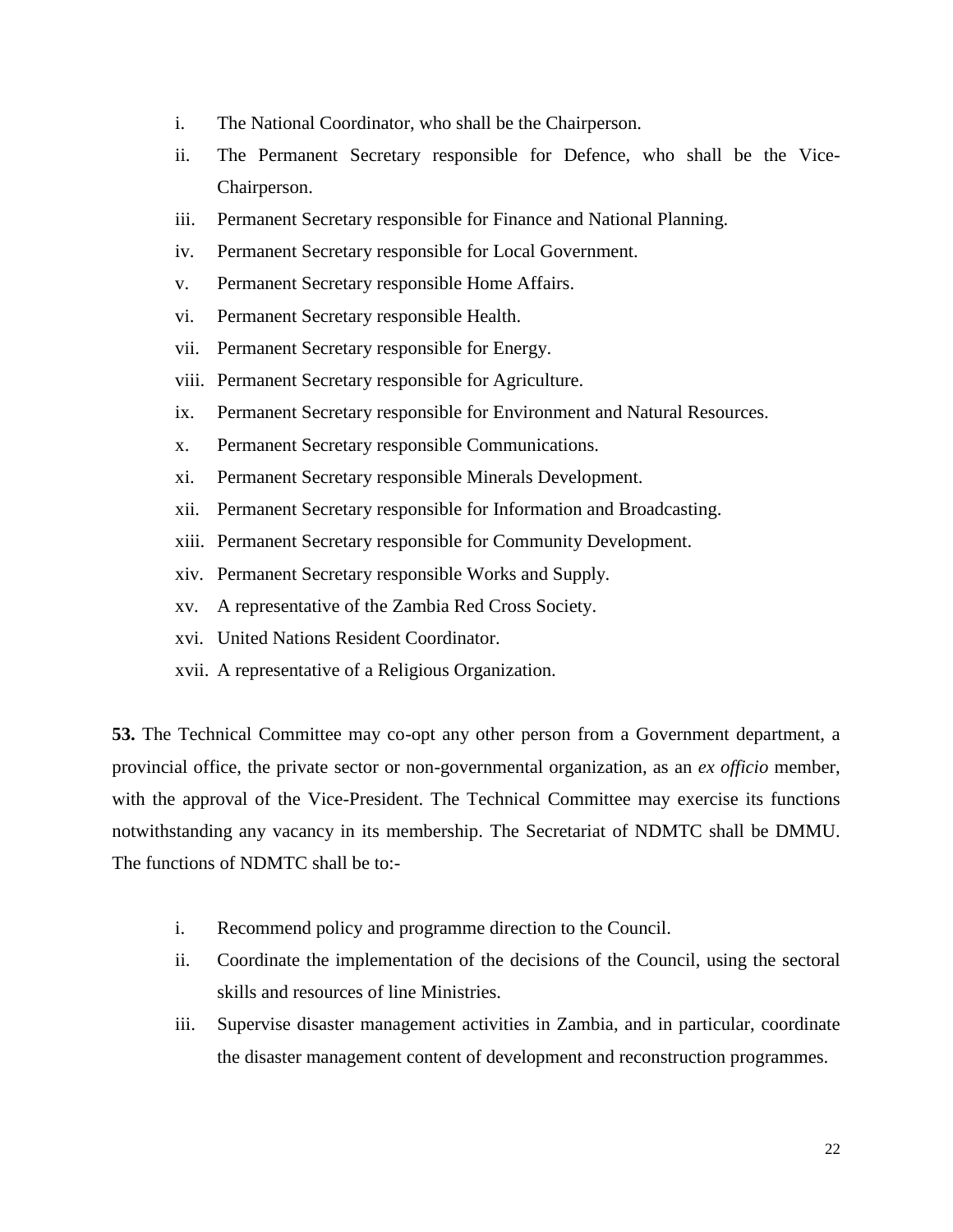- iv. Supervise the work of DMMU in the monitoring and review of disaster management plans.
- v. Control disbursements from the Trust Fund.

## **4.1.2.1 NDMTC Sub-Committees:**

**54**. The NDMTC Sub-committees shall assist DMMU with technical inputs in order to improve co-ordination, programme planning and implementation. The chairmanship and membership (i.e., drawn from technical officers, disaster managers in line ministries, UN System, NGOs, private sector and other stakeholders) of the sub-committees should vary according to the nature of particular subject areas under consideration. Working groups should also hold regular meetings to address issues and problems from provincial and district committee levels.

**55.** The key sub-committees shall be as follows:-

- i. Sub-committee on Health and Nutrition.
- ii. Sub-committee on Water and Sanitation.
- iii. Sub-committee on Finance and Tender.
- iv. Sub-committee on Infrastructure.
- v. Sub-committee on Relief and Logistics.
- vi. Sub-committee on Agriculture.
- vii. Sub-committee on Environment, DRR and Climate Change.
- viii. Sub-committee on Security.
- ix. Sub-committee on Early Warning Systems.
- x. Sub-committee on Training and Public Education.

**56.** The main functions of the Sub-Committees shall be as follows:-

i. Generating portfolio information through DMMU to NDMTC for timely decision making.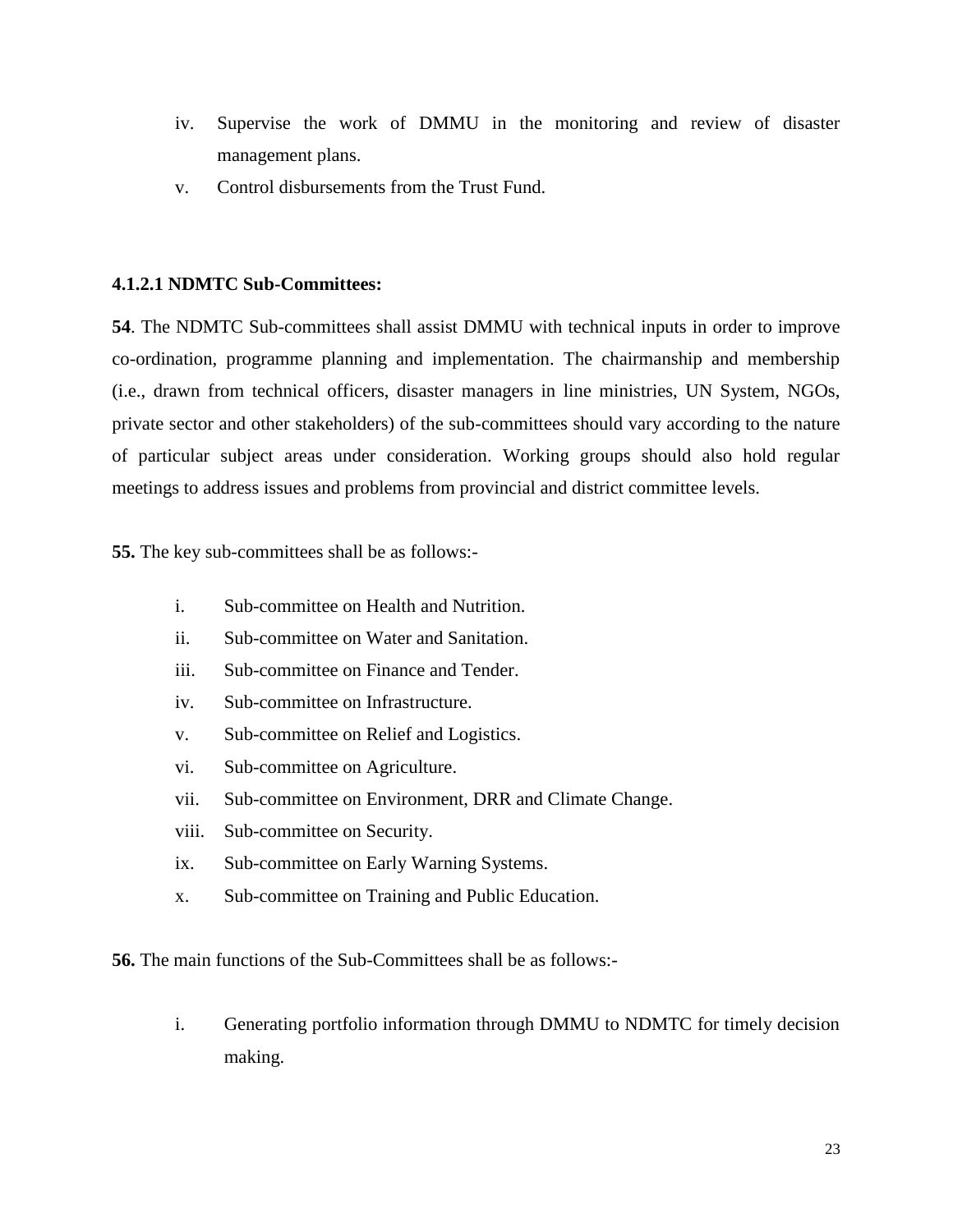- ii. Serving as fora for updating skills, reviewing case studies, promoting and setting agenda for trainings.
- iii. Creating awareness on respective subject matter.
- iv. Participating in risk analysis and vulnerability assessment.
- v. Playing a technical advisory role and not duplicate the roles of the executive committee at any level.
- vi. Help DMMU coordinate and supervise the implementation of portfolio activities and Programmes.
- vii. Implement any other functions that may be delegated by the Council of Ministers and the Committee of Permanent Secretaries.

**57.** DMMU shall facilitate the nomination and appointment of members of the technical subcommittees from the various stakeholder institutions.

### **4.1.3 Provincial Disaster Management Committee (PDMC)**

**58**. The Provincial Disaster Management Committee (PDMC), a sub-committee of the Provincial Development Coordinating Committee (PDCC), shall consist of the following part-time members who shall be appointed by the Provincial Permanent Secretary:-

- i. Provincial Permanent Secretary, who shall be the Chairperson.
- ii. Seven representatives of the government departments in the Province.
- iii. Three representatives of non-governmental organizations.
- iv. Two representatives of the private sector.
- v. Two representatives of religious organizations.

The Provincial Disaster Management Coordinator (PDMC) shall be the secretary to the Provincial Disaster Management Committee. The Vice-Chairperson of Provincial Disaster Management Committee shall be elected by the Provincial Committee from among its members. PDMC shall oversee all disaster prevention, preparedness and mitigation programmes in the province and provide the link between national and district levels.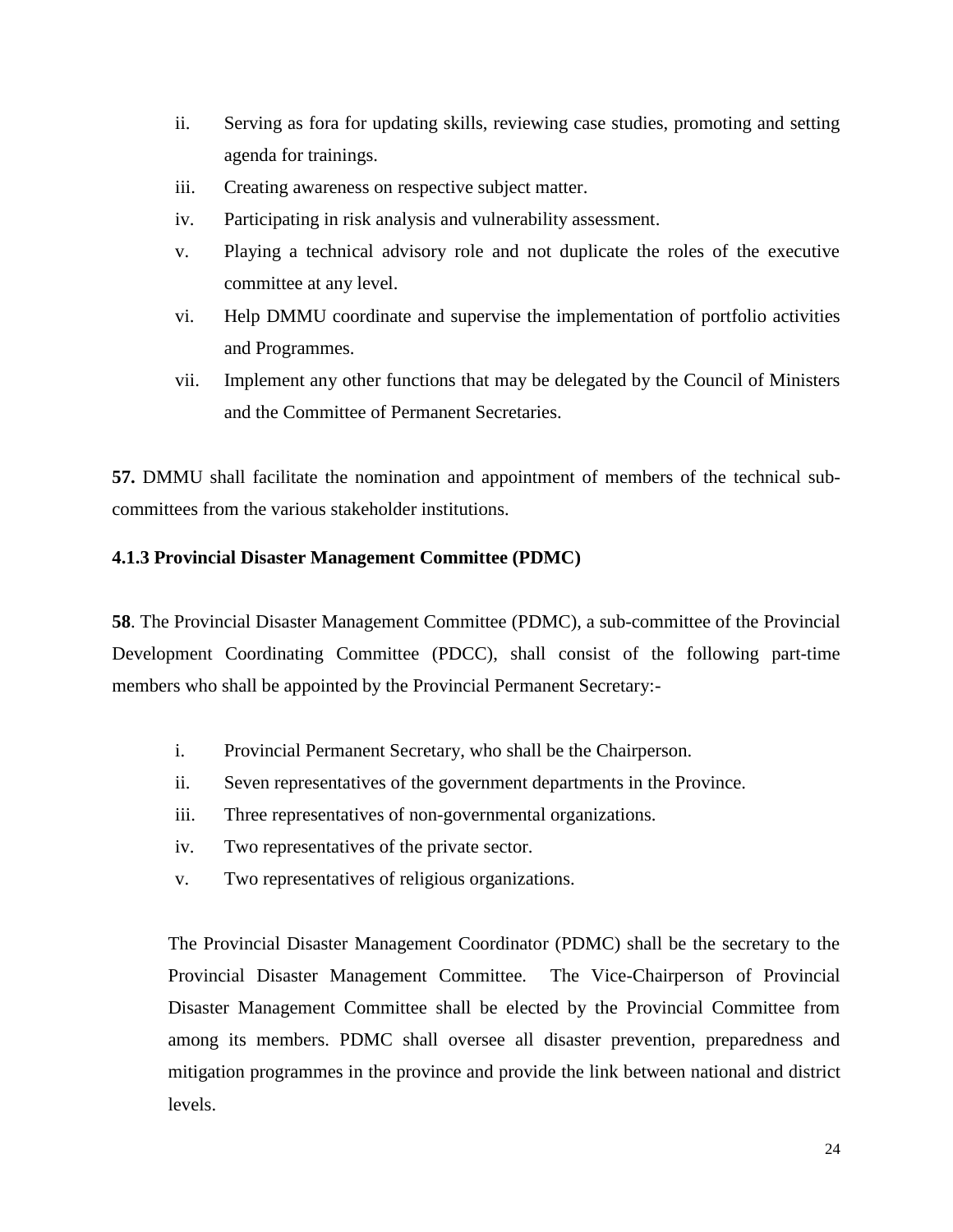**59**. The functions of PDMC shall be to:-

- i. Coordinate risk analysis and vulnerability assessment.
- ii. Prepare and consolidate provincial disaster management plans in line with national development plans.
- iii. Monitor the preparation and implementation of disaster management plans and evaluate their impact.
- iv. Mobilize provincial resources for prevention, mitigation, preparedness, response and rehabilitation activities for purposes of the Trust Fund.
- v. Collect and disseminate information on provincial disaster risk reduction and climate change adaptation issues.
- vi. Act as a channel for information between national and district levels.
- vii. Promote and implement disaster risk reduction training at district level.
- viii. Promote public awareness on DRR and climate change at provincial and district levels.
- ix. Oversee emergency operations for the districts in times of disasters.
- x. Coordinate provincial level multi-sectoral input into national disaster management plans.
- xi. Act as a clearing house for information relating to early warning.

**60**. The Secretariat of the PDMC shall operate and update a database on disaster-related information.

### **4.1.4 District Disaster Management Committee (DDMC)**

**61**. The District Disaster Management Committee (DDMC), a sub-committee of the District Development Coordinating Committee (DDCC), will coordinate operations of disaster preparedness, prevention and mitigation at the district level. The District Disaster Management Committee shall consist of the following part-time members who shall be appointed by the District Disaster Management Coordinator:-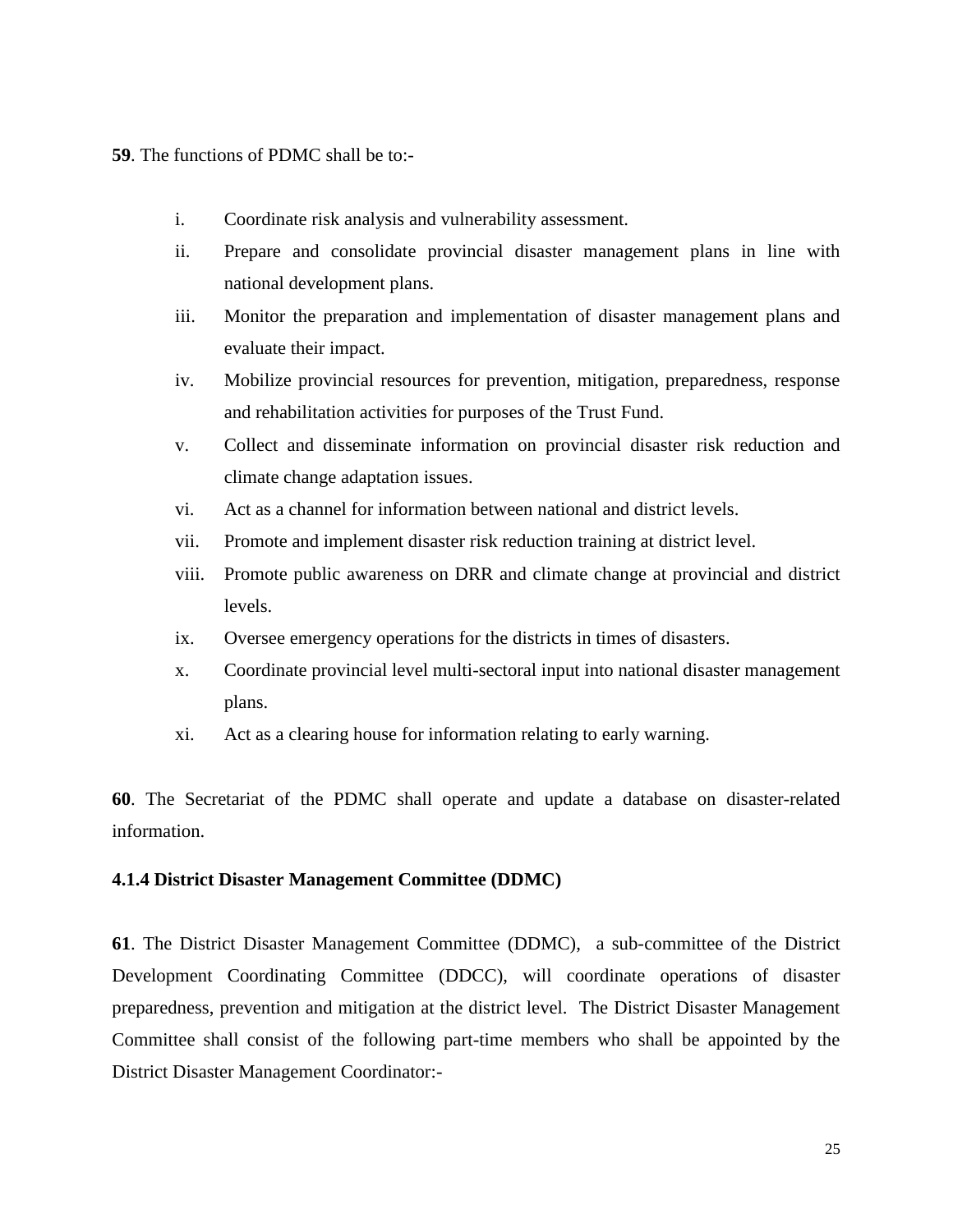- i. District Disaster Management Coordinator, who shall be the Chairperson.
- ii. Seven representatives of the government departments in the district.
- iii. All the members of Parliament in the district.
- iv. One representative of the Zambia Red Cross.
- v. One representative from each of the non-governmental organizations and community-based organizations involved in disaster management in the district.
- vi. A representative of a religious organization in the district.
- vii. A representative of the Zambia Chambers of Commerce and Industry.

The District Disaster Management Coordinator shall appoint the Secretary to the district committee from among the members of the District Committee. The District Disaster Management Committee may co-opt other members as are necessary for the performance of its functions.

**62**. The Secretariat of DDMCs shall operate and update a database on disaster-related information in the district.

DDMC shall deal with the impact of disaster and coordinate operations of disaster preparedness, prevention and mitigation at the district level. The functions of DDMC shall be to:-

- i. Prepare and update district multi-sectoral disaster preparedness, prevention and mitigation plans for slow and rapid-onset disasters.
- ii. Act as a clearing house for information relating to early warning.
- iii. Mobilize district resources for disaster risk reduction and have resources for immediate response at district level.
- iv. Implement district disaster management training programmes.
- v. Ensure the efficient flow of information from the local communities to the Provincial level.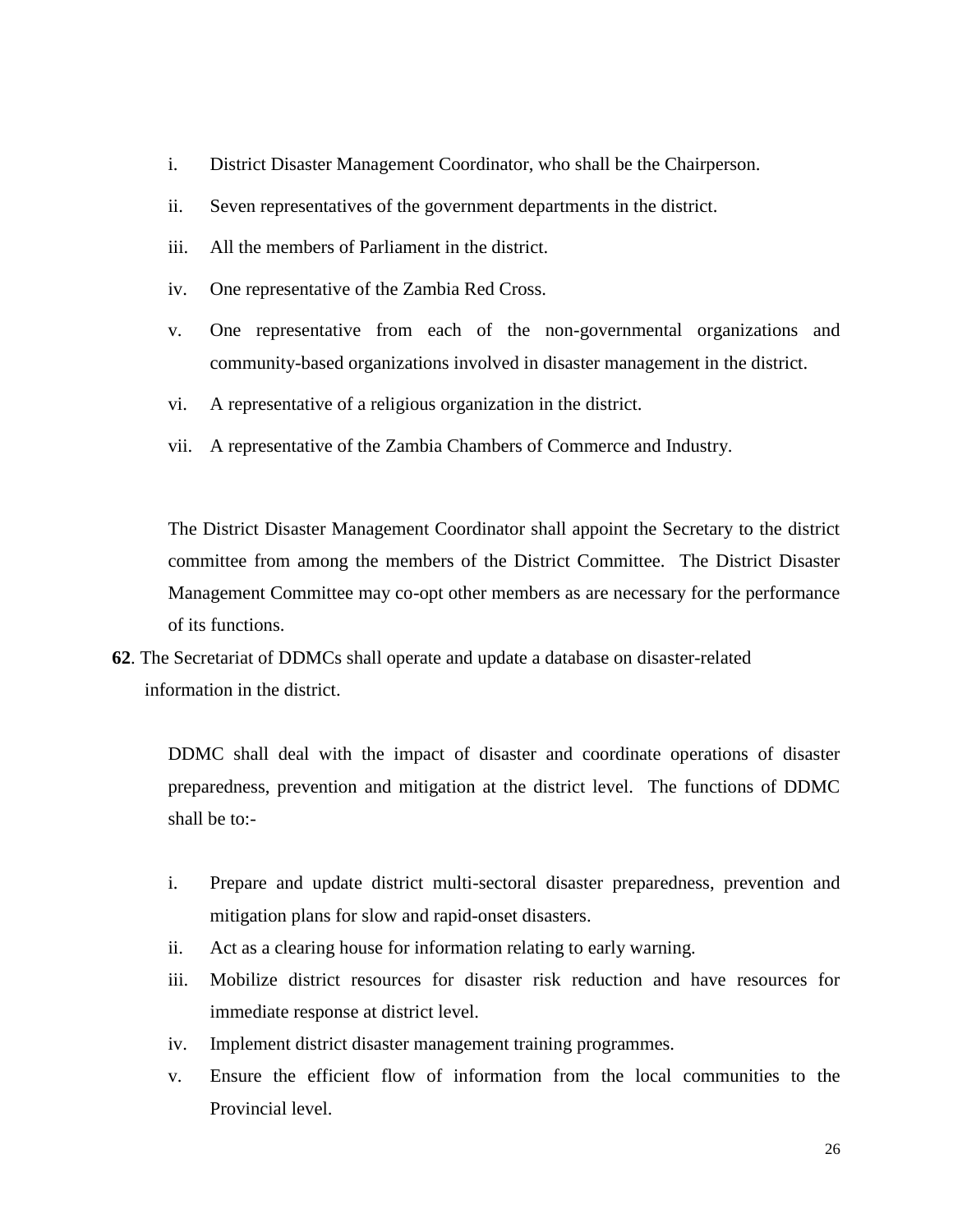- vi. Participate in risk analysis and vulnerability assessment.
- vii. Implement public information and public awareness programmes in the district.
- viii. Coordinate district disaster risk reduction activities.
- ix. Assist the district offices in dealing with disaster management.
- x. Review and update district disaster plans on a regular basis.
- xi. DDMC may, in consultation with DMMU:

(a) direct all the institutions in the district to prepare for, prevent or mitigate disasters;

(b) request any person or institution in the district to provide transport, any building, equipment, essential commodities and other supplies in order to support the management effort in the district;

(c) direct any person, institution or organization to provide relevant information to support the preparation for, prevention and mitigation of disasters; and

(d) order persons to evacuate areas that are affected by or prone to disasters and relocate them to safe areas.

### **4.1.5 Satellite Disaster Management Committee (SDMC)**

**63**. The District Disaster Management Committee shall ensure that each village or cluster of villages has a permanently established Satellite Disaster Management Committee (SDMC) elected by the local community in the area.

### **64. SDMC shall comprise not more than ten part-time members as follows:-**

64.1.1.A representative of the traditional authority responsible for the area.

64.1.2.At least three local persons trained in disaster preparedness, prevention and mitigation, based on local hazards.

64.1.3.One representative of any community-based organization operating in the area.

- 64.1.4.One woman and one man from the local community.
- 64.1.5.At least one youth to represent the youth population in the area.
- 64.1.6.A prominent business person or farmer.

64.1.7.A local representative of a non-governmental organization involved in disaster management or relief work in the local community.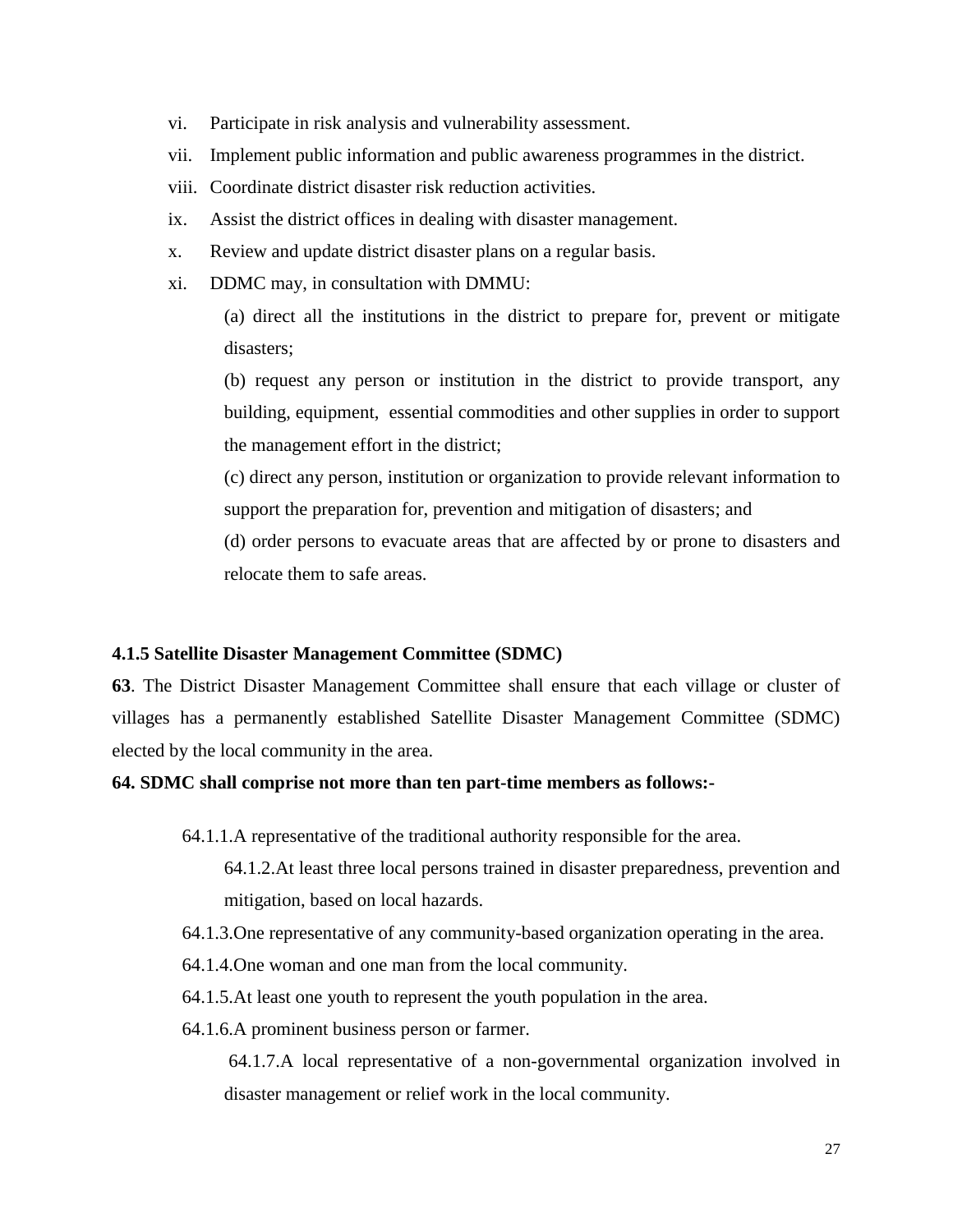**65**. The members of SDMC shall elect the Chairperson and Vice-Chairperson from amongst themselves.

**66**. The functions of SDMC shall be to:-

66.1.1.Oversee disaster preparedness, disaster relief and post-disaster recovery activities of individuals and households in the village or township under its jurisdiction.

66.1.2.Identify vulnerable households and individuals.

66.1.3.Sensitize the local community on the effects of disasters and appropriate responses.

66.1.4.Act as a clearing house for information related to early warning.

66.1.5.Act as a primary responding and mitigation agent within the existing resilience capacity of the community.

66.1.6.Participate in risk analysis and vulnerability assessments.

66.1.7.Act as the information and reporting channel for the community with regard to disaster management issues at the local level.

**67**. The Secretariat of SDMC shall maintain a database on disaster management relatedinformation.

**68**. Gender concerns shall be incorporated into the composition, responsibilities, roles and activities of committees and efforts shall be made to ensure equal representation of men and women in committees at all levels.

### **4.1.6 Disaster Risk Management Volunteers**

**69**. Any person, private enterprise or non-governmental organization may, in the prescribed manner and form, volunteer to:-

i. Provide or assist in the provision of any disaster management service in any district.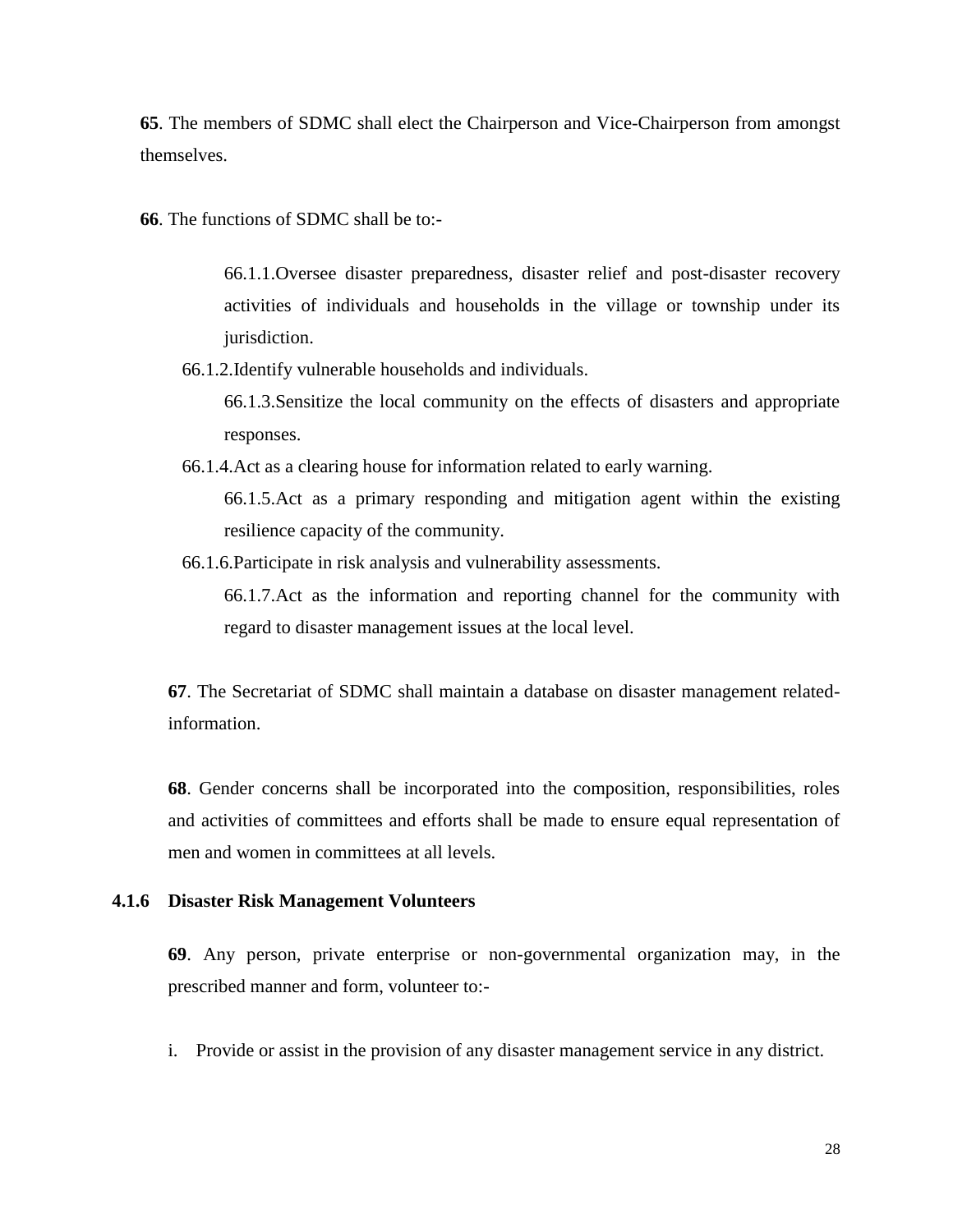- ii. Perform, within any district, any function connected with disaster management as determined by the District Disaster Management Committee.
- iii. The President may, by statutory instrument, make regulations to:

(a) regulate the service of disaster management volunteers;

(b) provide for the procedure, criteria, type and the determination of compensation to be given to a volunteer for any disability or injury during the provision of volunteer services; and

(c) provide for any other matter relevant for the effective delivery of disaster management volunteer services.

### **4.1.7 Disaster Management and Mitigation Unit (DMMU)**

**70**. DMMU shall be a department in the office of the Vice-President responsible for the implementation of all disaster management programmes and activities in the country, which include disaster preparedness, prevention and mitigation, and also the Secretariat to the entire national disaster management structure. The expenses of DMMU shall be charged upon and issued out of the general revenues of the Republic of Zambia.

**71**. The National Coordinator shall be the Chief Executive Officer of DMMU and shall execute the decisions of NDMC and NDMTC.

**72**. The main functions and activities of DMMU shall be to:-

72.1.1. Act as the central planning, coordinating and monitoring institution for prevention, mitigation, preparation, response and post disaster recovery taking into account all potential disaster risks.

> 72.1.2. Advise the Technical Committee on the progress and constraints in disaster risk reduction and climate change and on other matters relating to the management of disaster relief operations.

72.1.3. Warn the public of an eminent disaster and predict its effects.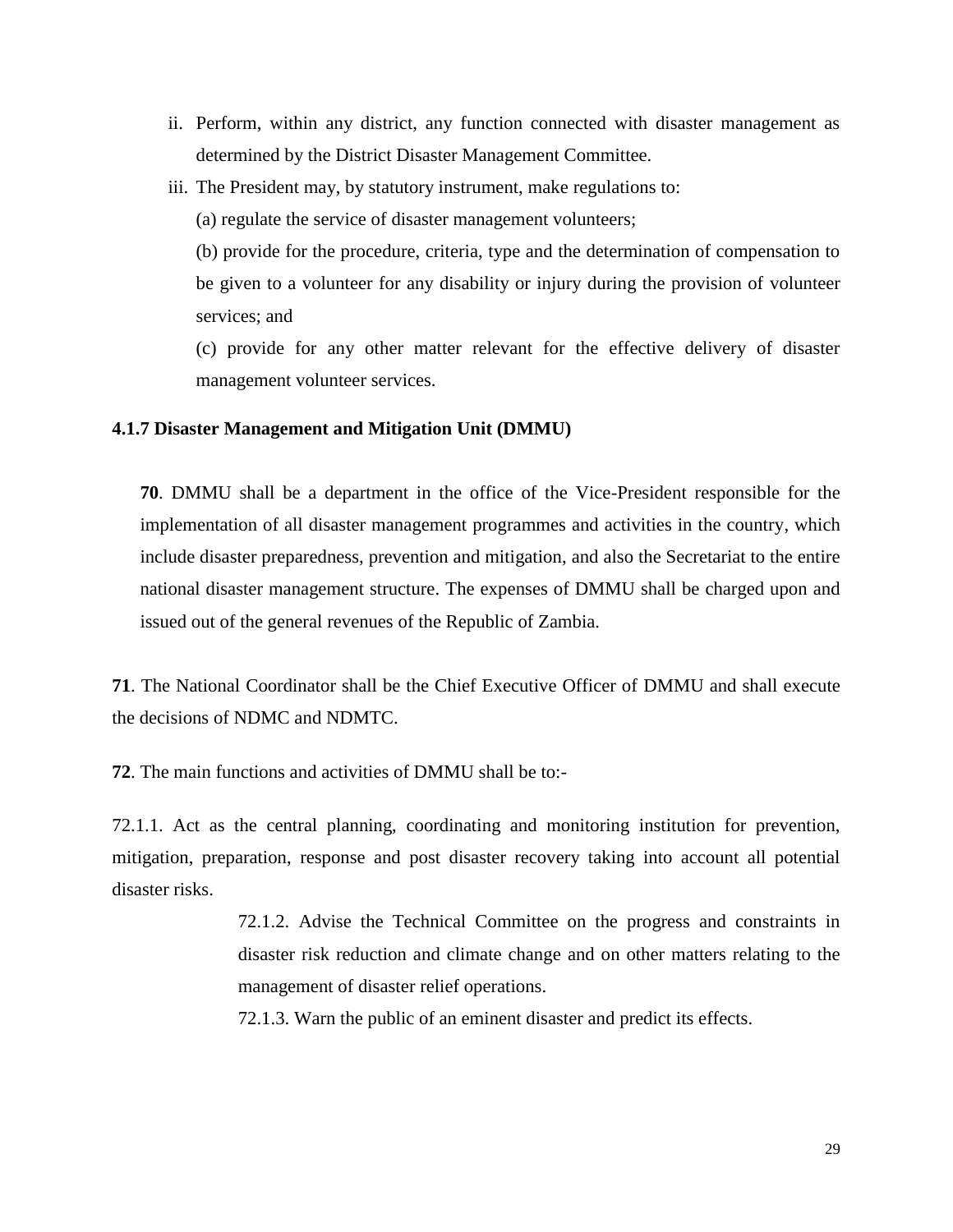72.1.4. Maintain a data collection and dissemination system, and national strategic reserves of essential commodities and equipment for immediate disaster relief.

72.1.5.Formulate disaster prevention, mitigation, preparedness, response and rehabilitation strategies and action plans to meet all fore-seeable requirements in consultation with government, non-governmental organizations and donor agencies.

72.1.6. Prepare and update the disaster management plans and a supporting disaster management manual.

72.1.7. Prepare an over-arching national disaster contingency plan and coordinate cross-sectoral plans.

72.1.8. Establish an early warning system covering all sectors and hazard sources and maintain close links with the different institutions that provide early warning services.

72.1.9. Sustain viable, effective structures and capacities at the national level, provincial level and within the districts.

72.1.10. Take all necessary measures in order to prevent, alleviate, contain and minimize the effects of disasters.

72.1.11. Conduct public and media briefings on disaster-related programmes, progress and constraints.

> 72.1.12.Act as an advisory and consultative body on issues concerning disasters and disaster management.

72.1.13. Make post disaster reconstruction, rehabilitation and recovery plans.

72.1.14. Promote the recruitment, training and participation of volunteers in disaster management.

72.1.15. Establish and manage an Emergency Operation Centre which shall be the nerve centre to monitor emergencies and feed into the normal operations of DMMU.

72.1.16.Conduct assessments, before, during and after disasters.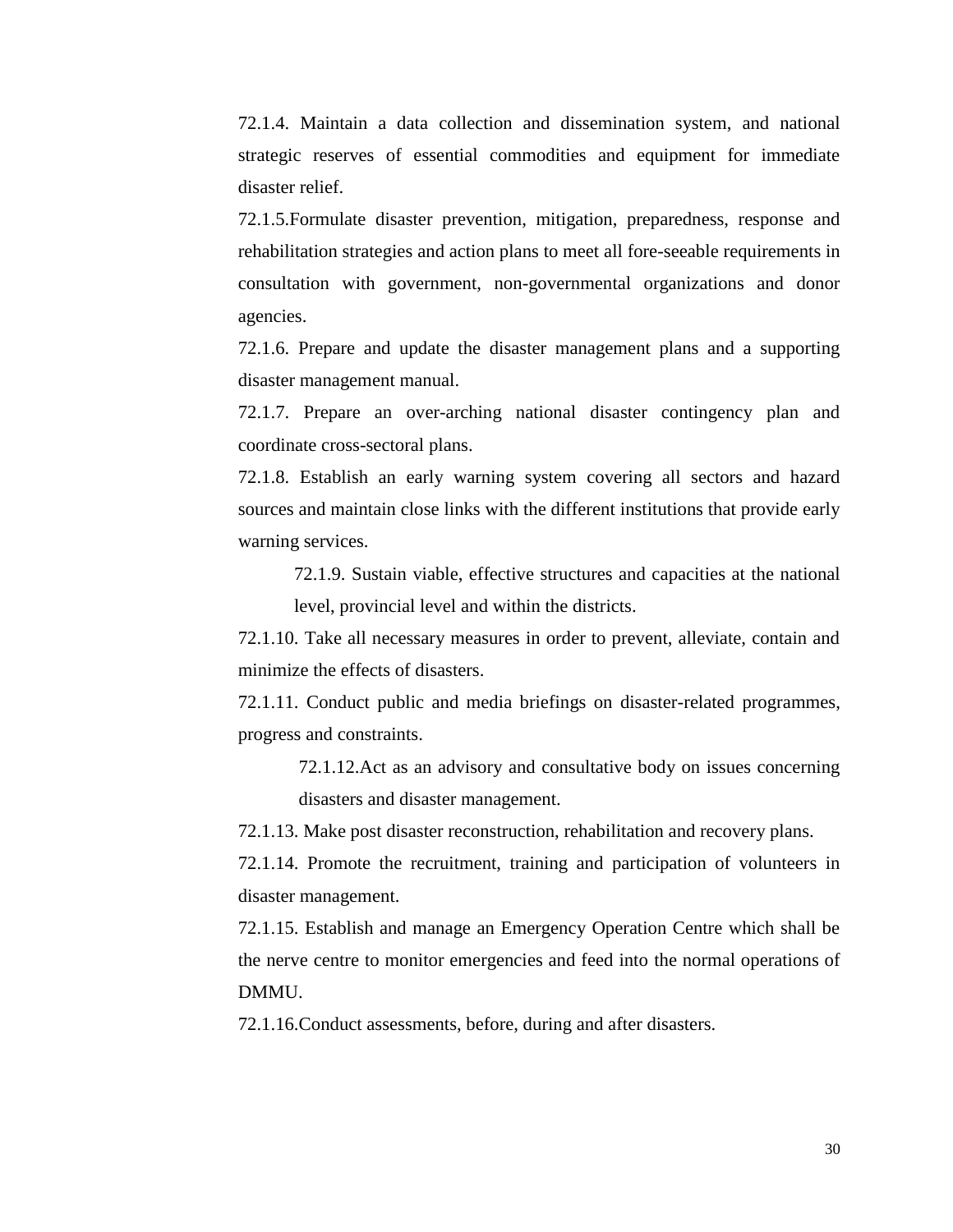72.1.17.Work with authorities in other countries that are responsible for disaster management to exchange information and have access to international experts and assistance in respect of disaster management.

72.1.18. Collaborate with research and learning institutions on DRR and climate change.

72.1.19. Collaborate with Research and Learning Institutions on disaster risk reduction and climate change.

**73.** The **Emergency Operations Centre (EOC):** Shall be a suitably equipped facility of DMMU and shall remain in a state of preparedness. It shall be the nerve centre to monitor emergencies and their possible responses at all times and feed into the normal operations of DMMU. EOC shall be the primary location from which the mobilization and coordination of responses and resources shall be carried out in the event of a disaster. *EOC shall be guided by operational procedures.*

**74.** The **Early Warning System (EWS):** Shall be broad-based covering all sectors and hazard sources. For this purpose, DMMU shall be the nerve centre and maintain close links with the different institutions that provide early warning services.

**75.** There shall be an Expert Group to form the core of the Early Warning System Sub-Committee to co-ordinate Early Warning activities from different institutions to feed into EOC.

#### **4.1.8 Provincial Disaster Management Office (PDMO)**

**76.** All provinces shall maintain a Provincial Disaster Management Office (PDMO) managed by a Provincial Disaster Management Coordinator who shall provide technical support to Provincial Disaster Management Committees, District Disaster Management Committees and offices as well as community-level satellite committees.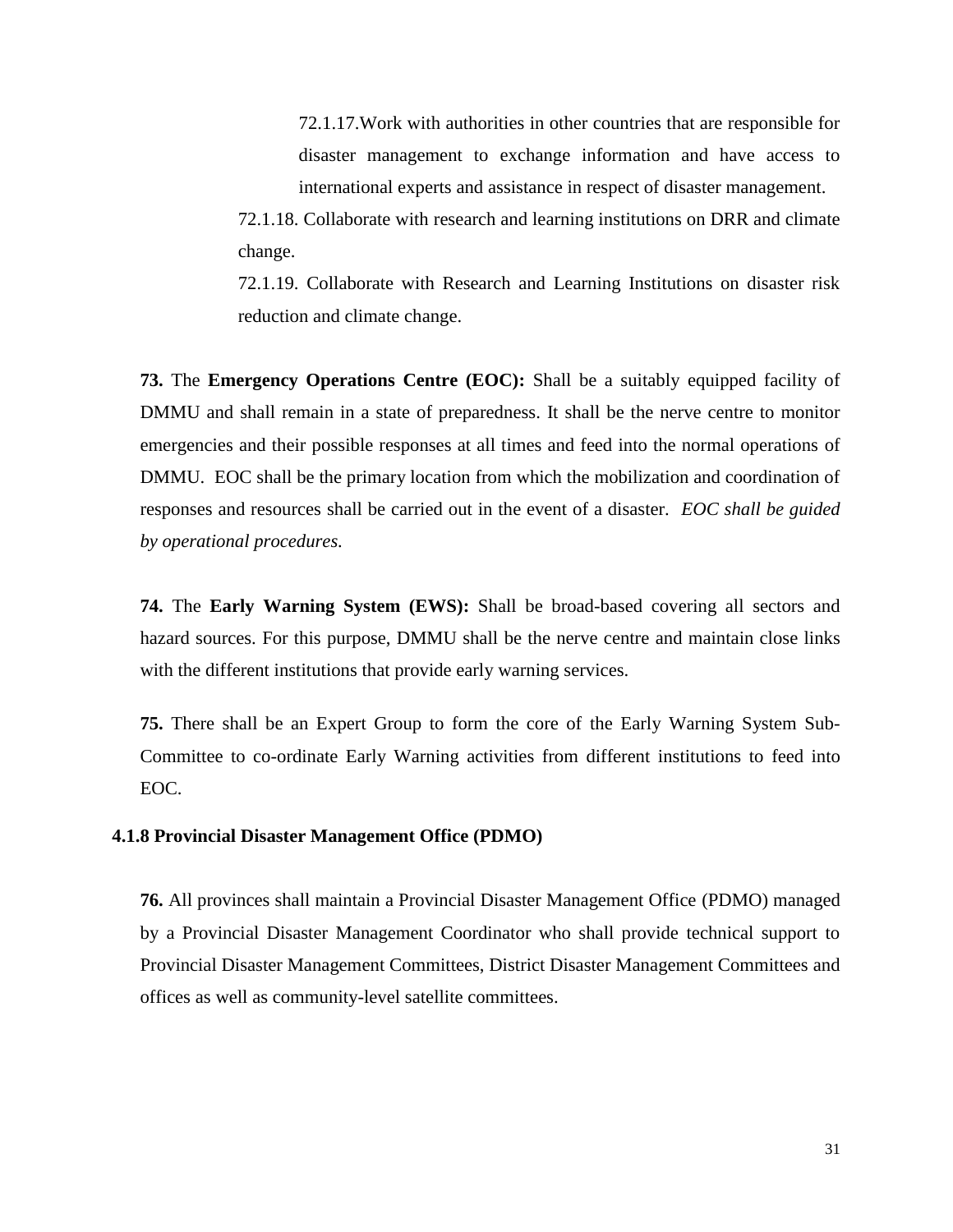## **4.1.9 District Disaster Management Office (DDMO)**

**77.** All districts shall maintain a District Disaster Management Office (DDMO) managed by a District Disaster Management Coordinator (DDMC) who shall provide technical advisory support to the District Disaster Management Committee and Satellite Disaster Management Committees (SDMCs).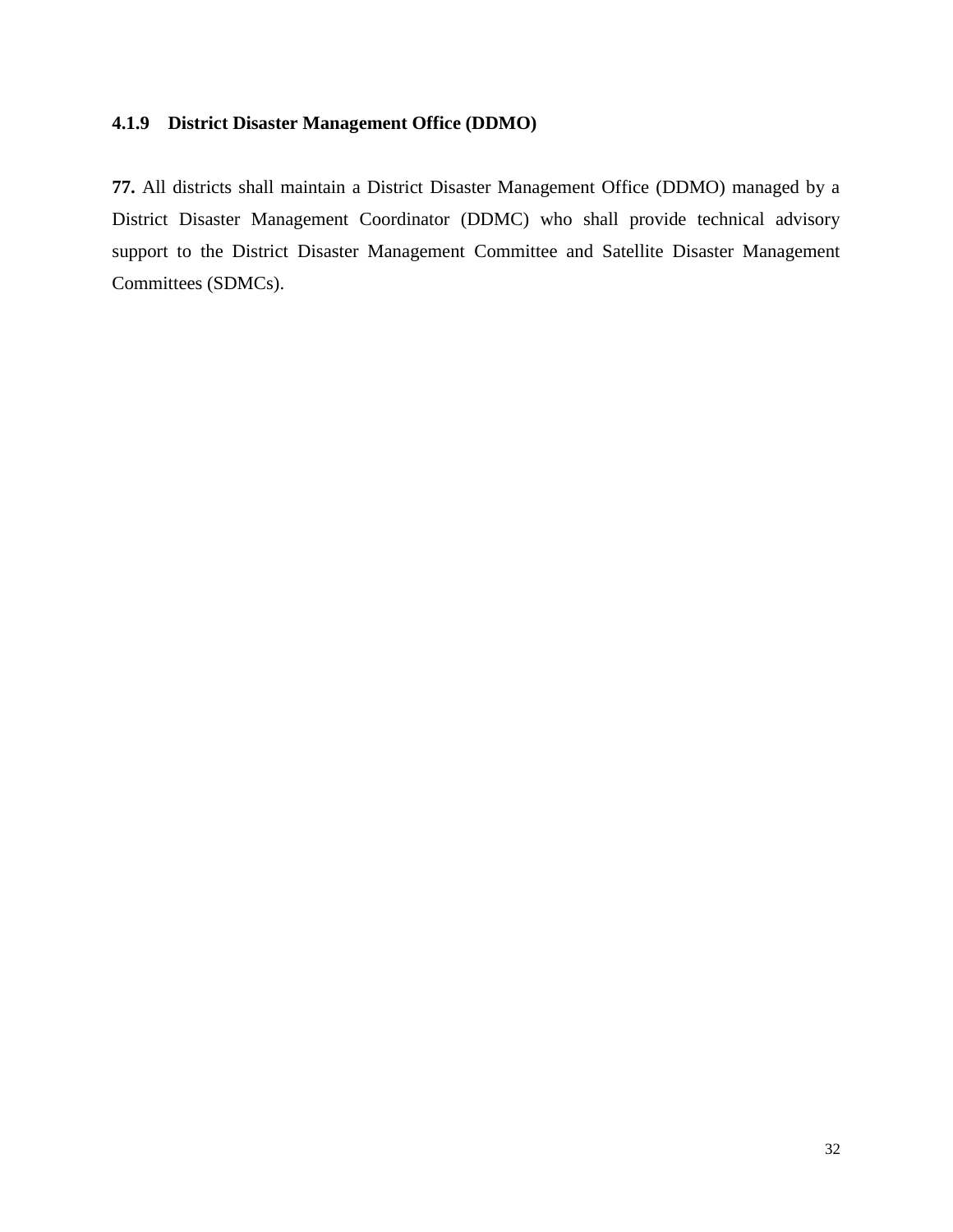### **4.2 Role of other stakeholders in Disaster Management**

**78.** For the purpose of this policy, stakeholders shall include Non-Governmental Organizations, Donors, UN Disaster Management Country Team and the UN System in general, the private sector, the church and the community. The Government shall play a coordinating role of the inputs of the different stakeholders before, during and after emergencies. Stakeholders shall declare to Government through DMMU their work plan and budgets including resources and their sources meant for disaster management related activities. This is for purposes of capturing information relating to mitigation, prevention, preparedness and response activities so that the Government knows with precision the types and scales of interventions being undertaken as well as resources required to implement them.

### **4.2.1 Non-Governmental Organizations (NGOs)**

**79.** The government through DMMU shall ensure that NGOs are familiar with the disaster management policy and strategies. NGOs shall be encouraged to provide relief and early warning information quickly and appropriately. Effective links with NGOs shall be promoted at all levels of disaster management and mitigation framework. Government and NGOs shall forge partnerships to serve vulnerable and affected communities. A forum between Government through DMMU and NGOs at national, provincial, district and community levels shall be formed to address areas of mutual interest.

### **4.2.2 Donors**

**80.** Donors shall play a pivotal role to supplement government efforts in the area of strengthening capacities for disaster management and supplementing efforts in mobilizing resources for disaster management. They shall work with Government at various levels of national Governance.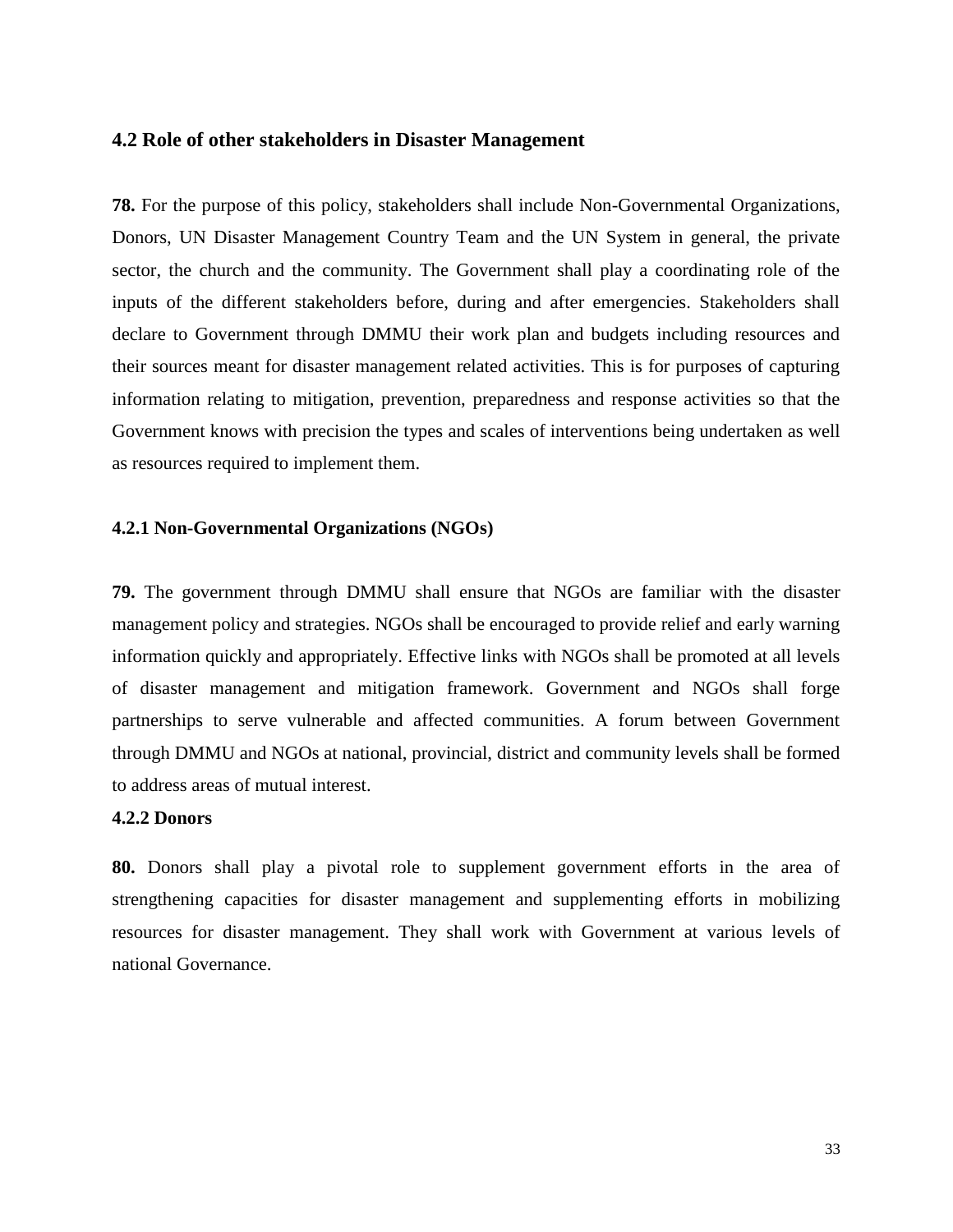### **4.2.3 Disaster Management Teams**

**81.** The interventions of specialized technical agencies such as the UN Agencies shall be encouraged in disaster management. This shall include coordination, consolidated appeals, Resource Mobilization, Assessments, Monitoring and Evaluation of Disaster Management Operations. Within the regional umbrella, DMMU shall work and collaborate with SADC Disaster Risk Reduction Unit and all relevant regional bodies handling different aspects of disaster preparedness, prevention and mitigation.

#### **4.2.4 Religious Organizations**

**82.** Religious organizations shall provide moral, material and financial support as well as guidance and help mobilize communities and resources during disaster times. Government and the religious organizations shall forge partnerships to serve vulnerable and affected communities.

### **4.2.5 The Private Sector**

**83.** The private sector shall be mobilized to participate in national disaster risk reduction mechanisms through private and public partnerships and other multi-sectoral platforms with designated responsibilities.

### **4.2.6 The Community**

**84.** The community shall be empowered to manage and reduce disaster risk by having access to the necessary information and resources to implement actions for disaster risk reduction.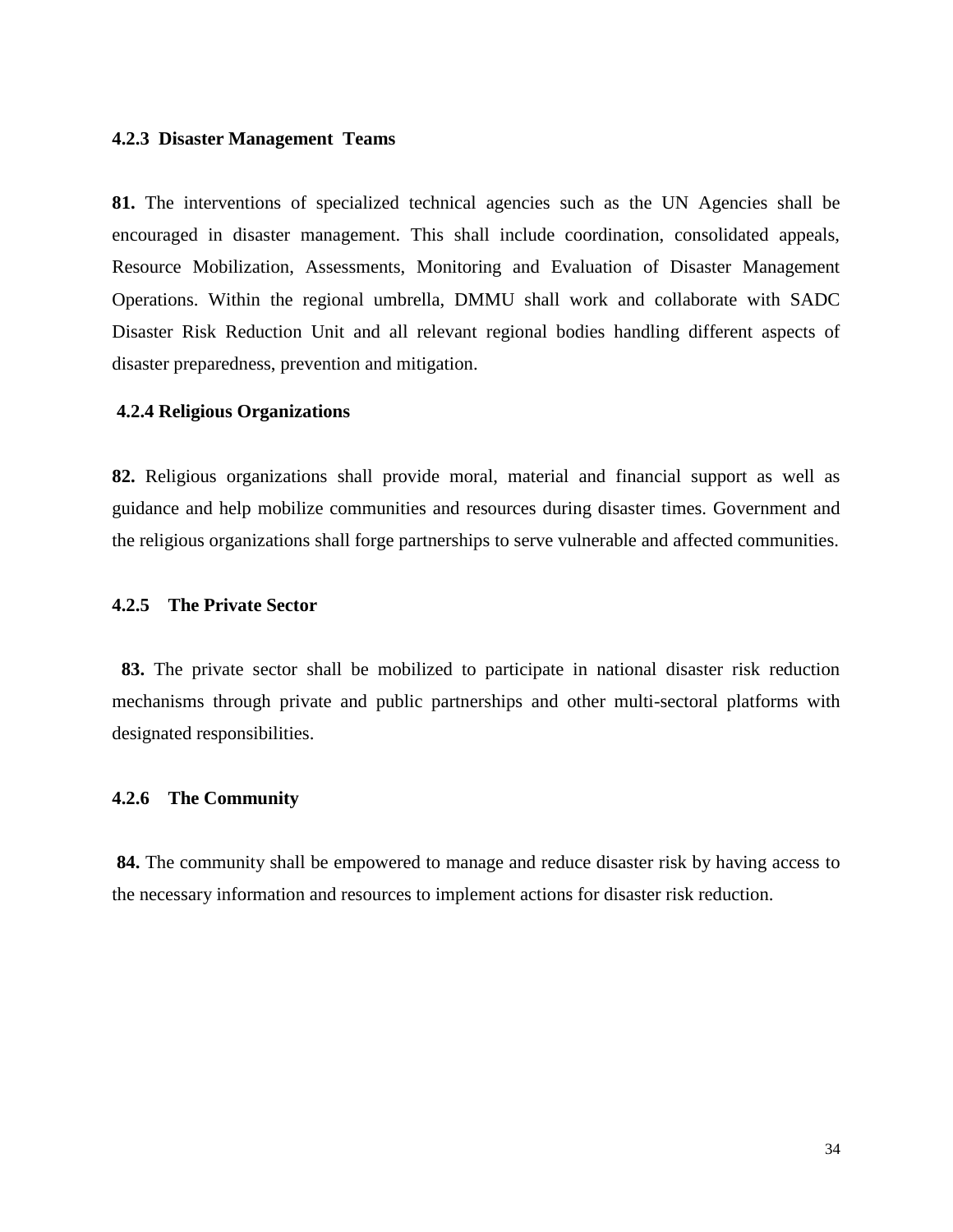**85.** This Disaster Management Policy shall be operationalized through a Disaster Management Operations Manual.

# **6. LEGAL FRAMEWORK**

The Disaster Management Act, No. 13 of 2010 provides legal basis for the existence of the national disaster management structure and policy.

**86.** The Act empowers DMMU to mobilize resources under emergency situations and to compel all partners to provide information to DMMU for effective coordination and leadership.

**87.** It is mandatory for line ministries, industries and organizations to give priority to installation of minimum standards of preparedness.

**88.** In order to implement the above policy measures, Government shall review and harmonize laws and regulations at local level, review and adopt/sign or domesticate subregional, regional and international conventions that facilitate effective disaster management.

## **7. FINANCING AND RESOURCE MOBILIZATION**

**89.** Government shall be obliged to release directly from the Treasury, resources to manage and mitigate disasters through the National Disaster Management Trust Fund (NDMTF) and to support disaster management related activities.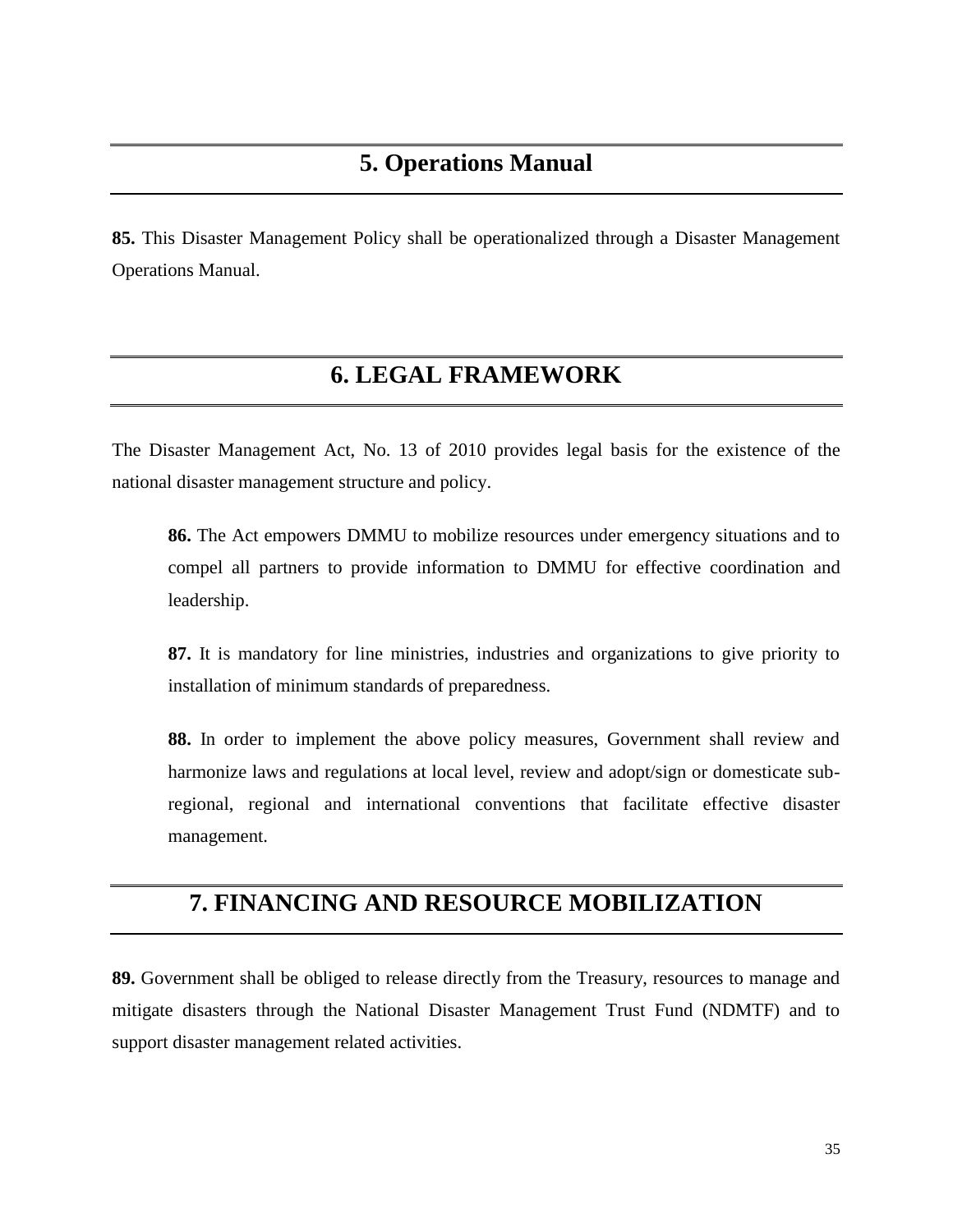**90.** The implementation of the disaster management policy shall require the innovative mobilization of resources from other sources. These shall be done at different levels utilizing various sources. These sources shall include:-

- i. Donors.
- ii. NGOs and Civil Society.
- iii. Religious and Charitable Organizations.
- iv. Private sector.
- v. UN agencies.
- vi. Insurance initiatives.
- vii. Local Authorities.
- viii. Communities.
- ix. Line Ministry Budgets.
- x. Contingency Funds.

**91.** Provision is hereby made in this policy for the maintenance of a National Disaster Trust Fund and its replication at province, district and community levels.

**92.** The National Disaster Trust Fund shall be located in the Ministry of Finance and National Planning but administered by DMMU.

**93**. DMMU shall utilize existing capabilities available in civil and military institutions, retired skilled personnel and any other available resources to respond to disasters. DMMU shall utilize regional resources in accordance with SADC Disaster Management Strategy document.

**94.** DMMU shall enhance Disaster Management Capacity by developing a disaster management cadre through training staff in DMMU and facilitation of training of staff in key partner organizations in order to enhance the state of preparedness.